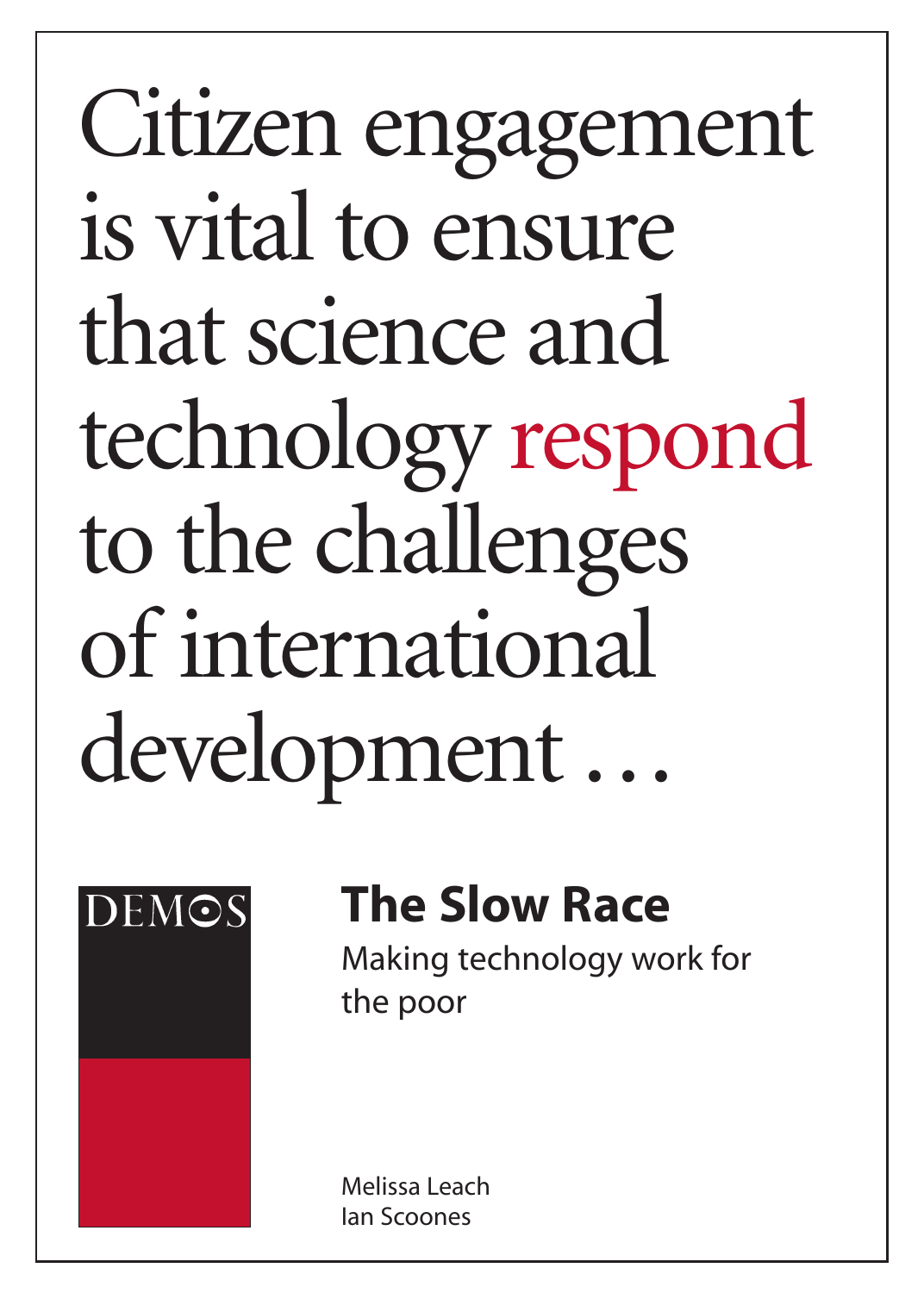### **About Demos**

#### *Who we are*

Demos is the think tank for everyday democracy. We believe everyone should be able to make personal choices in their daily lives that contribute to the common good. Our aim is to put this democratic idea into practice by working with organisations in ways that make them more effective and legitimate.

#### *What we work on*

We focus on six areas: public services; science and technology; cities and public space; people and communities; arts and culture; and global security.

#### *Who we work with*

Our partners include policy-makers, companies, public service providers and social entrepreneurs. Demos is not linked to any party but we work with politicians across political divides. Our international network – which extends across Eastern Europe, Scandinavia, Australia, Brazil, India and China – provides a global perspective and enables us to work across borders.

#### *How we work*

Demos knows the importance of learning from experience. We test and improve our ideas in practice by working with people who can make change happen. Our collaborative approach means that our partners share in the creation and ownership of new ideas.

#### *What we offer*

We analyse social and political change, which we connect to innovation and learning in organisations.We help our partners show thought leadership and respond to emerging policy challenges.

#### *How we communicate*

As an independent voice, we can create debates that lead to real change. We use the media, public events, workshops and publications to communicate our ideas. All our books can be downloaded free from the Demos website.

#### **www.demos.co.uk**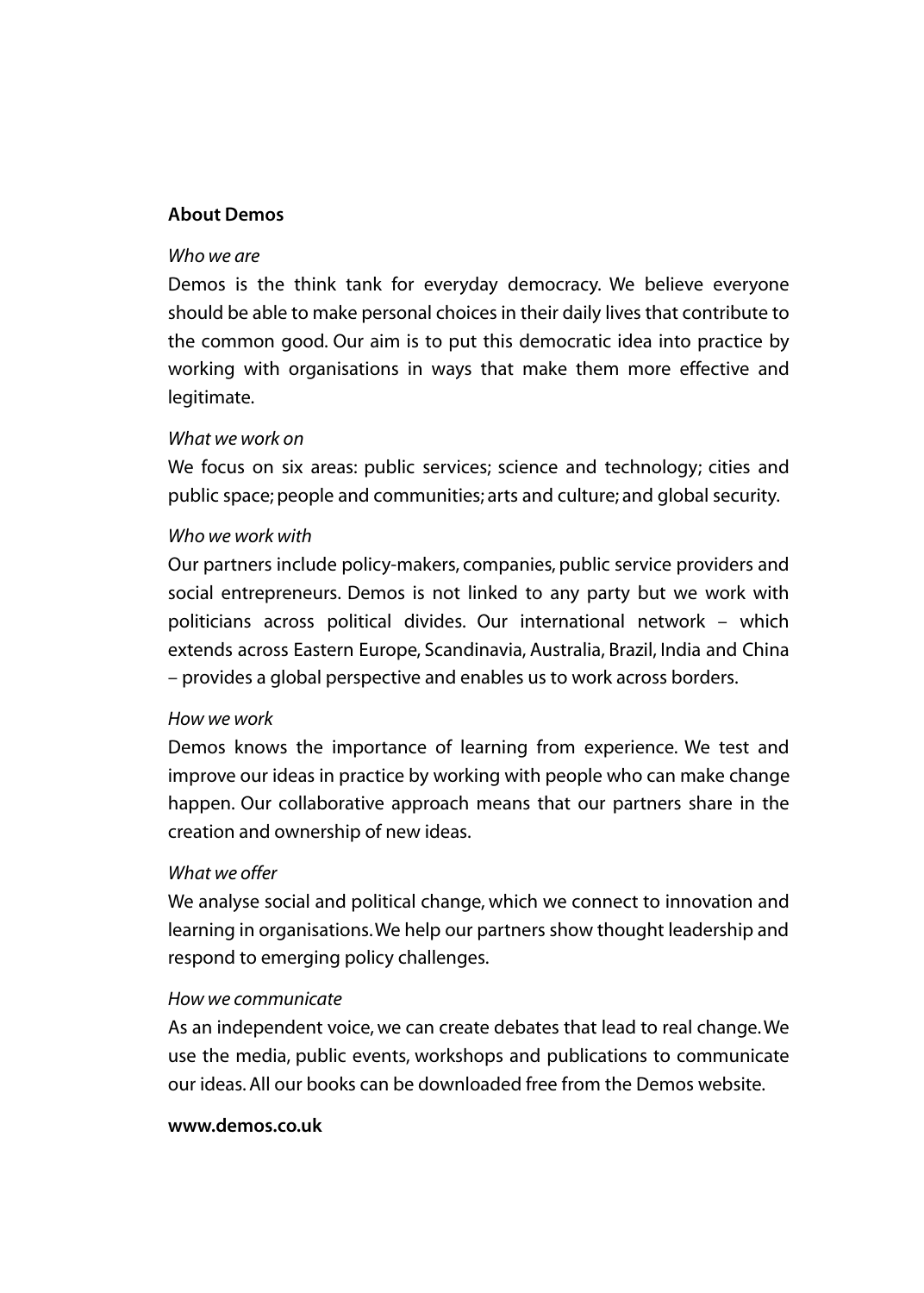First published in 2006 © Demos Some rights reserved – see copyright licence for details

ISBN 1 84180 162 3 Copy-edited by Julie Pickard, London Typeset by utimestwo, Collingtree, Northants Printed by Upstream, London

For further information and subscription details please contact:

Demos Magdalen House 136 Tooley Street London SE1 2TU

telephone: 0845 458 5949 email: hello@demos.co.uk web: www.demos.co.uk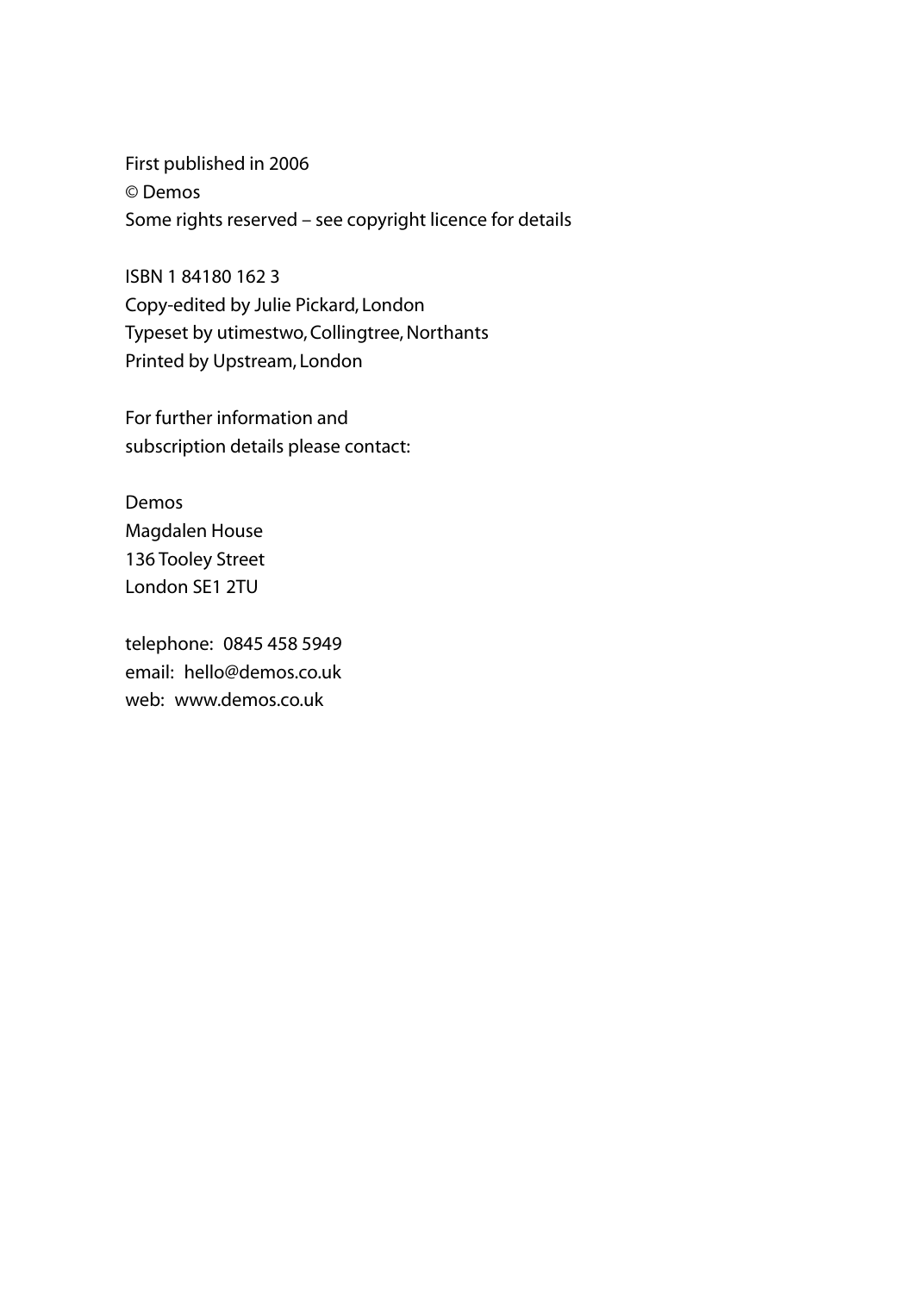# The Slow Race Making technology work for the poor

Melissa Leach Ian Scoones

**DEMOS**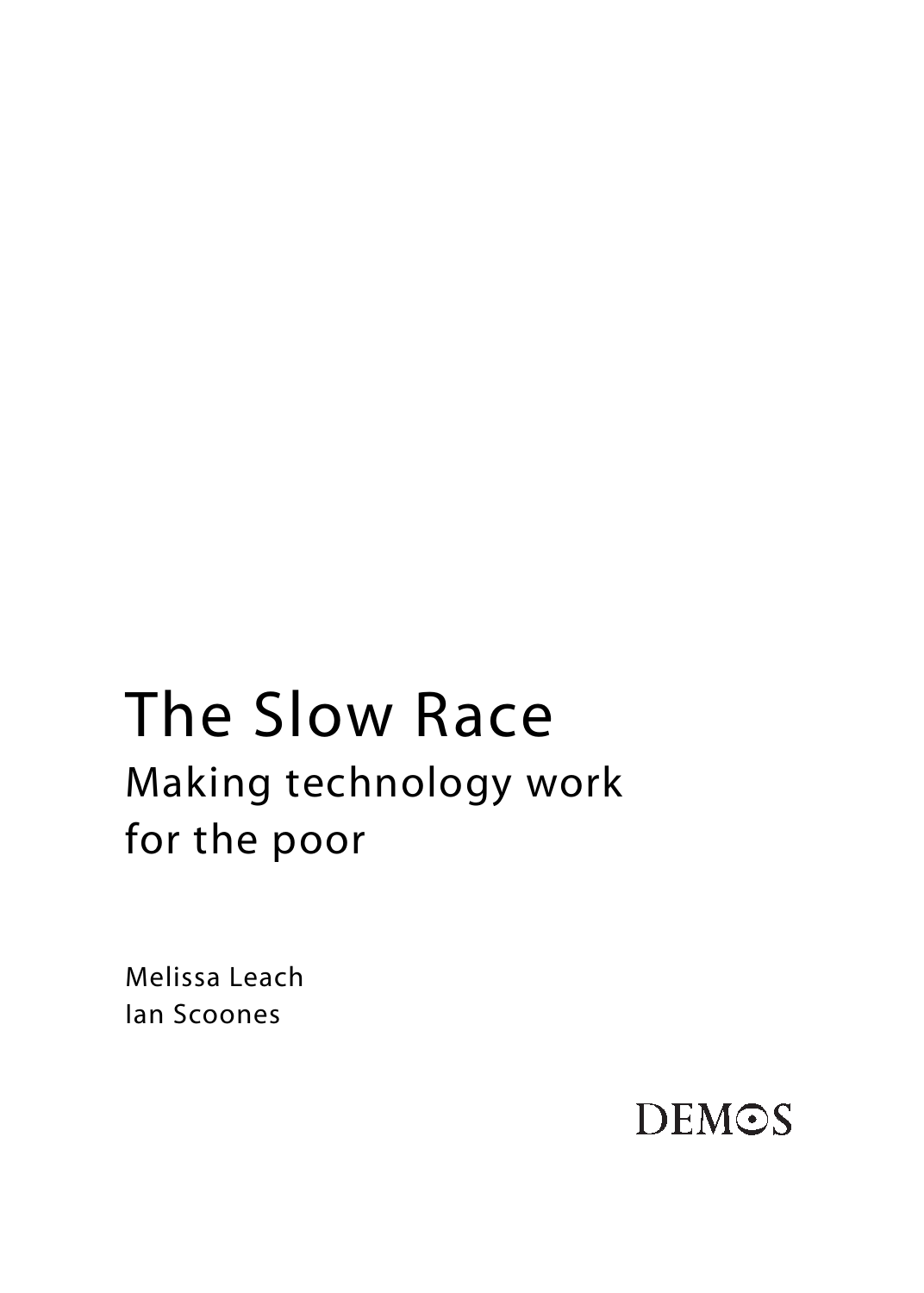# **DEMCS**

### **Open access. Some rights reserved.**

As the publisher of this work, Demos has an open access policy which enables anyone to access our content electronically without charge.

We want to encourage the circulation of our work as widely as possible without affecting the ownership of the copyright, which remains with the copyright holder.

Users are welcome to download, save, perform or distribute this work electronically or in any other format, including in foreign language translation, without written permission subject to the conditions set out in the Demos open access licence which you can read at the back of this publication.

Please read and consider the full licence.The following are some of the conditions imposed by the licence:

- Demos and the author(s) are credited
- The Demos website address (www.demos.co.uk) is published together with a copy of this policy statement in a prominent position
- The text is not altered and is used in full (the use of extracts under existing fair usage rights is not affected by this condition)
- The work is not resold
- $\bullet$  A copy of the work or link to its use online is sent to the address below for our archive.

Copyright Department Demos Magdalen House 136 Tooley Street London SE1 2TU United Kingdom copyright@demos.co.uk

You are welcome to ask for permission to use this work for purposes other than those covered by the Demos open access licence.

### **©Creative**<br>©Commons

Demos gratefully acknowledges the work of Lawrence Lessig and Creative Commons which inspired our approach to copyright.The Demos circulation licence is adapted from the 'attribution/no derivatives/noncommercial' version of the Creative Commons licence.

To find out more about Creative Commons licences go to www.creativecommons.org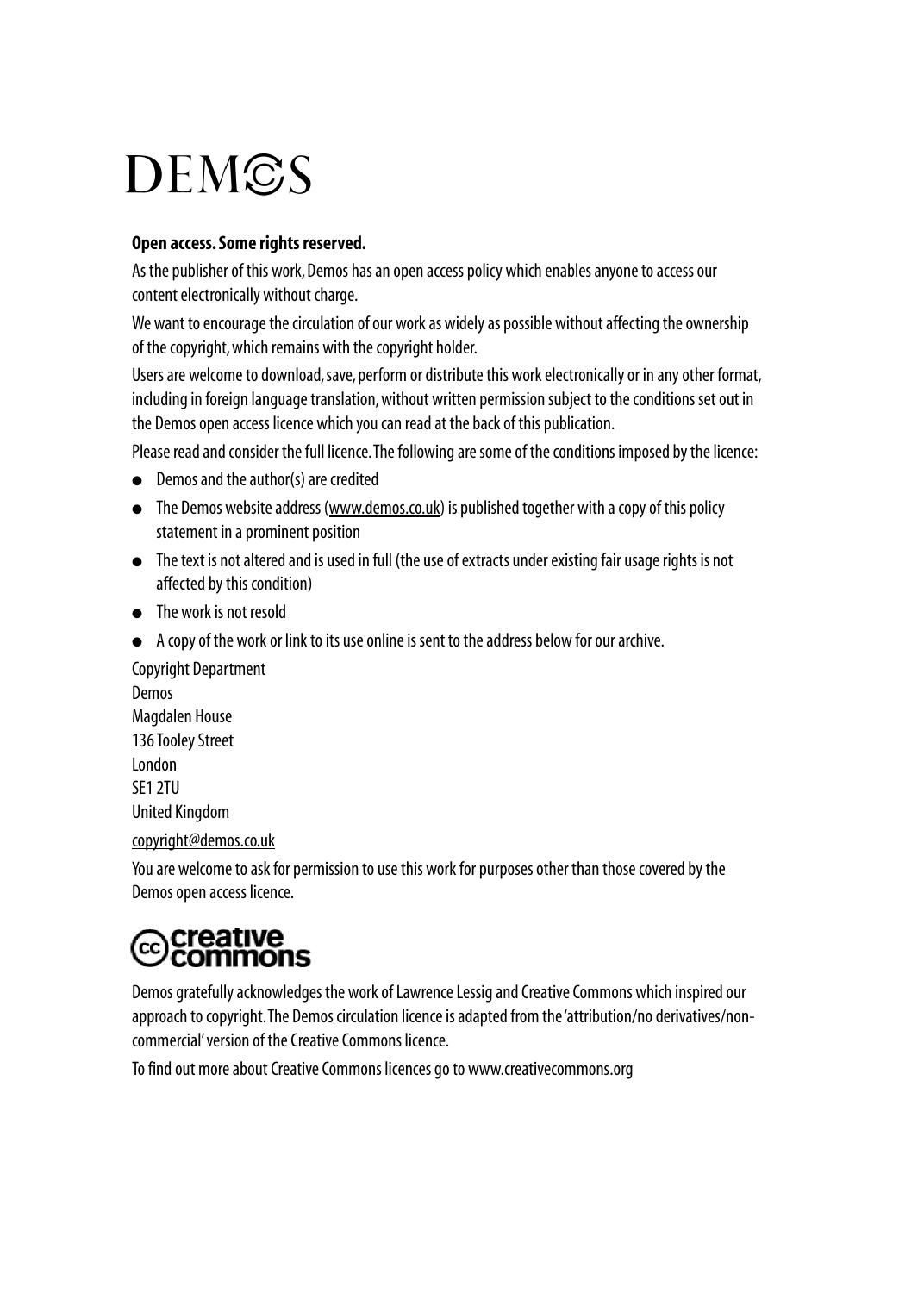# **Contents**

|    | <b>Acknowledgements</b>              | 7  |
|----|--------------------------------------|----|
|    | About the authors                    | 9  |
| 1. | Three races                          | 11 |
| 2. | Whose problems? Whose solutions?     | 18 |
| 3. | <b>Rethinking innovation</b>         | 27 |
| 4. | <b>Governing technologies</b>        | 32 |
| 5. | Regulating risk                      | 43 |
| 6. | <b>Engaging citizens</b>             | 52 |
| 7. | The slow race to citizens' solutions | 66 |
|    | <b>Notes</b>                         | 73 |
|    |                                      |    |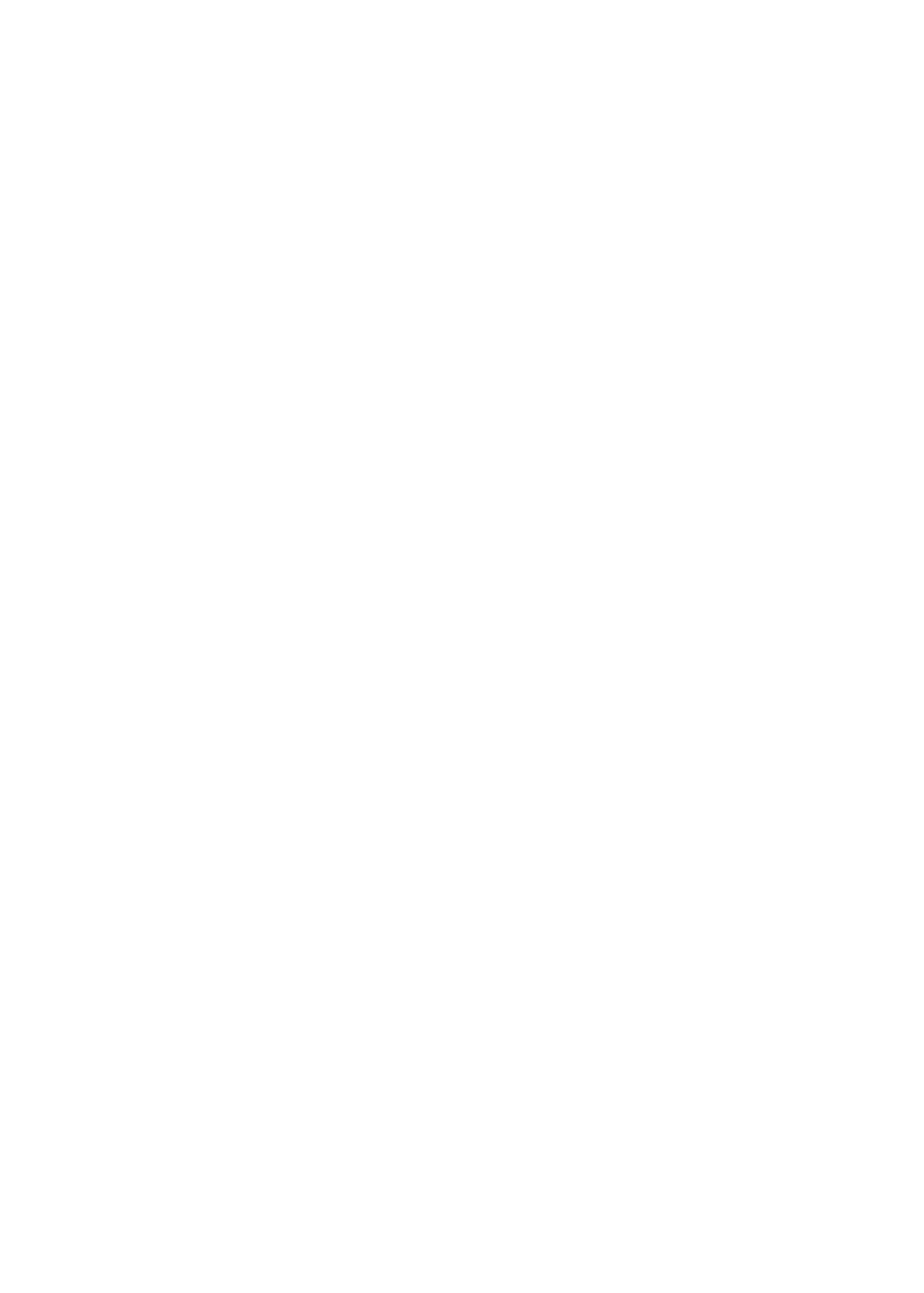### **Acknowledgements**

This pamphlet has built on insights from work with colleagues and partners in developed and developing countries alike over several years. For their contributions to the ideas here, we would especially like to thank members of the Knowledge, Technology and Society (KNOTS) team at the Institute of Development Studies (IDS), colleagues at SPRU (Science and Technology Policy Research) and members of STEPS (Social Technological and Environmental Pathways to Sustainability), our new joint IDS-SPRU research centre at the University of Sussex, funded by the Economic and Social Research Council (ESRC). Our hope is that this centre will build a new network to take forward intellectually and practically some of the challenges outlined here.

For further insights and cases, and for support to our thinking with partners around issues of citizen engagement with science, our thanks are due to members of the Science and Citizens Programme of the Department for International Development-funded Development Research Centre on Citizenship, Participation and Accountability, based at IDS, and to the ESRC Science in Society research programme which helped support its meetings. Further colleagues, funders and partners in projects that helped inspire the pamphlet's arguments and cases are too numerous to mention, but we are particularly grateful to Gordon Conway, Gary Kass and Andrew Scott for their comments on an early draft. Thanks also to Jack Stilgoe, James Wilsdon and the staff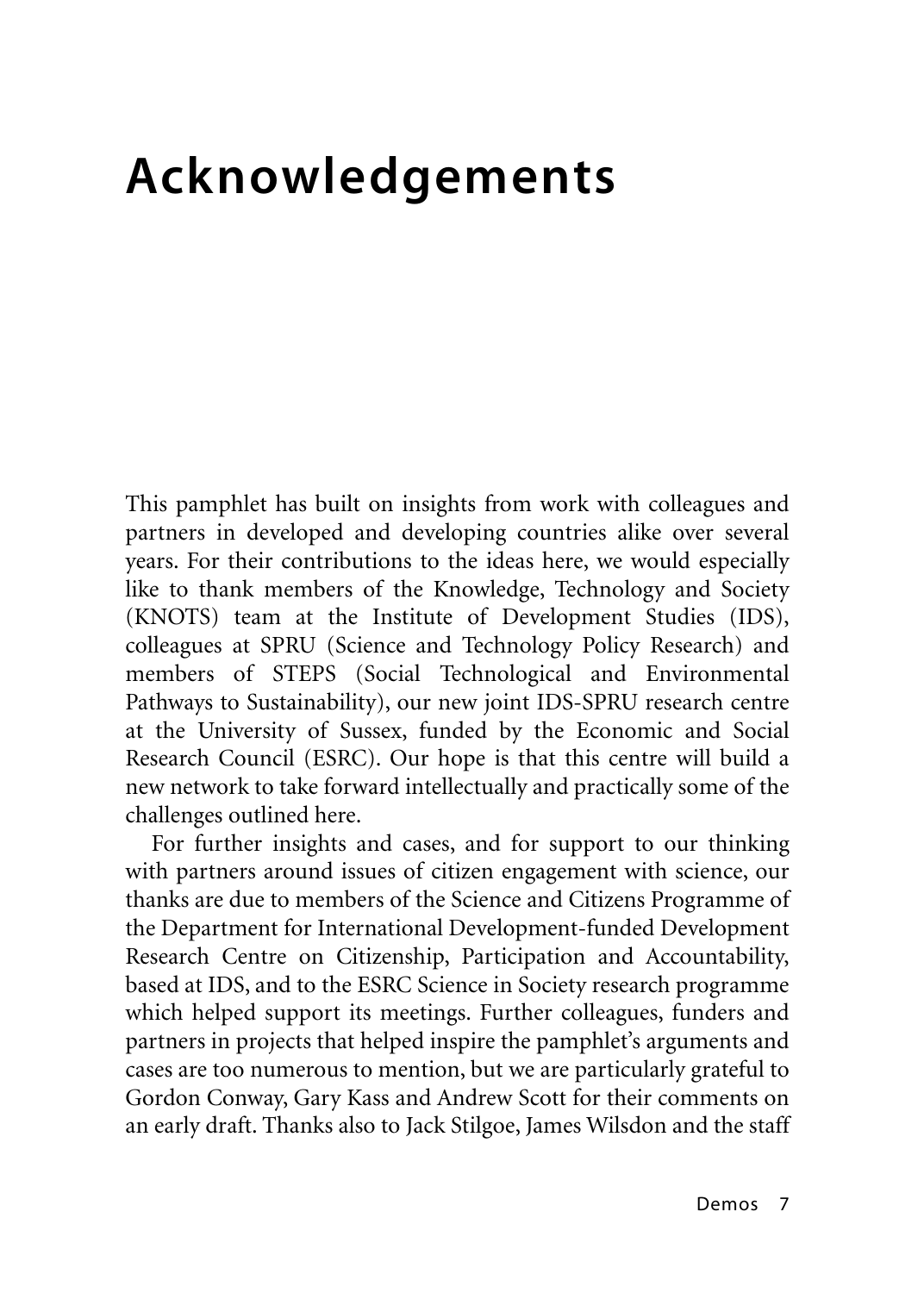of Demos for seeing the pamphlet through to publication. Finally, though, the pamphlet would not have happened without the support of the Rockefeller Foundation for necessary discussions and writing time through a project on 'governing technologies'.

> Melissa Leach Ian Scoones June 2006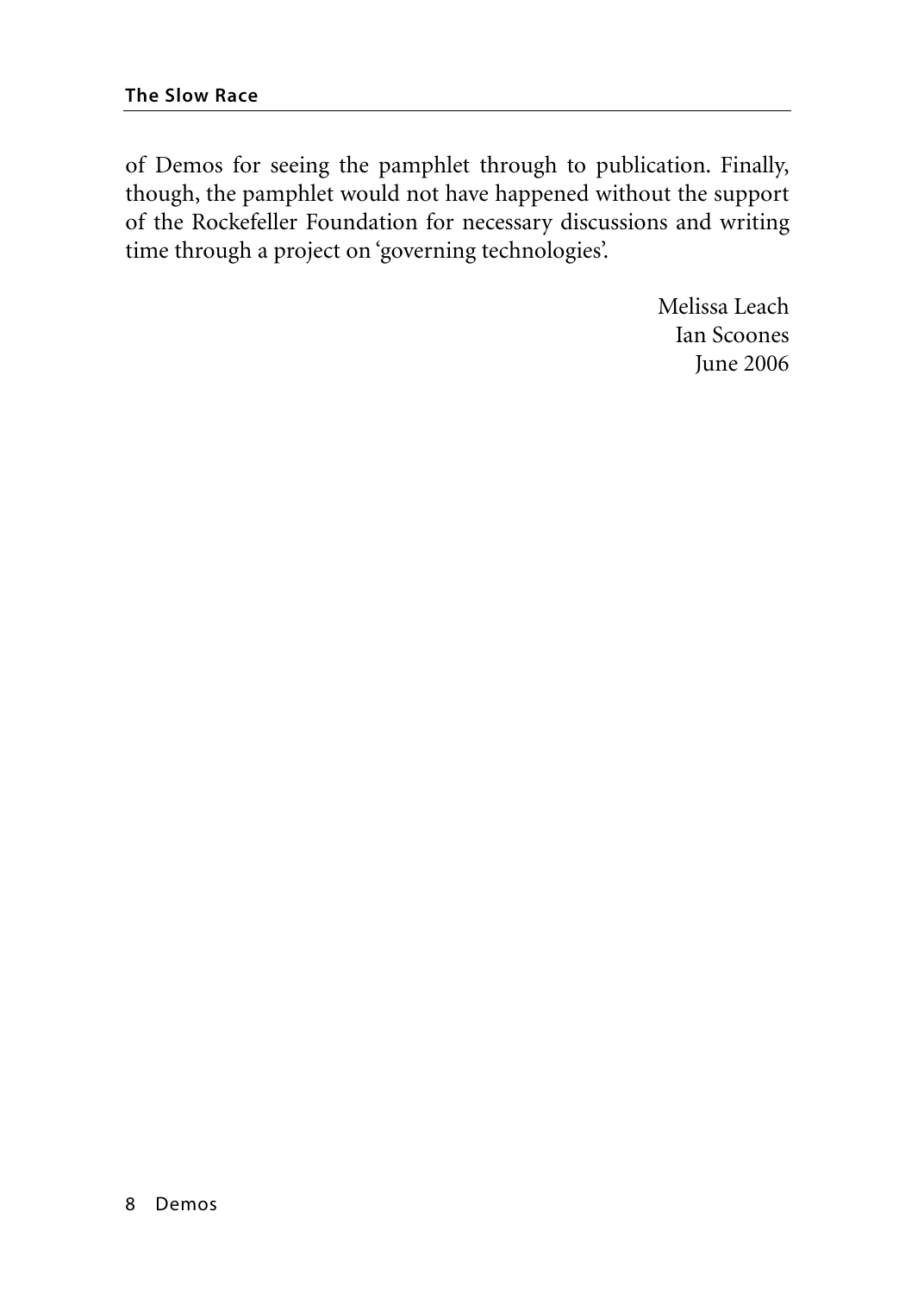### **About the authors**

Melissa Leach is a social anthropologist and professorial fellow at the Institute of Development Studies, University of Sussex, where she leads the team on Knowledge, Technology and Society (KNOTS). Her research and publications have focused on science–society relations, knowledge and policy processes around environmental and forest issues, natural resource management, health technologies and vaccines, both in West Africa and the Caribbean, and comparatively in the UK.

Ian Scoones is a professorial fellow at the Institute of Development Studies, where he is a member of the KNOTS team and convenes its agriculture programme. With a background in natural resource ecology, he has worked extensively at the interface between the natural and social sciences, exploring the relationship between science, policy, and local knowledge and practice in relation to agricultural biotechnology, soils management, pastoralism and dryland agriculture, largely in sub-Saharan Africa.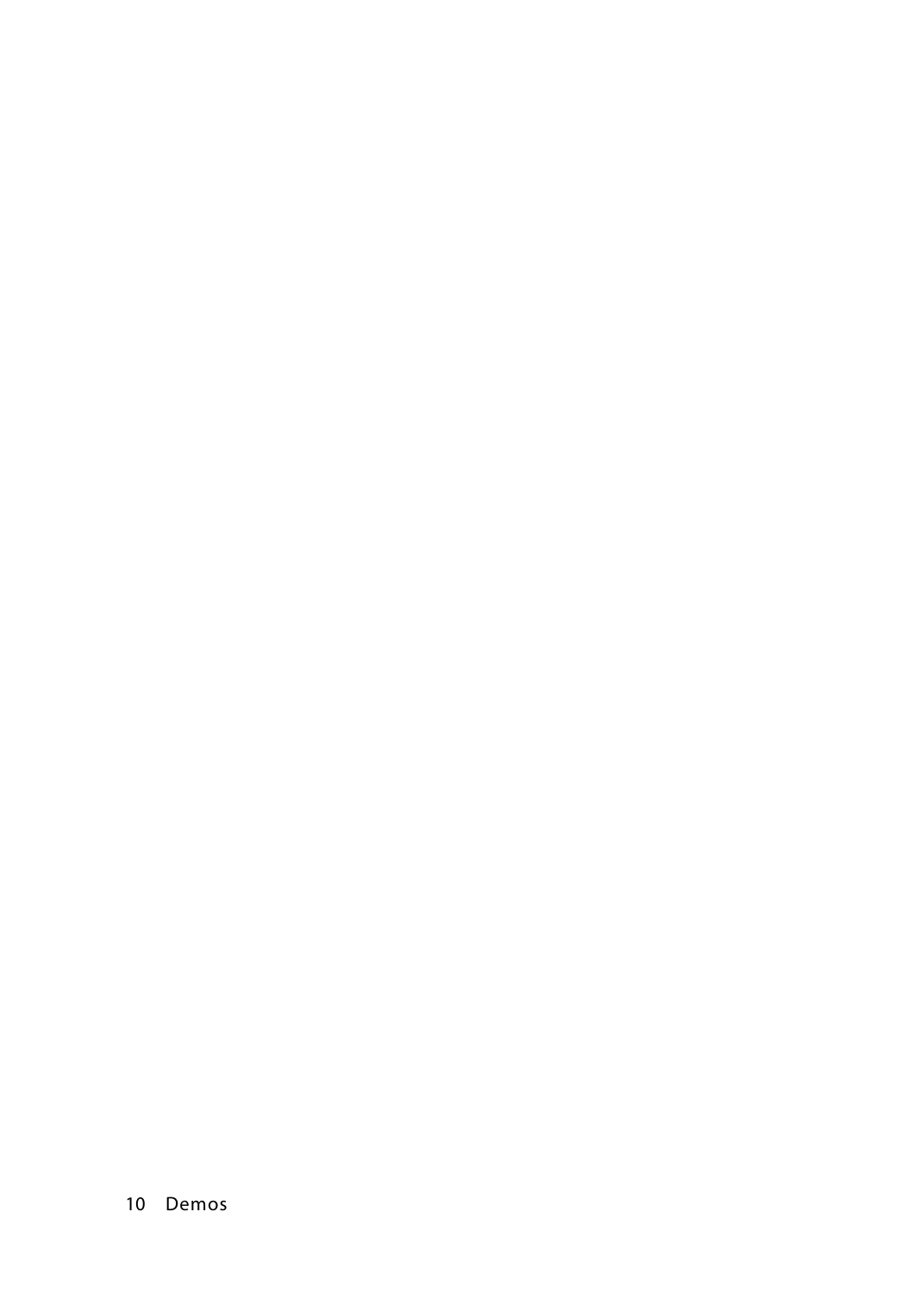### **1. Three races**

*At no point in our whole history has the speed and scale of technological change been so fast and pervasive.*

Gordon Brown1

The science races are on. After decades of relative neglect, science and technology are firmly back on the international development agenda. Science is woven into the UN's eight Millennium Development Goals.2 The 2005 report from the Commission for Africa recommends that \$3 billion should be invested in developing centres of excellence in science and technology.3 New scientific initiatives such as the GFATM (Global Fund to Fight AIDS, Tuberculosis and Malaria) are emerging and attracting funding through schemes such as the International Finance Facility championed by Gordon Brown.

In Dakar in September 2005, Yaye Kene Gamassa Dia, the president of the recently created Committee of African Science Ministers, spoke of the need for 'a new vitality in the scientific and technological systems of African countries'.4 In the UK, the Department for International Development (DFID) appointed a chief scientific adviser to produce a science strategy for development.5

All of this interest comes on the back of rapid advances in IT, biotechnology and nanoscience. These hold out the promise of new drugs, vaccines and seeds, and generate claims of breakthroughs that could solve poverty, illness and environmental decline. But what does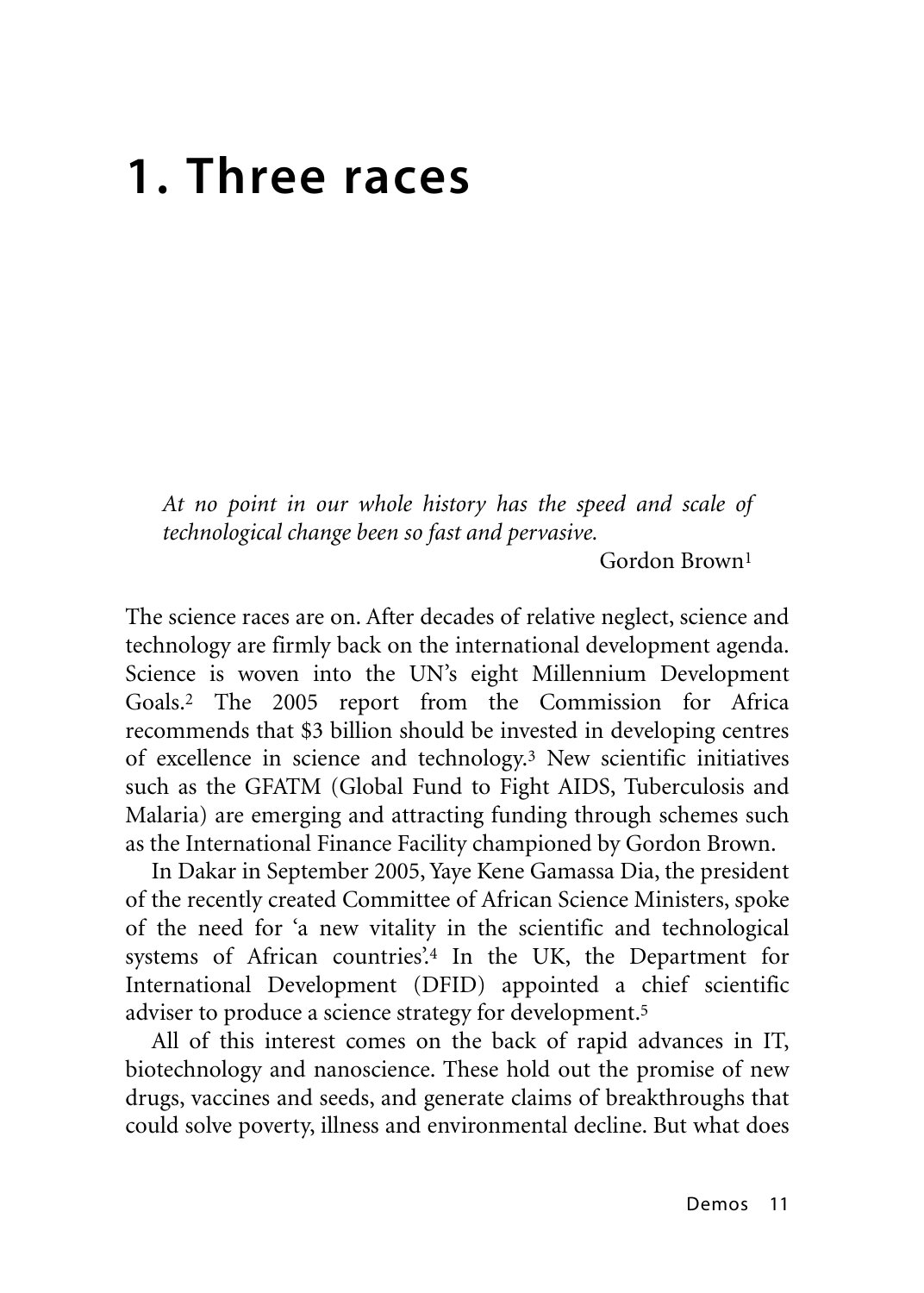this re-emergence onto the international stage of science and technology really mean? Where will these global science races take us? Who will win the prizes, and who will be left behind? And will this extra investment in science and technology really work for the poor?6

Behind the breathless enthusiasm for linking science, technology and development lie some contrasting views of what this might involve. Policy debates are dominated by two global science races, each of which is said to be pushing the international community down a particular path. This pamphlet explores the pros and cons of these two races and suggests that a third, less glamorous, but ultimately more important race is being overlooked.

### **The race to the top in the global economy**

For many, science and technology are seen as a spur to economic growth in an increasingly competitive global economy. This fits with a view of development as modernisation, presuming that developing countries will move through a series of stages towards industrial and postindustrial glory. Science and technology help speed particular countries through these stages, and can perhaps enable them to 'leapfrog'. It is assumed that poverty will be reduced by the trickle down of economic benefits to the poor. The 'Asian tigers' and the exploding economies of China and India provide the models. Here, growth and poverty reduction seem to go hand in hand.

The UN Millennium Project report on science, technology and innovation argues that 'creating incentives and promoting an enabling environment for foreign direct investment is one of the most important mechanisms for building technological capacity'.7 As Harvard professor Calestous Juma put it in a recent essay: 'A new economic vision . . . should focus on the role of knowledge as a basis for economic transformation.' Listing the requirements for Africa to 'go for growth', he identifies renewing infrastructure, building human capabilities, stimulating business development and increasing participation in the global economy.8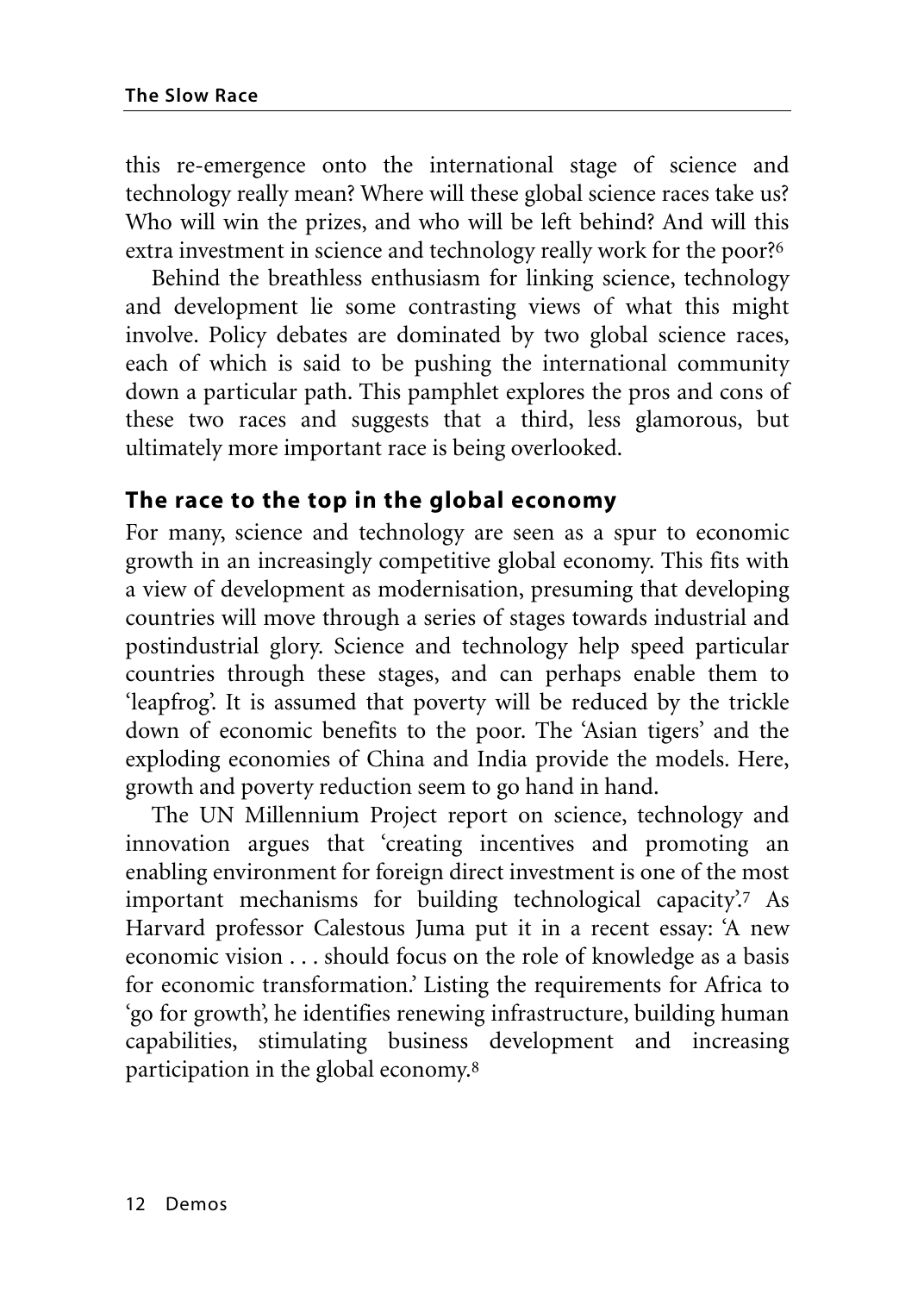### **The race to the universal fix**

For others, the race is for breakthroughs in science and technology that will have a direct and widespread impact on poverty. The prizes here are big-hitting technologies with the potential for global scope and applicability. Development models include the so-called green revolution, the spread of high-yielding varieties of crop staples, particularly across Asia in the 1960s and 1970s, and the mass vaccination campaigns that eradicated smallpox in the 1960s.

This race fits with a view of development as a matter of common interest and global responsibility, where science and technology are directed towards the problem of poverty. Moreover, in an increasingly interdependent world where people and microbes move freely, neglecting such development creates threats – whether in terms of the spread of disease, transborder environmental damage, or growing insecurities. It is thus in all our interests, it is argued, to invest in science and technology to avert these dangers.

In the past, the iconic model for this was investment in public science. Today, though, the talk is of development partnerships between the public and private sectors. This is exemplified by the efforts of Bill and Melinda Gates, whose Grand Challenges in Global Health are 'a major effort to achieve scientific breakthroughs against diseases that kill millions of people each year in the world's poorest countries'. The ultimate goal of more than US\$430 million of funding is to create technologies 'that are not only effective, but also inexpensive to produce, easy to distribute, and simple to use in developing countries'. As Dr Elias Zerhouni, director of the National Institutes of Health, confidently predicts: 'Many of these research projects will succeed, leading to breakthroughs with the potential to transform health in the world's poorest countries.'9

### **The slow race to citizens' solutions**

These first two races may grab the headlines. But there is a third, alternative race, which also demands our attention. This emphasises pathways to poverty reduction which may involve science and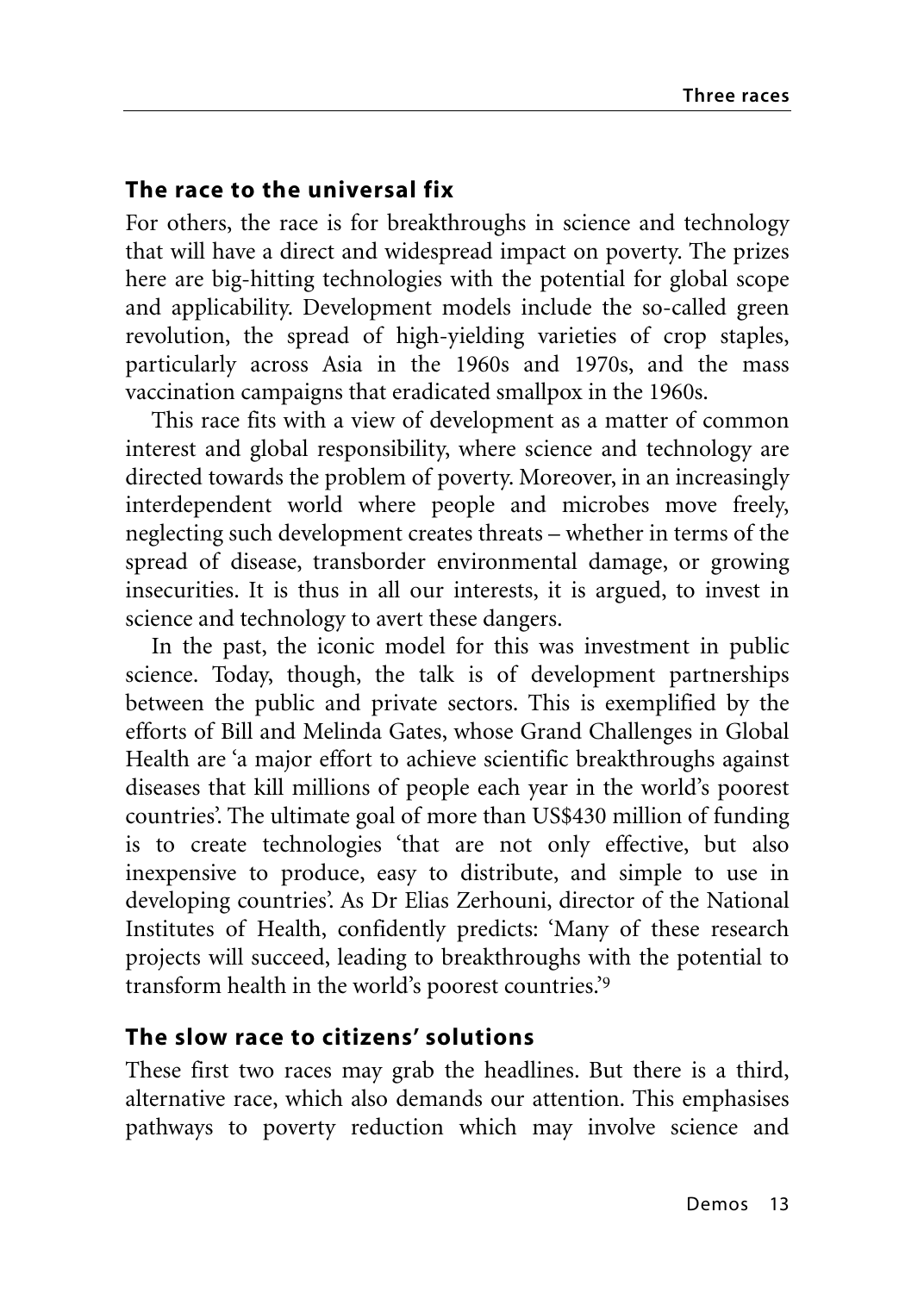technology, but are specific to local contexts. It recognises that technological fixes are not enough, and that social, cultural and institutional dimensions are also key. And it sees science and technology as part of a bottom-up, participatory process of development, where citizens themselves take centre stage. Rather than being viewed as passive beneficiaries of trickle-down development or technology transfer, in this race, citizens are seen as knowledgeable, active and centrally involved in both the 'upstream' choice and design of technologies, and their 'downstream' delivery and regulation.

The models here include the appropriate technology movement and approaches to participatory technology development which became popular in the 1970s. Debates about public engagement with science have intensified in Europe over the past few years, as highlighted in recent Demos pamphlets.10 Yet discussion of how these debates translate into the global development arena is only now emerging.11

These three races are not mutually exclusive and all are important. Most aid agencies highlight all three at different times and for different purposes.12 But there are trade-offs and tensions between them, with serious implications for investment and governance. Making science and technology work for the poor is no straightforward task.

This is not the first time that the relationships between science, technology and development have been discussed. Debate on these topics within the United Nations system began over 40 years ago in 1963, when the first United Nations Conference on the Application of Science and Technology for the Benefit of the Less Developed Countries met in Geneva. In 1972, the landmark UN Conference on the Human Environment in Stockholm underlined the potential role of technology in both creating and solving the interlinked problems of development and environment. It recommended large-scale support to science and technology that could help solve developing countries' problems. Seven years later the UN Conference on Science and Technology for Development in Vienna attempted, inconclusively, to reach agreement on global principles and institutional arrangements to guide and facilitate this.13 It established an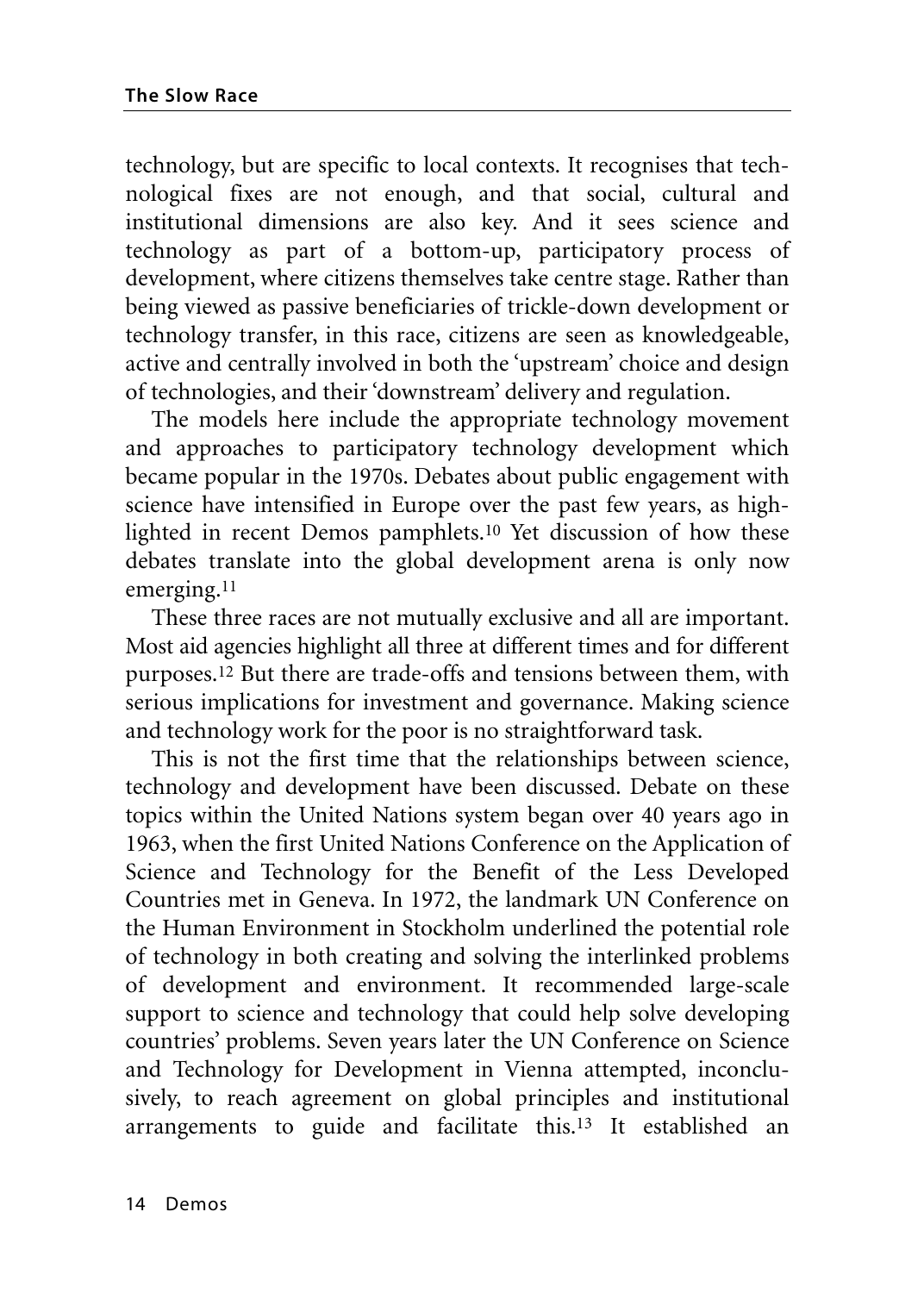Intergovernmental Committee on Science and Technology for Development, which, in the late 1980s after disappointing progress, was transformed into a Commission on Science and Technology for Development within the UN's Economic and Social Council (ECOSOC).

These international deliberations had a strongly global, top-down flavour, emphasising the transfer of technologies, resources and advice to poorer countries. But at the same time another set of discussions produced alternative, bottom-up visions of development and technology. In the 1970s, EF Schumacher's landmark book *Small is Beautiful* sparked debate and action with its notion of 'appropriate technology'.14 Schumacher himself founded the Intermediate Technology Development Group (ITDG), now Practical Action, which works to enable poor people to develop skills and technologies which give them more control over their lives and contribute to the sustainable development of their communities. Visions of the role of science and technology in development have always been diverse, as diverse as visions of development itself.

### **An outline of the pamphlet**

In this pamphlet, we ask the following questions: What makes science and technology work for the poor? What roles might technologies play in the futures of people in developing countries? What forces will be involved in shaping this? How can poor people become more involved in shaping their own technological futures? And how can those who work in science and development – as researchers, aid donors, policy-makers – help? In particular, how should science aid spending best be directed?

Our central argument is that the slow race to citizens' solutions needs to be given more attention. Our argument unfolds through the next six chapters. Chapter 2 takes a hard look at the 'race to the top' and the 'race for the universal fix'. We argue that the neglect of poor people's own priorities in a trickle-down model of development may be that model's Achilles' heel. Similarly, the tendency towards universalised views of poverty problems means that technical fixes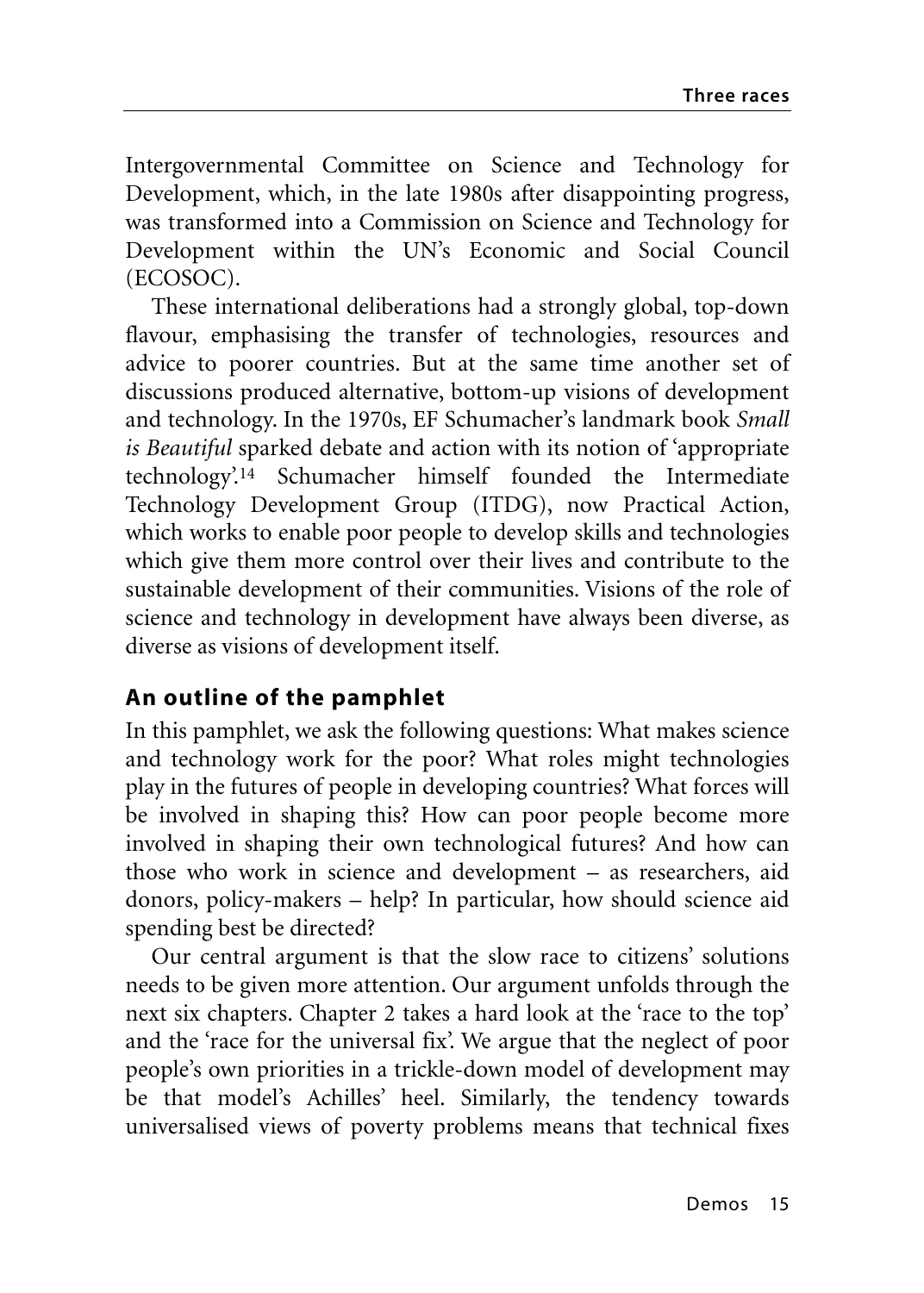can miss their mark badly if we ignore poor people's own perspectives and concerns. Simple storylines may be useful to mobilise global resources, but their spending needs to link global initiatives to local definitions of problems and solutions.

Chapter 3 argues that approaches to innovation need to be rooted in these local realities. Linear, technology-transfer approaches often fail. Instead, a more participatory approach is needed, where innovations are seen as part of broader systems of governance and markets, extending from local to national and international levels.

Chapter 4 focuses on these issues of governance, looking in particular at technology access and ownership. The increasing dominance of the private sector may lead science and technology away from pro-poor, locally embedded priorities. Emerging arrangements such as public–private partnerships offer much promise in redressing this balance, but they also need to be evaluated critically, and in many instances are no substitute for publicly funded initiatives.

Chapter 5 turns to how risks and uncertainties arising from technological applications should be regulated. Developing country settings often pose huge challenges for regulation, which cannot proceed through the transfer of models from Europe and the USA. Instead, innovative approaches to 'inclusive regulation' are needed. At the same time, international regulatory mechanisms need to rethink their assumptions about 'sound science' and allow developing country agendas onto the negotiating table.

The core challenge is how to involve people, especially marginalised people, in decisions about innovation and technology. Chapter 6 argues that this requires a new vision of citizenship that goes beyond 'public engagement with science'. Rather, it needs more active engagement with broader questions about how science and technology agendas are framed, the social purposes they serve, and who stands to gain or lose from these. We offer several examples of science and technology in developing country contexts, some of which are signposts, and others which are diversions in the global science races.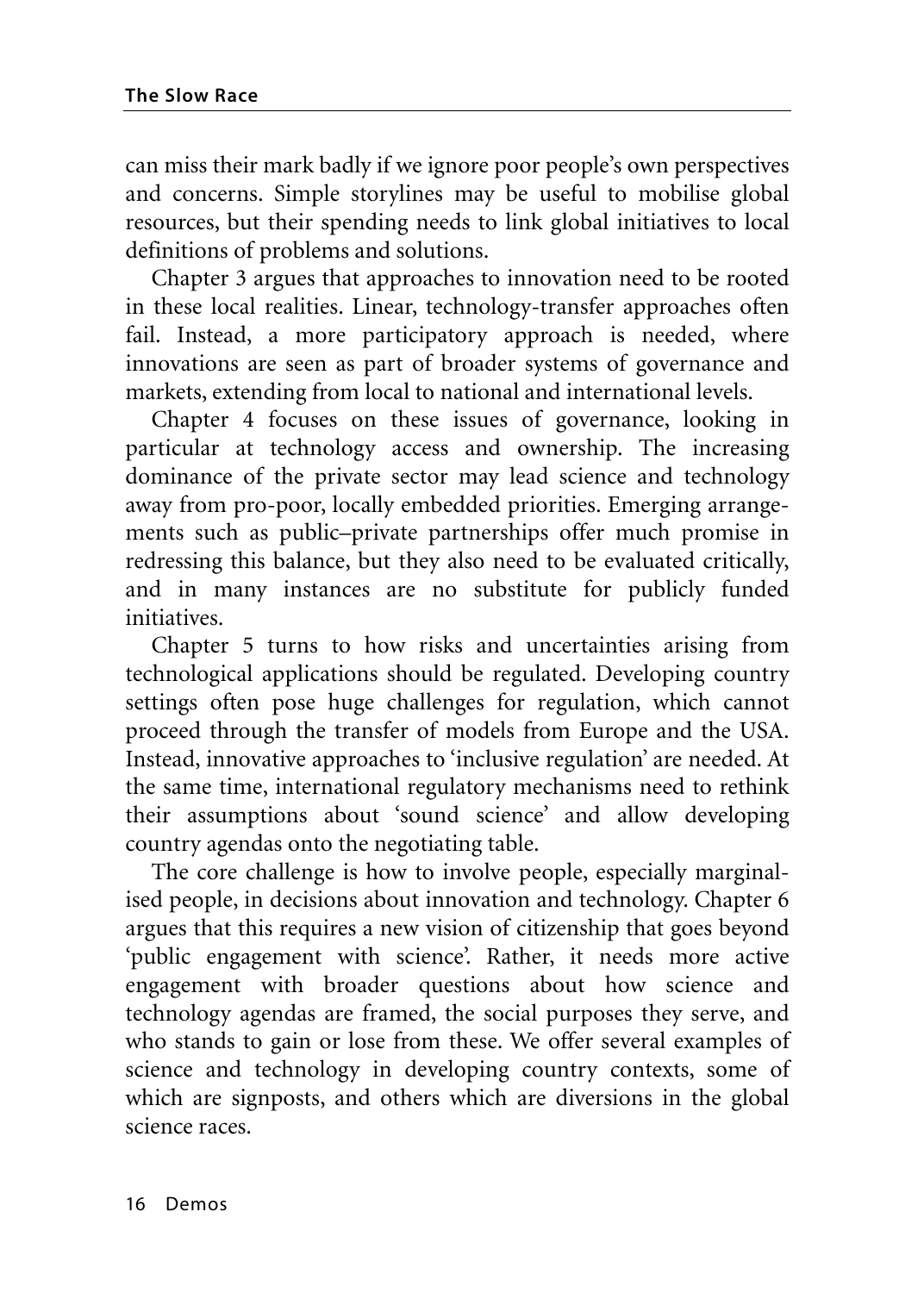In the final chapter, we ask what the next steps should be in the slow race to citizens' solutions. We look at ways of enabling citizen involvement in defining research priorities, in responding to regulatory challenges, in creating a new generation of science and technology development professionals and in organising the spending of development aid. To this end, we recommend the piloting of a series of 'citizens' commissions for science and technology futures'.

This pamphlet comes at a time when the promise of science for development is attracting wide-eyed policy attention. But as we have seen excitement grow, we have seen the views and settings of real people in developing countries overlooked. By drawing on academic research – our own and others' – and experience in developing countries, we want to remind policy-makers, scientists, social scientists and non-governmental organisations (NGOs) of the missing voices in this debate. We are driven by a wish to see institutions make the most of recent interest and investment in science, technology and development. Our argument is that citizen engagement is vital if science and technology are to respond to the challenges of international development. Our hope is that this argument for citizens' solutions provides a contribution to enrich and run alongside the existing debate.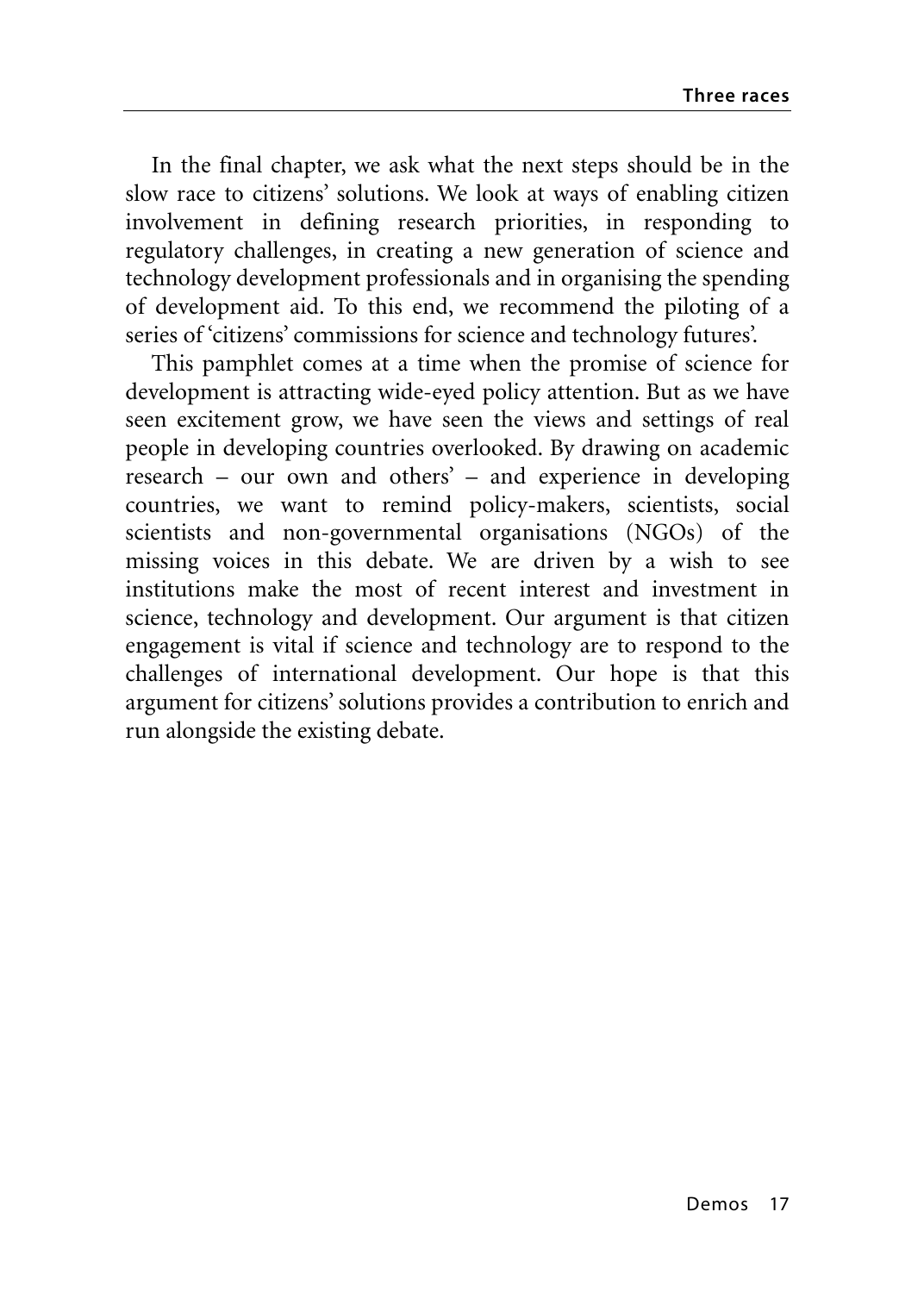### **2. Whose problems? Whose solutions?**

The two science races that capture most international attention both suggest pathways to poverty reduction. But each also raises questions about the ways problems and solutions are being defined, suggesting limitations and trade-offs in making technology work for the poor.

The race to the top in the global economy holds that  $-$  as the Millennium Project's Task Force on Science, Technology and Innovation put it – 'creating links between knowledge generation and enterprise development is . . . one of the greatest challenges facing developing countries'.<sup>15</sup> It sees technology and innovation in promoting industrial production as the basis for development, enabling countries to move away from dependence on natural resource extraction. In the African context, the Commission for Africa recommended the establishment of a network of centres of excellence within Africa to help the continent catch up and keep up with the pace of technology-led economic growth. But this hopeful vision raises some tricky questions. Who is all this innovation and technology for? Do the benefits necessarily trickle down to the poor? Is hi-tech industrial-led development going to generate jobs for the relatively unskilled?

Take the example of Bangalore in south India, a city that deeply impressed Tony Blair when he visited in 2002. A few years later he recalled: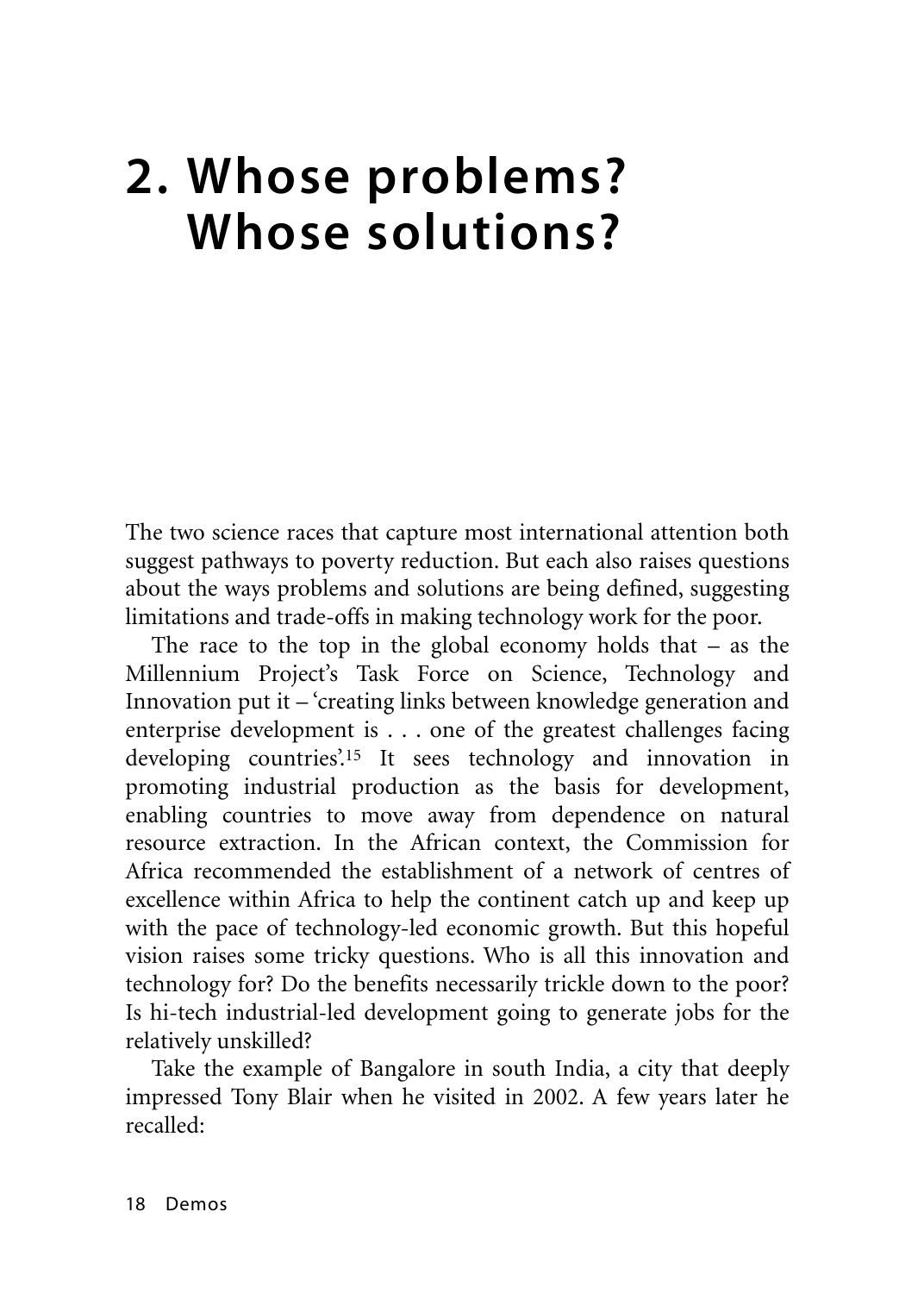*I remember sitting in a brand-new state-of-the-art university complex in Bangalore, talking to leading biotech entrepreneurs, many of them women academics who had branched out into business, confidently predicting they would beat Europe hands down in the biotech business in a few years.*16

The growth of the IT sector in Bangalore, and India more broadly, has become legendary. The software boom, followed by an array of spin-offs, has fuelled year-on-year growth in the national economy, with more and more investors seeing India as a desirable destination for investment. Bangalore itself is seen as a 'knowledge industry' hub, combining a highly educated yet low-cost workforce with topclass research establishments. Tax breaks from government and routes to avoid overwhelming bureaucratic hurdles have increased the attraction still further.17 India's National Association of Software and Service Companies (NASSCOM) estimates that a million jobs have been created to date, a figure which is expected to double over five years, especially if IT-enabled call centre jobs are added in.

If we take a wider developmental view, however, there are downsides to the Bangalore success story. Technology industries may bring riches and jobs for some, but not everyone. A million new jobs is good news, but remains a drop in the ocean compared with the 470 million-strong labour pool in India. Urban infrastructure is under extreme pressure as rapid growth puts pressure on transport, water, waste and other services. Enclaves for the technology elite have been built, while the rest of the city suffers from a lack of investment in basic infrastructure.

And the rural hinterlands, where poverty is still pervasive, receive little benefit from the urban, technology-led boom. A recent spate of farmer suicides in the areas around Bangalore has brought these two worlds into sharp relief, and highlighted how the crisis in agricultural and livelihood systems is not being addressed by the technology boom. In a speech to the Indian Science Congress in January 2006, Prime Minister Manohman Singh and Nobel laureate Amartya Sen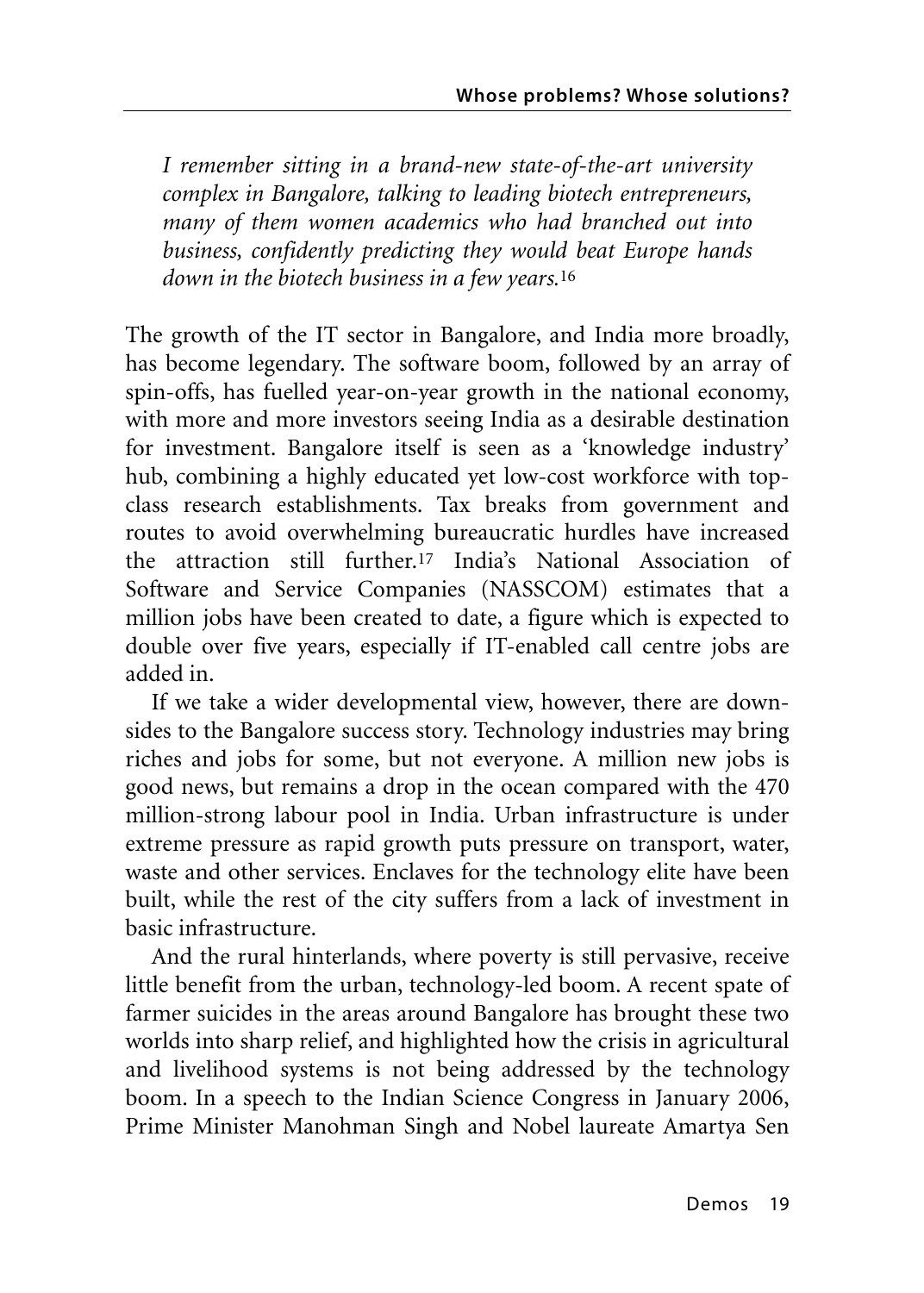both pointed to the need for balanced social and economic development and a science and technology thrust that meets the needs of the rural poor.18 In Bangalore the technology elite profit from the knowledge economy. But at the same time the broader populace – over 60 million people in Karnataka state – see little of the economic boom that Tony Blair so fears. Reaping the gains of globalisation is possible for some, not others. And the predicted trickle down is hard to find.

Technology-led economic growth can play an important role in development. But on its own, it will not be enough to meet the Millennium Development Goals. A failure to pay attention to inclusive development may produce repercussions that undermine economic progress in the long run. Reducing poverty requires complementary approaches.

### **Can we fix it?**

The race to the universal fix portrays technological breakthroughs as a direct route to combating poverty. Between 1995 and 2004, the UK government invested £190 million in support of poverty-focused technology development in renewable natural resource management and agriculture, and has plans to invest more in a new Strategy for Research on Sustainable Agriculture in developing countries that will run until 2016.19 British research councils have directed a significant proportion of their spending towards science and technology aimed at poverty-related applications.

For example, the Medical Research Council (MRC) is currently funding major programmes of work on poverty-related disease including HIV/AIDS, tuberculosis and malaria, and childhood infections in Africa, as well as research programmes in China, India and Jamaica. The MRC has a concordat with DFID to coordinate policies and share resources for research into the health of developing societies, which amounted to £22.5 million per annum in 2002/03. At a global level, the 15 international centres within the Consultative Group on International Agricultural Research (CGIAR) receive £220 million every year, and DFID has just doubled its contribution to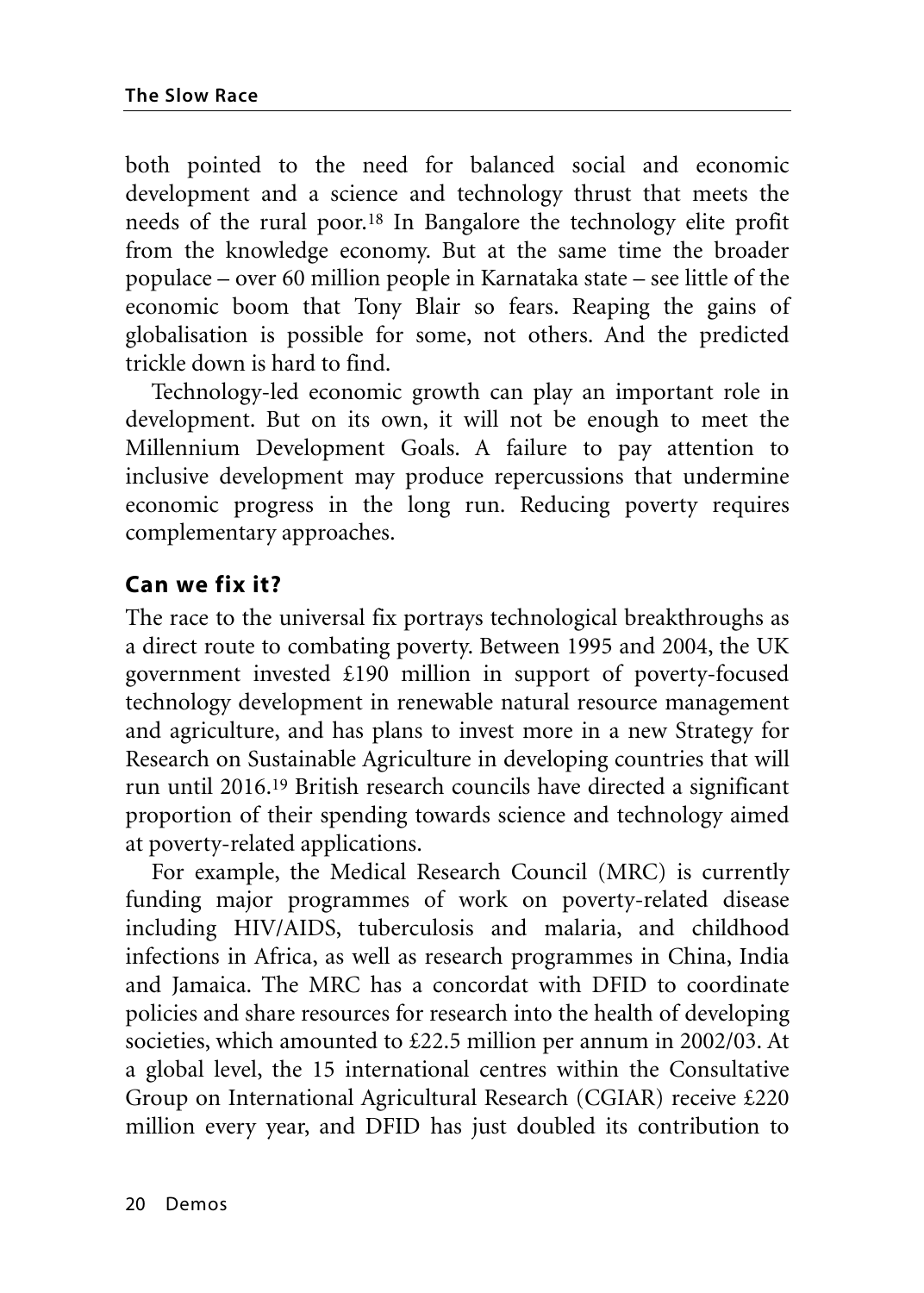these to £20 million per annum as part of its research funding framework.20

Similarly, the GFATM has so far raised \$2.2 billion in pledges from a mix of governmental and private philanthropic donors, and has disbursed \$1.5 billion of this to 160 programmes in 85 countries in its first and second funding rounds. Much of this investment is justified by the prospect of 'big hit' technologies with potential for massive impact. Software billionaire-turned-philanthropist Bill Gates has begun targeting the money in his foundation with 14 'grand challenges' for research in global health (see box 1).

### *Box 1. Grand challenges in global health***<sup>21</sup>**

Initiated and managed by the Bill and Melinda Gates Foundation, together with the Wellcome Trust, Foundation for the National Institutes of Health and Canadian Institutes of Health Research, a scientific board identified 14 challenges to serve seven long-term goals to improve health in the developing world:

### *Improve childhood vaccines*

- 1 Create effective single-dose vaccines.
- 2 Prepare vaccines that do not require refrigeration.
- 3 Develop needle-free vaccine delivery systems.

### *Create new vaccines*

- 4 Devise testing systems for new vaccines.
- 5 Design antigens for protective immunity.
- 6 Learn about immunological responses.

### *Control insects that transmit agents of disease*

- 7 Develop a genetic strategy to control insects.
- 8 Develop a chemical strategy to control insects.

### *Improve nutrition to promote health*

9 Create a nutrient-rich staple plant species.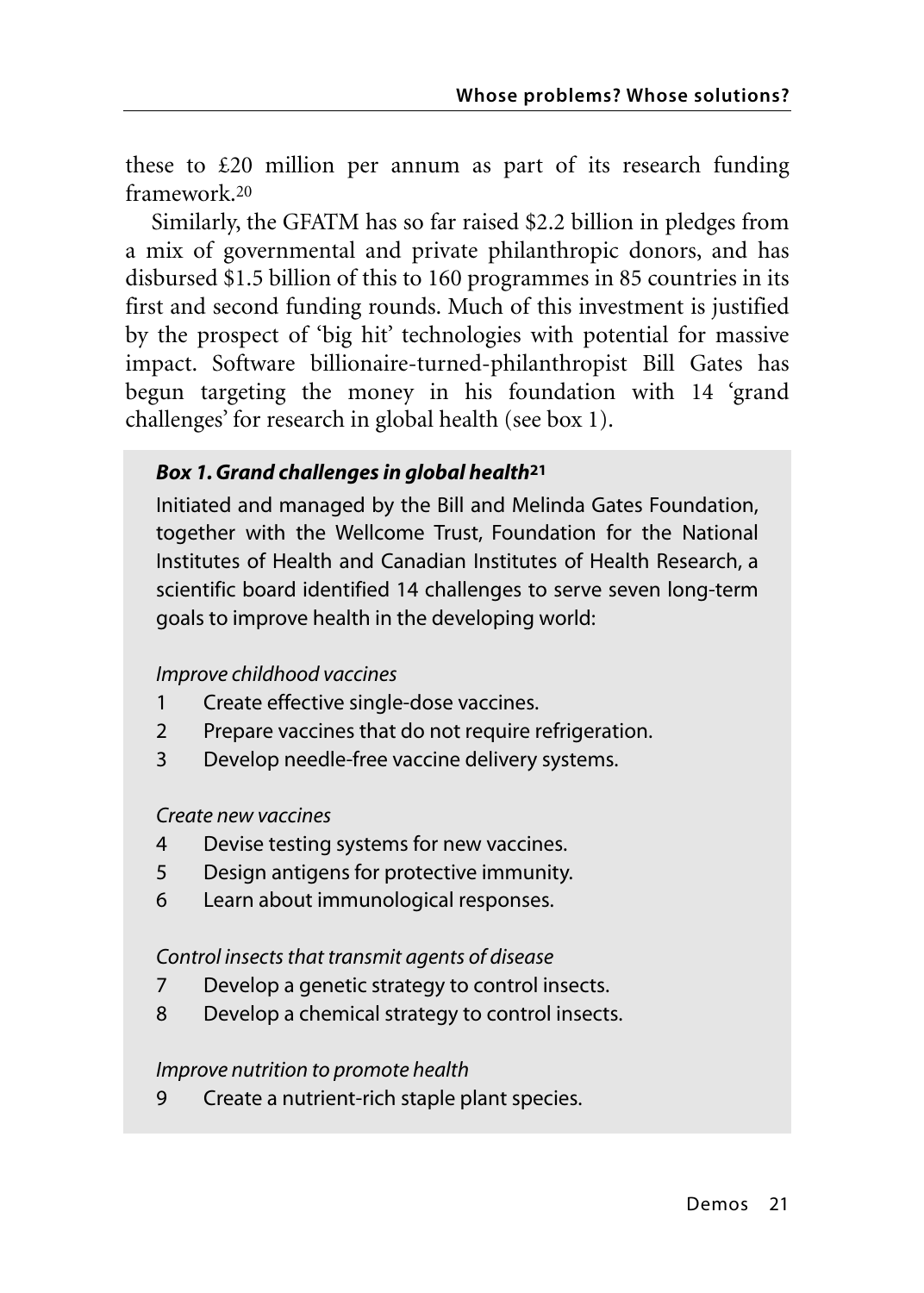*Improve drug treatment of infectious diseases*

10 Find drugs and delivery systems to limit drug resistance.

*Cure latent and chronic infection*

- 11 Create therapies that can cure latent infection.
- 12 Create immunological methods to cure latent infection.

*Measure health status accurately and economically in developing countries*

- 13 Develop technologies to assess population health.
- 14 Develop versatile diagnostic tools.

Funding for poverty-related science and technology, impressive as it may seem, is currently dwarfed by the resources devoted to technologies for commercial markets – a problem that we discuss in the next chapter. Nevertheless, even current levels of investment in 'big hit' technologies, together with their high profile in the media, present a beguiling idea that there are technological fixes for the problems of the developing world. Scientists have become well versed in making their case to big funders, often promising more than is realistically deliverable. Where such initiatives claim to be attuned to poverty reduction, problems and solutions are often framed in universalised terms – applicable anywhere, at any time. The nature of the health, food or agricultural problem is assumed to be broadly similar across vast areas, so that technological solutions can be transferred unproblematically and applied at scale.

Such universalised talk of 'big-hitting' technological solutions runs into several problems. First, ecologies and the practices that people have developed to sustain their livelihoods are highly diverse. The particular interactions between social and ecological change vary across regions, localities and sometimes even within communities, producing multiple patterns and multiple needs. A one-size-fits-all solution is often inappropriate, and a magic bullet will often miss its mark. Second, hype about new technologies may obscure important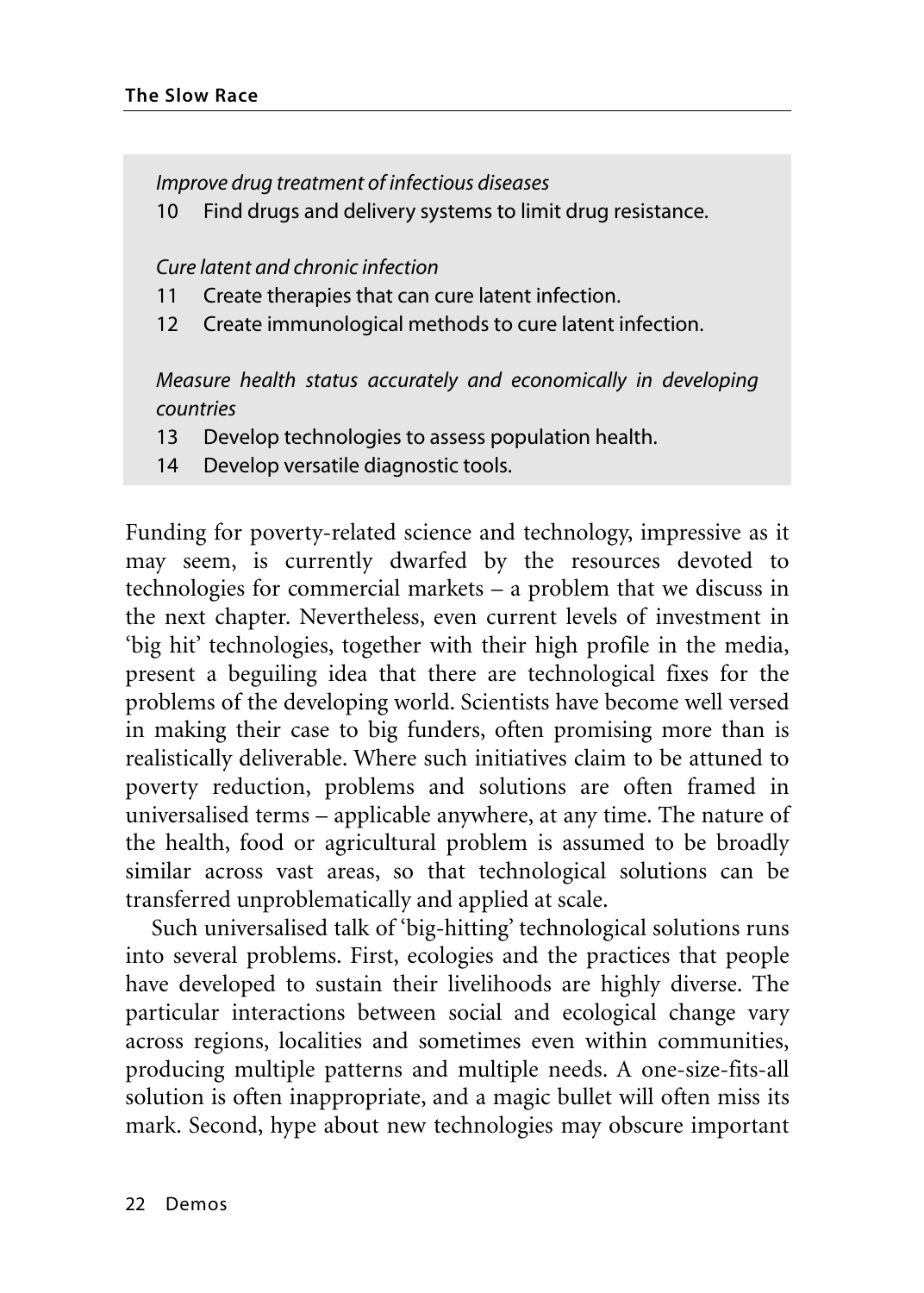opportunities to spread already tried and tested 'old' technologies, adapting these to particular local circumstances. So, for example, hybrid seeds, perhaps enhanced by biotechnological techniques of marker-assisted selection, may have more impact than untried genetically modified (GM) varieties. Third, problems of poverty, hunger and illness are not just the result of technical matters. Just as important may be failures of markets, unequal social relations, political questions, conflict and other issues. If one looks at local livelihood systems, it becomes clear that the social, political and technical are intimately intertwined. In this context treating science and technology as a separate issue is dangerous. The history of technology development is full of examples of technologies that look good on paper, but never get beyond laboratory benches or abandoned field trials.

### *Box 2. Problems of the universal fix?*

### *Addressing soil fertility challenges*<sup>22</sup>

One of the suggested 'quick wins' identified by the UN Millennium Project was a massive effort to replenish nutrient-depleted soils in Africa through a combination of chemical fertilisers and agroforestry. Nigeria is hosting a 'Fertiliser Summit' for Africa in 2006, with President Obasanjo taking a lead on these recommendations. With less than 10 kg per hectare (ha) of fertiliser being applied on average to African farm lands, access to soil nutrients is a key issue if African agriculture is to grow sustainably. But what should be done? Pedro Sanchez and Jeffrey Sachs of the Millennium Project argue for a major technology-led effort. But Africa has seen many fertiliser and soil management projects falter in the past. Grand plans for 'soil replenishment' miss the need for a balanced approach, which recognises the diversity of soil across farm landscapes. Instead, policies should be attuned to local soils, markets and farming conditions, and take a decentralised, participatory approach. It is not just a lack of nitrogen or phosphorous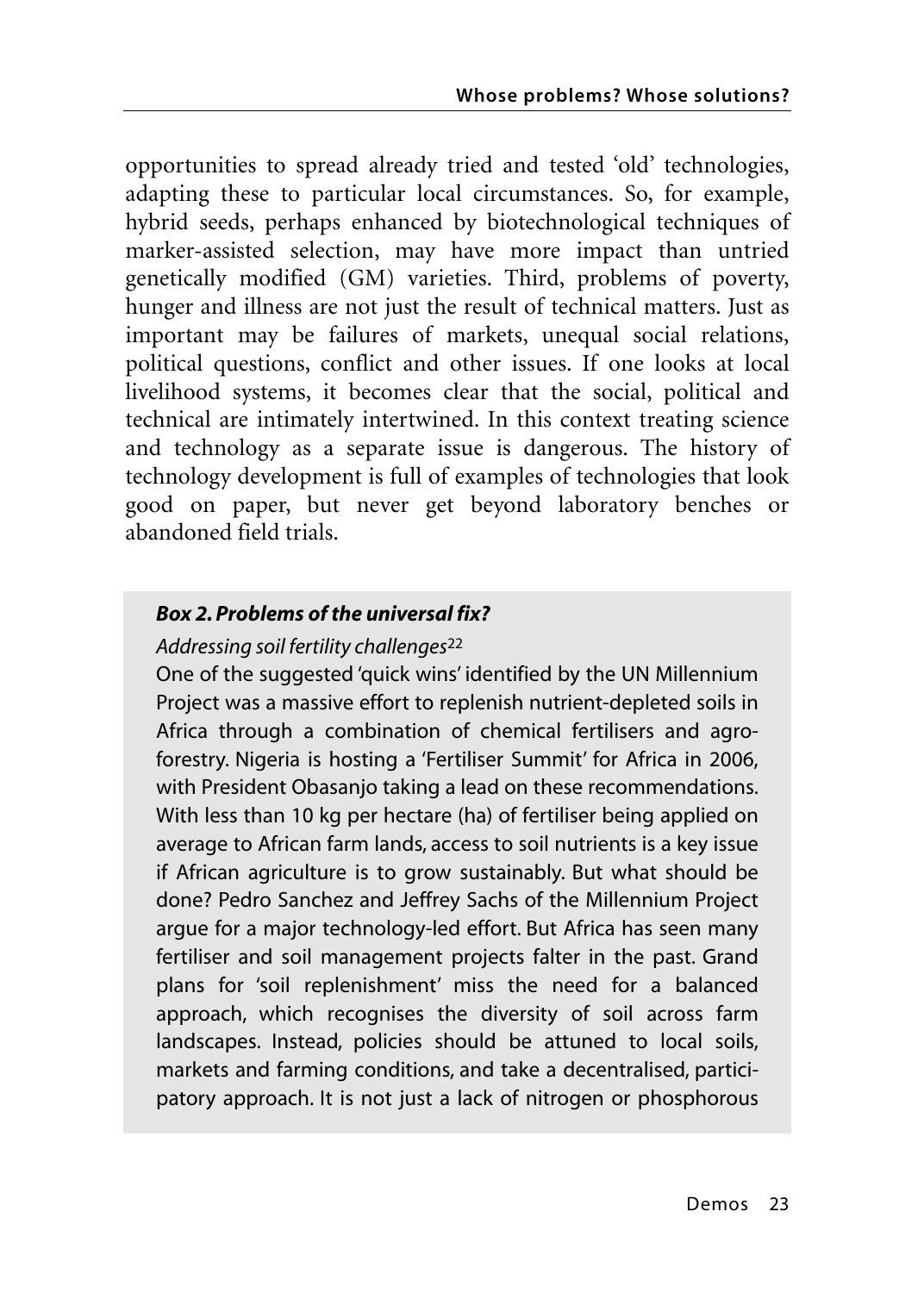that is the issue. There is a wider set of market, institutional and policy matters that need to be addressed.

### *Responding to scarcities*<sup>23</sup>

Many technological solutions are justified in terms of scarcity. Better, bigger, more efficient technologies can, it is argued, be engineered to respond before things run out. The contemporary 'crises' of energy, water and even food are often constructed in these ways. Debates about water resources in the developing world have long been thought about in these terms. Grand schemes are designed on the basis of hydrological projections of need – for urban consumption or irrigation development. Big dams, river diversions, catchment transformation, piping and storage systems are the typical engineering solutions.

In the dry zones of Kutch in Gujarat, India, farmers approach the issue of water scarcity in a different way. First, there are multiple scarcities – it depends on the place, the time and the purpose to which the water is being used. There is huge uncertainty and a number of ways of responding to the situation. There is not one solution, but many. And the issue is not so much about absolute amounts of water, but about its distribution. Who gets access, and when? The discussion covers wider issues of access, rights and the politics of water. It is not that engineering science cannot contribute, but the framing of the questions, the understanding of the problems, and the way technologies are designed as solutions may be very different.

### *Building demand for vaccines*<sup>24</sup>

Childhood vaccines are seen as vital solutions to diseases of poverty. Policy-makers and health professionals assume that building demand for vaccine technologies requires knowing about the specific diseases that vaccines prevent, and this is often the focus of health education programmes. Yet whether or not parents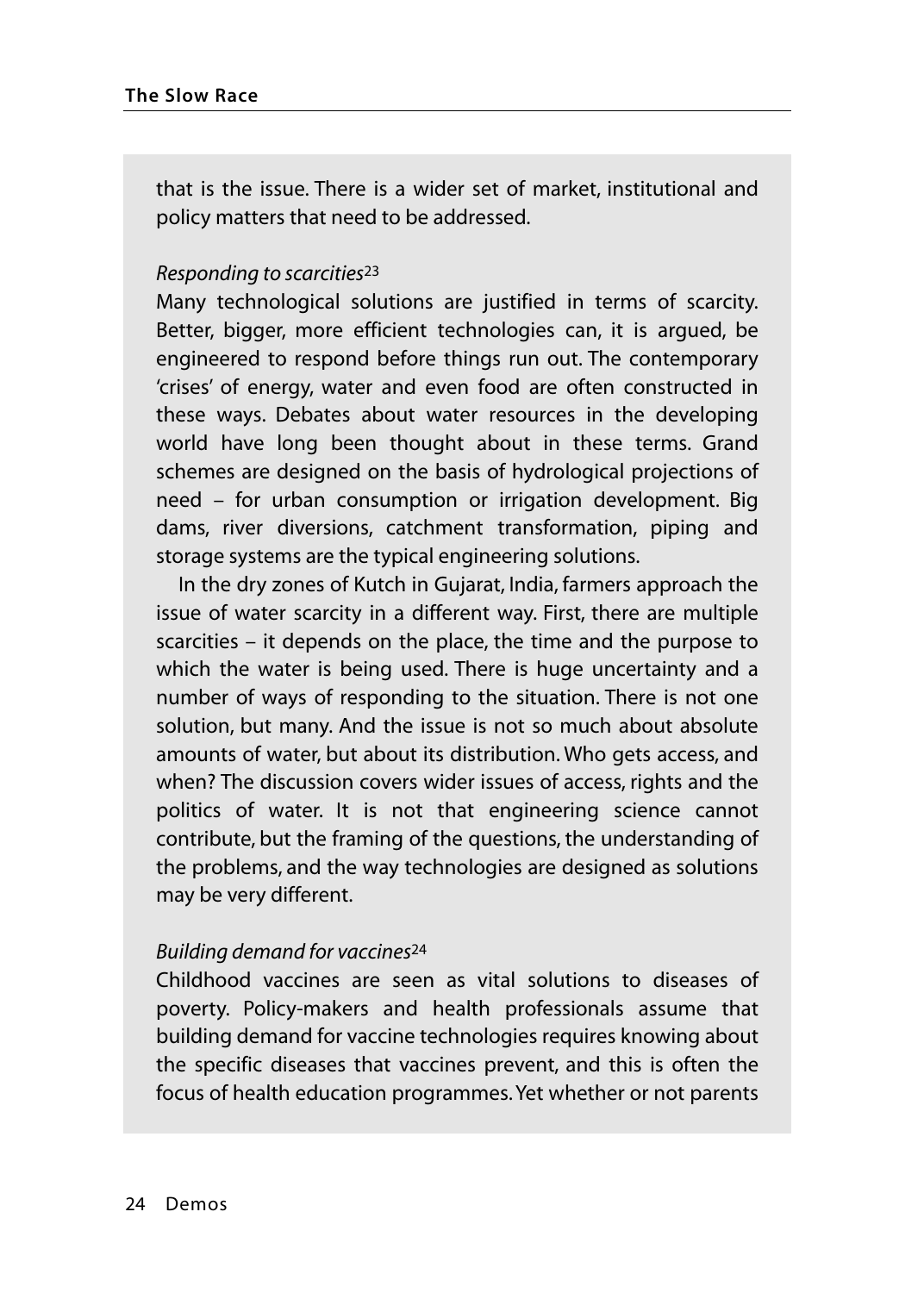and carers demand vaccines for their children can depend more on how vaccination fits in the contexts of people's lives, including perceptions around child health and illness.

In the Gambia, for example, most mothers see the value of infant vaccines but they don't distinguish vaccinable from nonvaccinable diseases, or protection from cure, in the same terms as biomedicine. Instead, they understand vaccines to promote infant health generally by building up strength and weight, staving off illness, and 'chasing out' illness from a child's body. As one mother put it:'The injection strengthens the health of the child. It gives the child a good body.' Many mothers feel that vaccinations are effective against illness in general, especially the 'small illnesses' that afflict children. In a survey, 29 per cent of urban and 48 per cent of rural mothers could name no biomedically 'correct' vaccinable diseases, yet were actively seeking vaccination, which most saw as a complement to, rather than replacement for, 'traditional' practices, such as the Islamic 'talismans' that many tie on their children's bodies for protection. Understanding why people accept (and sometimes reject) technologies such as vaccines requires engaging with local cultural meanings that may differ strongly from those of scientists and policy-makers.

This is not to say that the technologies highlighted in box 2 are not potential development solutions. Fertilisers, irrigation technologies and vaccines clearly have key roles to play. However, they may miss their target for reasons that are poorly understood by those promoting them. The implication is that technological choices and strategies for promoting technology uptake have to be attuned to local livelihoods, knowledge and social impacts. This in turn has implications for the ways in which technologies are appraised and priorities for investment chosen. Making the case for a slower approach involving poor people themselves, Miriam Were, Board Chair of the African Medical and Research Foundation (AMREF), remarks that: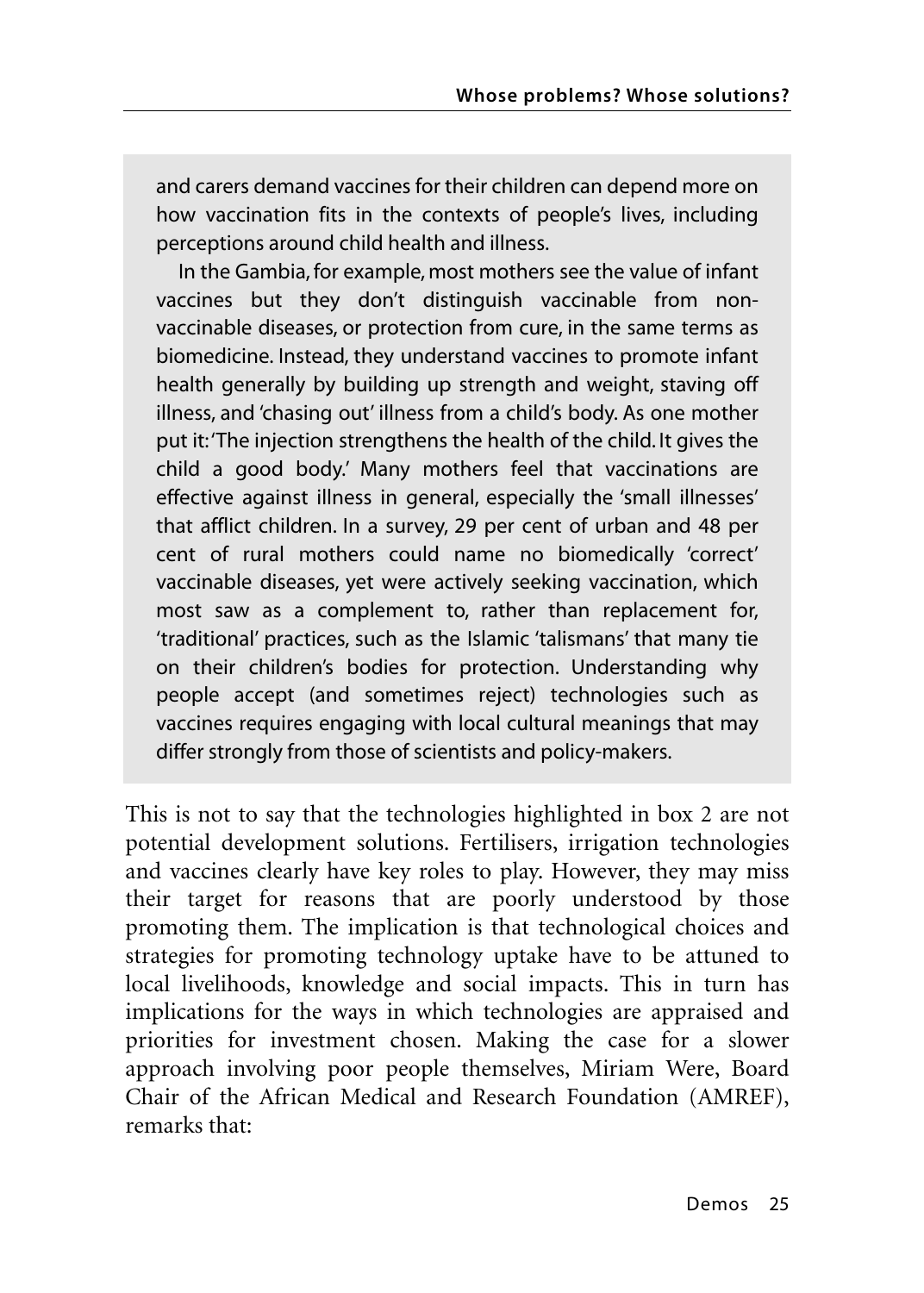*Most donors are in a rush. They are in a hurry to have results tomorrow, and they are in a hurry to define the specificity of projects. As a result, projects often ignore important contextual issues. Donors, and we Africans ourselves, must recognise the local context and realize that this context may not be in support of the long-term benefits anticipated from the project we have designed our way. For instance, people say things like if we can produce this result within three years we can reduce poverty. Many of our people live in absolute poverty so they will not say no, even if what we suggest doesn't make sense to them. They will in fact get involved knowing very well that this thing won't last. We must address the issue of context much more carefully, and of course the overriding issue is poverty. Many of our people are living in absolute poverty of less than one dollar per day, and people who don't live with that don't quite understand what that means.*25

A key challenge in the slow race to citizens' solutions is to enable local perspectives and experiences – those of people whose lives consist of 'getting by' in absolute poverty – to help shape spending priorities. As Miriam Were emphasises, this takes time and patience. It also requires innovation in priority-setting, and the development of new technological and social appraisal methodologies. For these to work, organisations funding or delivering technologies need to rethink how they bring local realities to bear on their efforts. This may mean some fundamental reconfiguring of aid agencies and research organisations, in ways that we outline in the final chapter.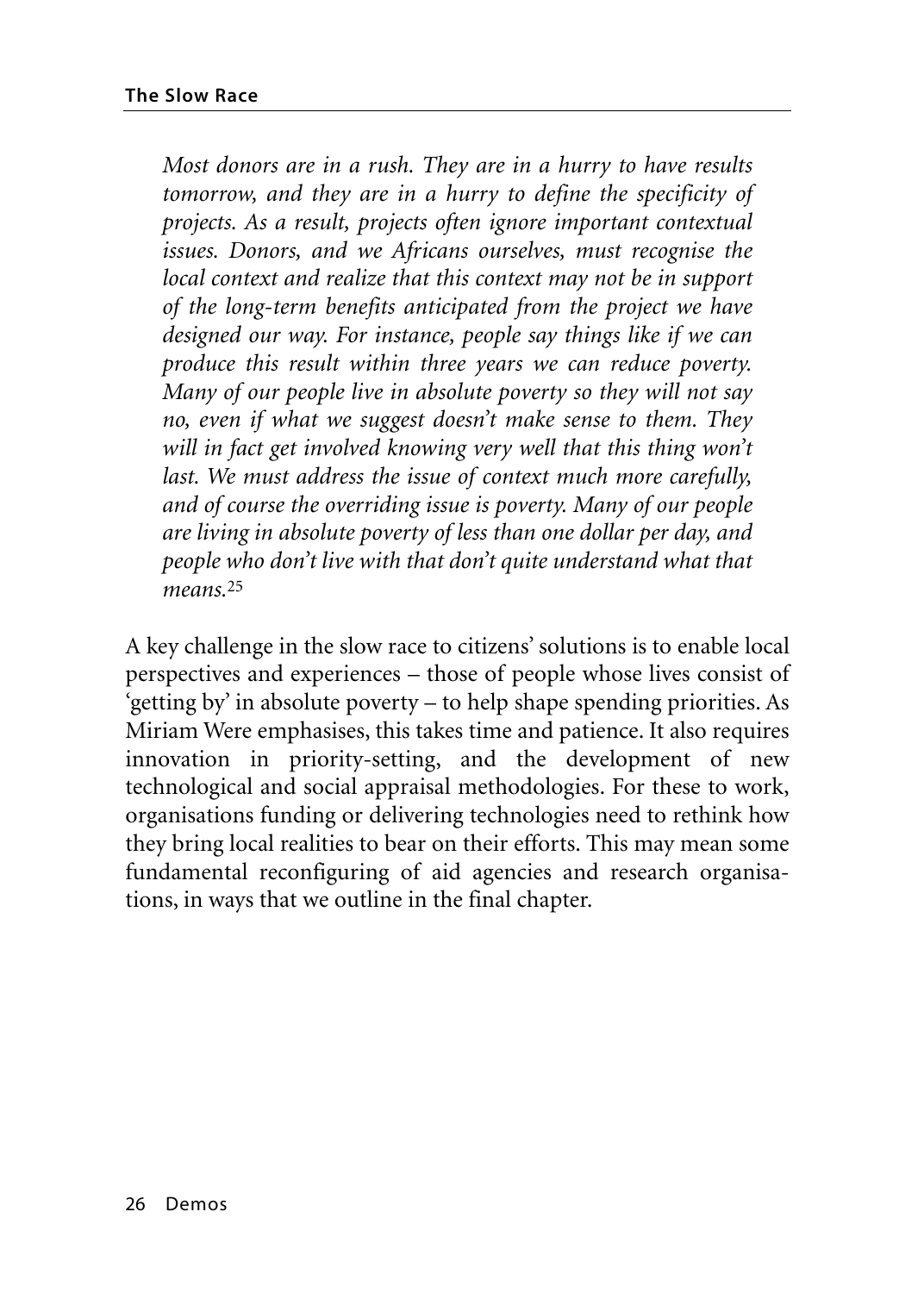### **3. Rethinking innovation**

The 'universal fix' view holds that the technologies developing countries need already exist in other places, so the key task is to ensure their effective transfer. This approach has dominated research and development (R&D) systems for decades. Yet impacts have been uneven and insufficient to address the pressing needs of poorer people, particularly in marginal environments. The green revolution of the 1960s and 1970s brought huge gains in agricultural productivity for some, but its packages of high-yielding seeds, fertilisers and other inputs proved inappropriate for the ecological and socioeconomic circumstances facing many small-scale farmers. Africa, in particular, missed out on the green revolution gains, in large part because of poor infrastructure, lack of irrigation and the complexity of the farming systems that had developed to deal with complex, diverse and risk-prone environments. Some now argue for a new technological revolution for African farming centred on biotechnologies, including GM crops, but such a strategy is likely to run into similar problems.

It was in response to many of the failures of technology transfer in the 1970s that new types of participatory technology assessment were initiated. These put farmers at the centre of the innovation process, working in collaboration with scientists to design new technologies and to adapt existing ones to local circumstances. These approaches recognised the value of local knowledge, moving away from the image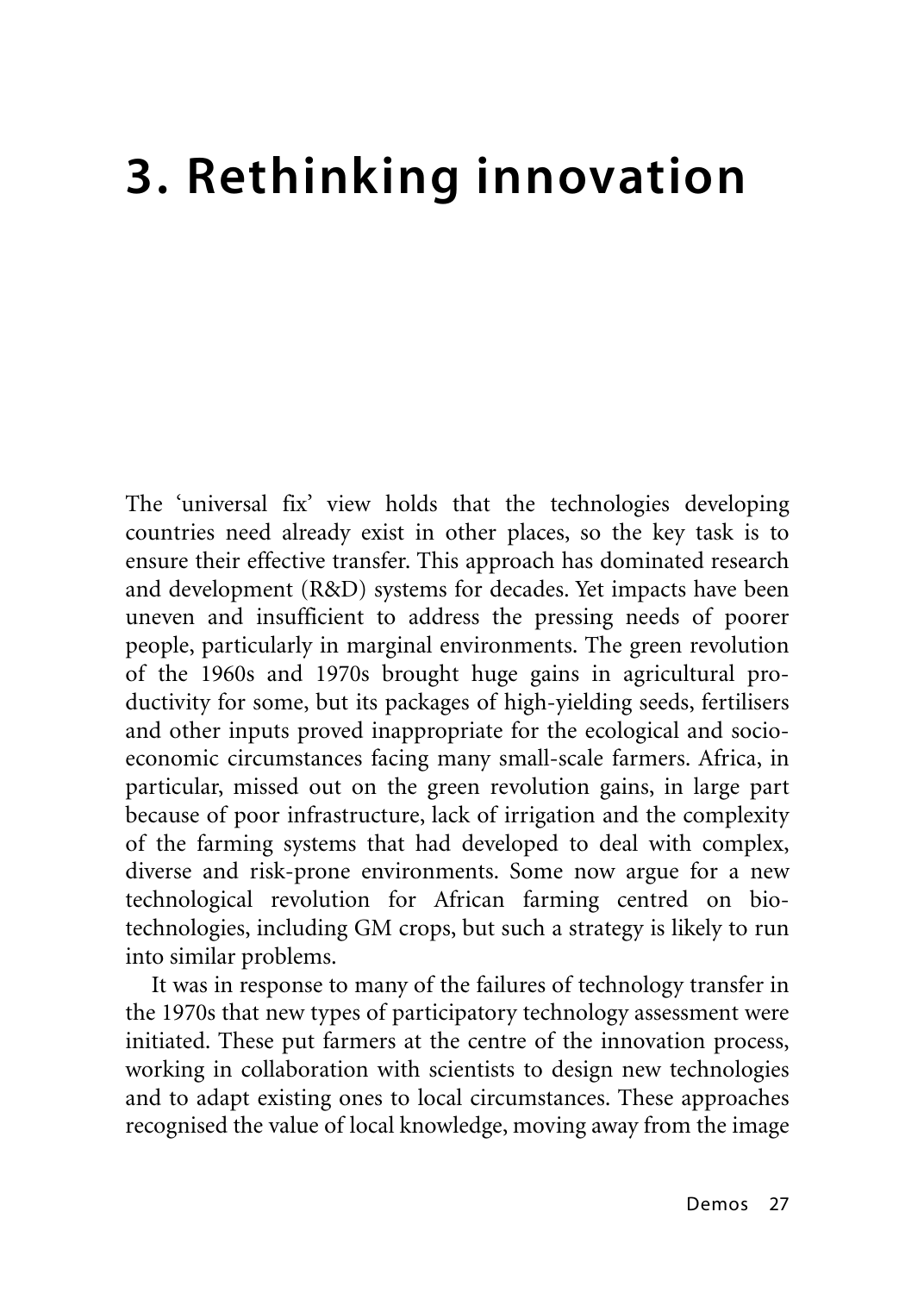of farmers as passive recipients of externally derived technology, to involve them as active, creative partners in technology development processes. So, for example, networks of farmers across Africa began to share ideas about soil and water conservation and soil fertility management techniques, linking with scientists in new ways and under different institutional arrangements. Several of the international agricultural research centres initiated programmes of participatory plant breeding, often involving social scientists to help broker the distinct conceptual and social worlds of farmers and scientists and to bring them together in new and productive ways.26

These participatory interactions have produced islands of success but have also raised questions about who controls the innovation process, and whose perspectives drive it. Too often, participation has meant simply co-option of local people into pre-set technological agendas. The huge imbalances in the power, reach and resources of local people and research agencies has contributed to this. Even where true collaborative arrangements have been established, these have often been dependent on the interest of key individuals and on temporary project funds, rather than being fully institutionalised in national and international innovation systems.

Banji Oyelaran-Oyeyinka, a Nigerian scholar based at the United Nations University in Maastricht, argues strongly that 'S and T policy design for development must be re-conceptualised in "systems terms" and take historical forces into account'.<sup>27</sup> This would represent a radical departure from the ways most external support has been organised to date. As John Mugabe, science and technology adviser to the New Partnership for Africa's Development (NEPAD), has put it:

*At the moment most of the funding to science and technology is project oriented . . . small amounts to short-term projects.... Many donors are still adopting a traditional project modality. Those who are serious about Africa's development need to move to institutional building.*28

Instead of focusing on isolated examples, an innovation systems approach emphasises the networked interaction of multiple actors,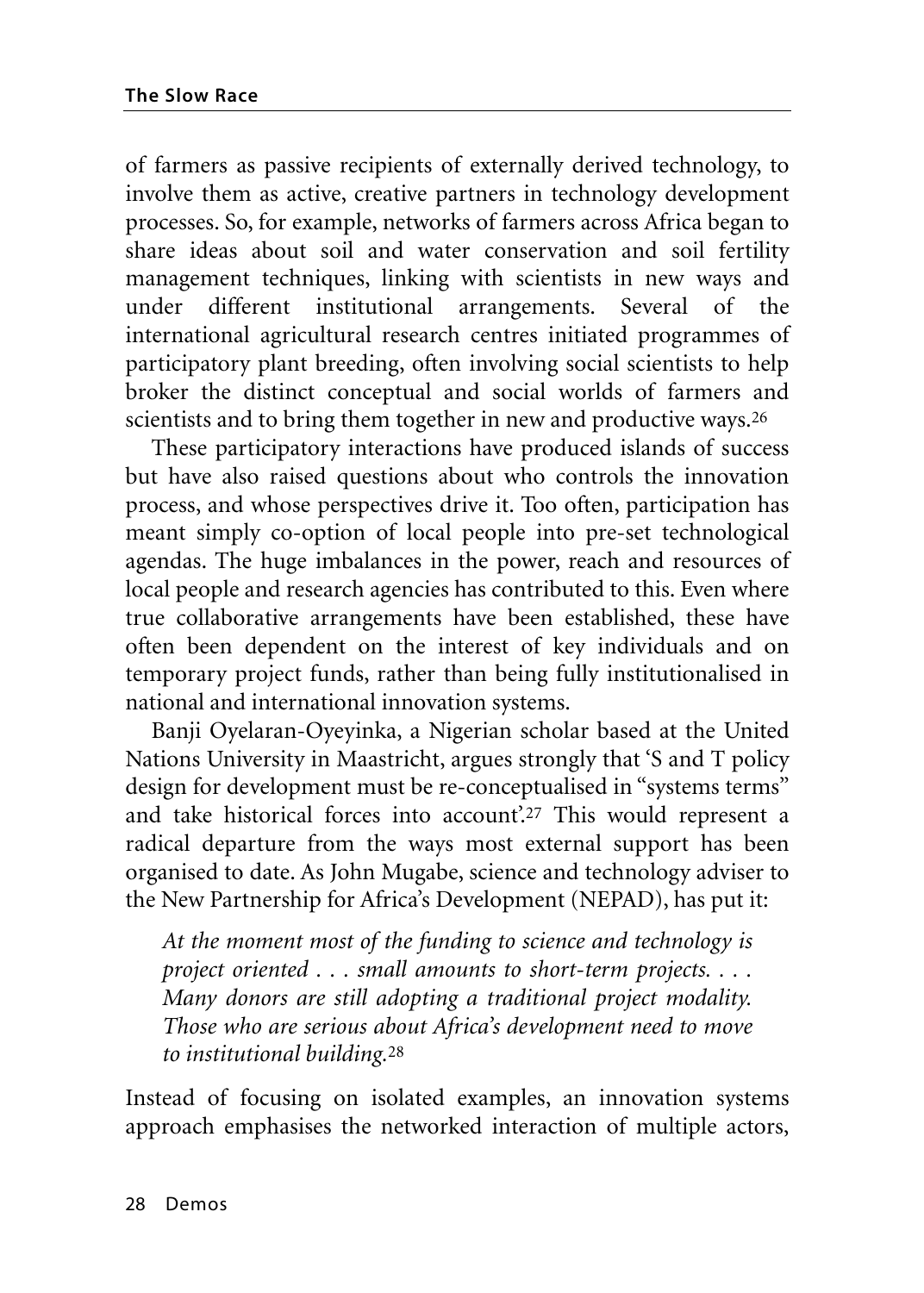public and private, local and national, in processes which initiate, import, modify and diffuse technologies.29 It emphasises the links between these actors, which enable them to operate as an effective system, involving issues of funding, marketing, policy and legal frameworks. This contrasts strongly with a linear model in which funds are allocated to scientists, whose results are then handed to others, who are expected to deliver to a target audience.30 DFID's crop post-harvest programme has been experimenting with innovation systems approaches in both Africa and Asia. Analysis from India shows that new patterns of partnership are slowly emerging to promote new 'pro-poor technologies' between different actors in the innovation system. In the area of post-harvest technologies, public and private research organisations are involved alongside NGOs, farmers' associations, processing and marketing businesses, linked to public sector research organisations and private sector firms. As John Mugabe argues, institutional relationships are critical to the success of a technological innovation, and its impact on poverty reduction.31

### **Many dimensions of innovation**

Innovation should focus not only on the technology, but also on the social, cultural and institutional relationships that will enable the technology to work. There are numerous examples of technologies that already exist, which could have major impacts on poverty reduction, yet remain out of reach. To make existing technologies – sometimes very ordinary, everyday technologies – accessible to people living in poverty often means linking the technical with the social. For example, in parts of south Asia, a revolution in 'community-led total sanitation' has occurred as community organisation, empowerment and learning has facilitated the widespread building of low-tech, lowcost latrines.32 To enable people to make use of technologies that may be available, but are poorly understood, often requires culturally appropriate communication strategies, improving people's knowledge and power to make technology choices. Far from resorting to the old-style 'deficit model', such approaches to science communica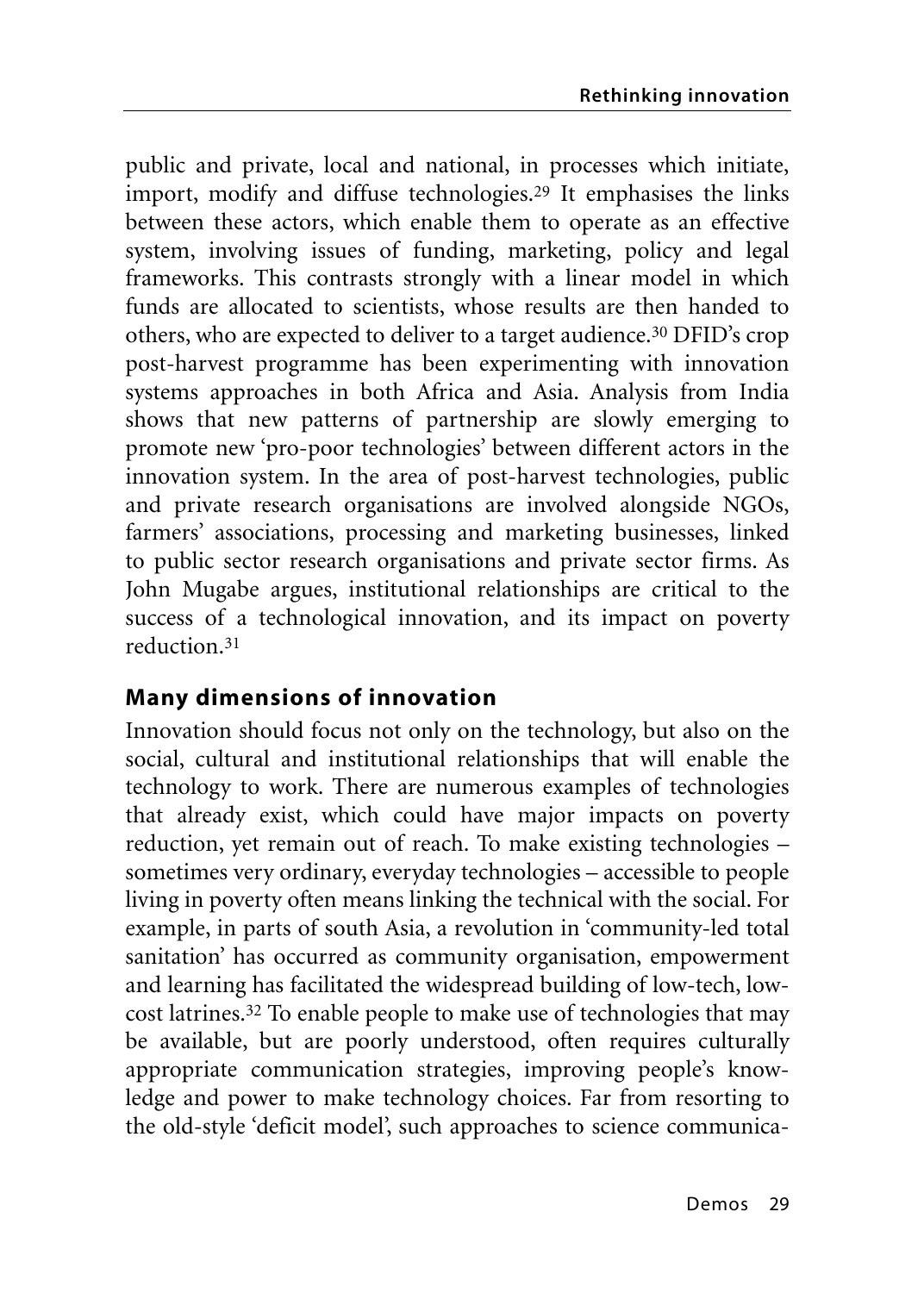tion have the potential to network, empower and facilitate technology development in favour of the poor.33

An innovation systems framework that combines the technical with the social and institutional has been developed by ICRISAT (International Crops Research Institute for the Semi-Arid Tropics) and partners as a methodological tool for application in a wide array of technology development processes.34 Embracing such an approach, especially combined with a real commitment to partnership and participation, brings many challenges to conventional professional hierarchies and institutional arrangements,<sup>35</sup> but these challenges will need to be faced by DFID and its partners over the coming years as its research strategy for agriculture, which uses an innovation systems approach, unfolds.

There is also a more fundamental challenge – to link local and national processes of innovation with global processes. There is much talk about building partnerships internationally for supporting science and technology development capacity in the south. But how will these initiatives fit with local and national innovation systems, particularly as many are premised on assumptions of linear technology transfer and infrastructure support? New thinking on these global partnerships needs to evolve, which takes imbalances in power relations between developing countries and international institutions seriously.

Proposals to create new scientific centres of excellence within developing countries – such as those recommended by the Africa Commission – may well be valuable ways forward. However, there will be a need to guard against an elitist form of science and technology development that looks upwards to its international funders and peers, rather than downwards to local contexts and users. The Kigali Institute for Science, Technology and Management (KIST) in Rwanda is one example of an African institution that strongly emphasises engagement with users.36 Established in 1997 with donor support, the institute runs diploma and degree programmes which aim to build local and national scientific and technical capacity, while being linked to innovation projects focused on local needs. It has won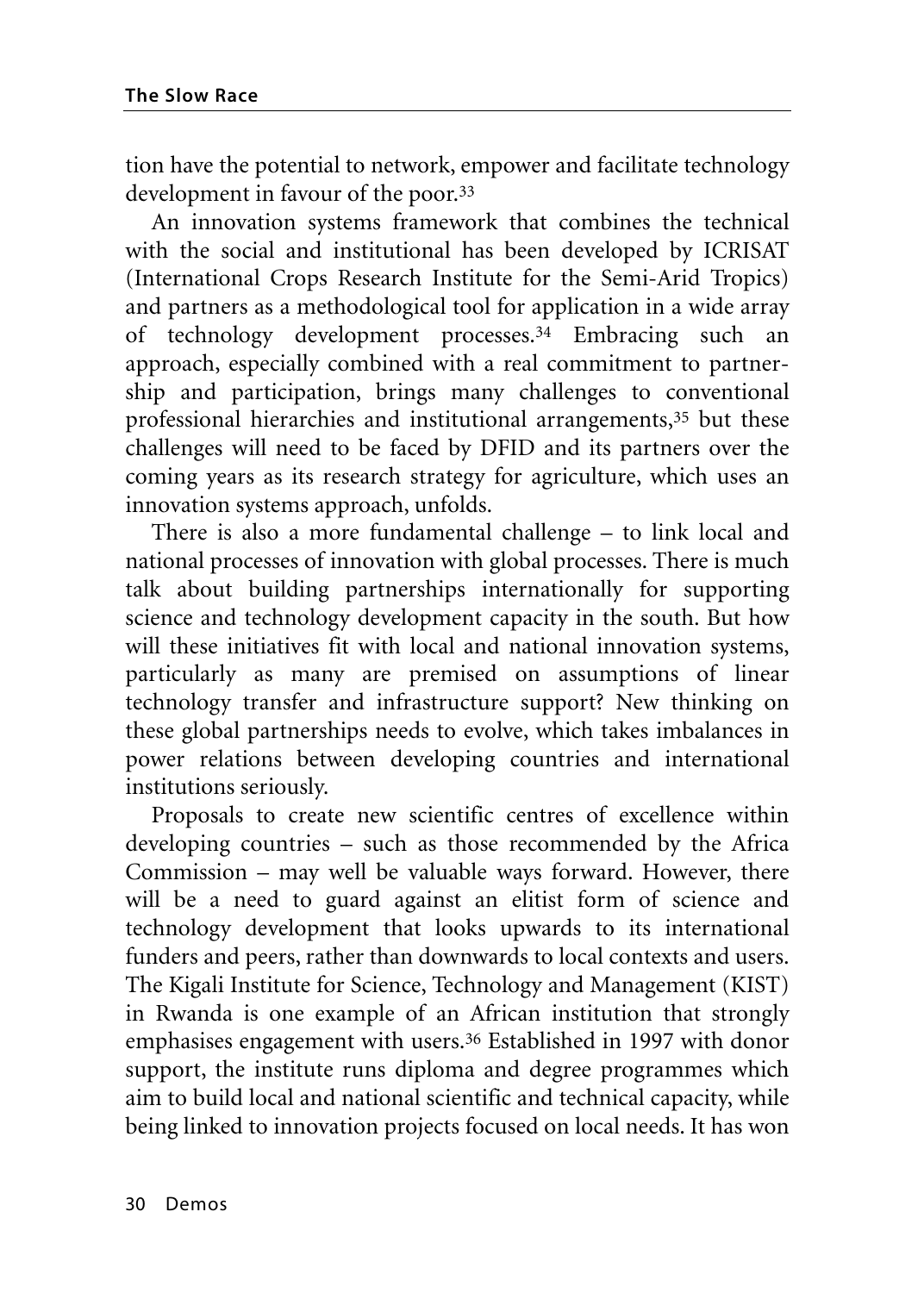awards for its small-scale technologies in the energy arena, such as improved bread ovens and biogas digesters.

Conceptualising the future of innovation systems is not just about building the 'hardware' of R&D infrastructure and capacity, but fundamentally about the 'software' of social and political relations among the many actors that are now involved, and the different interests that shape science and technology agendas. For example, with concentrations of innovation expertise increasingly held within multinational corporations, a major challenge is how to capitalise on this capacity and link it to wider systems which are attuned to the needs of the poor. This in turn raises questions about the governance of science and technology, which provide the focus of the next chapter.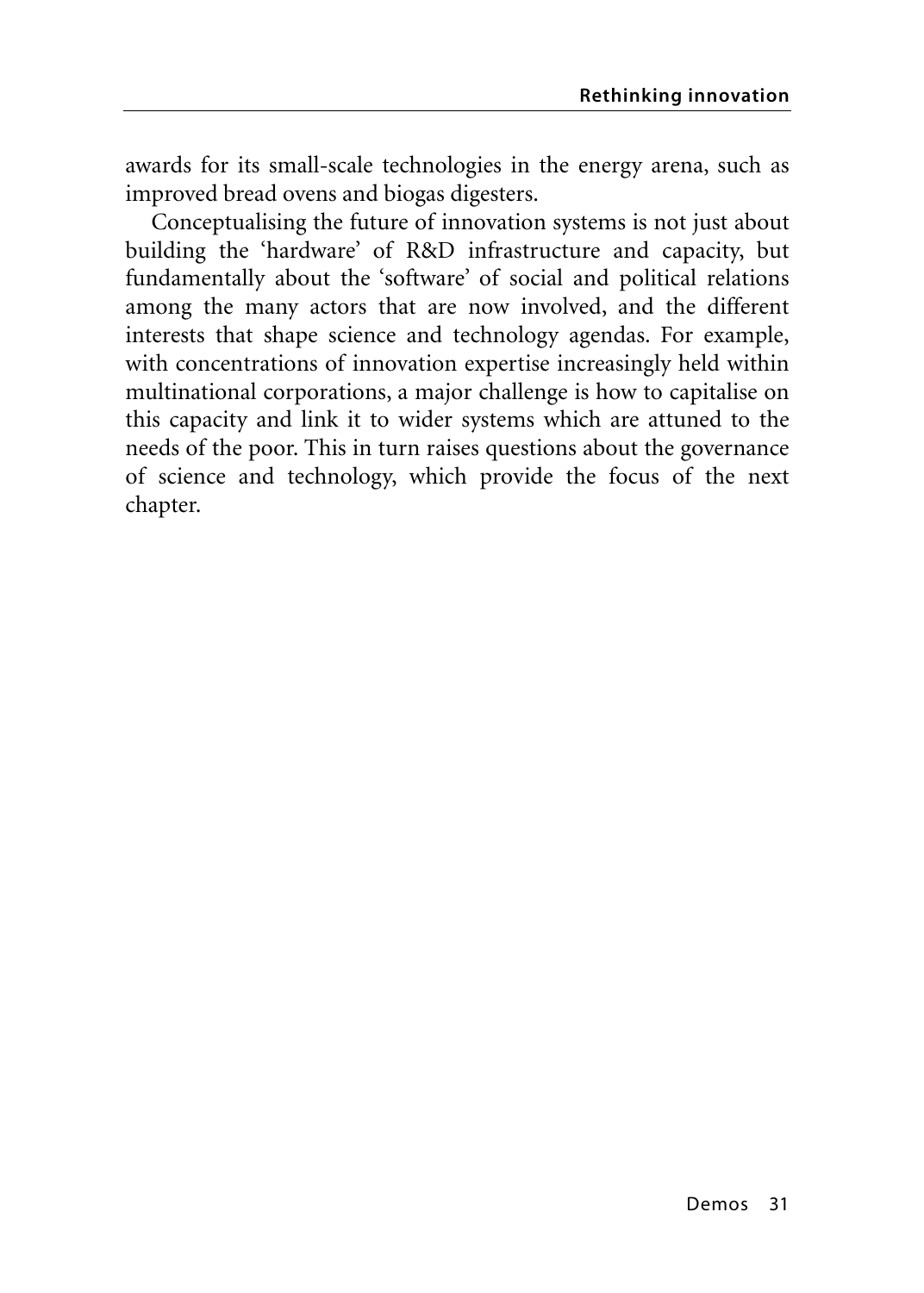## **4. Governing technologies**

Past efforts to promote technology for development were based largely on a public sector model. The green revolution is a good example. This was supported through international agricultural research institutions linking with national research stations, with philanthropic support from US foundations. Many key advances in the health sector have been achieved through publicly funded laboratories, public research councils and philanthropic organisations such as the Wellcome Trust.

However, this is changing. According to the UN Conference of Trade and Development, private sector R&D in OECD (Organisation for Economic Co-operation and Development) countries made up over half of the \$677 billion global R&D spend in 2002. A 2005 UNESCO report shows that Asian R&D investment, notably public R&D in China, is increasing, and now accounts for around 32 per cent of total global R&D spending. Asian countries are increasingly seen as an important destination for R&D by multinational corporations. In 1983 there were no such facilities in Asia, but by 2002 there were over 700. The R&D budgets of the top global life science companies now dwarf even those of international public research centres, let alone national research systems.37 In the agricultural field, for instance, five large multinational companies – Bayer, Dow Agro, DuPont, Monsanto and Syngenta – spend \$7.3 billion per year on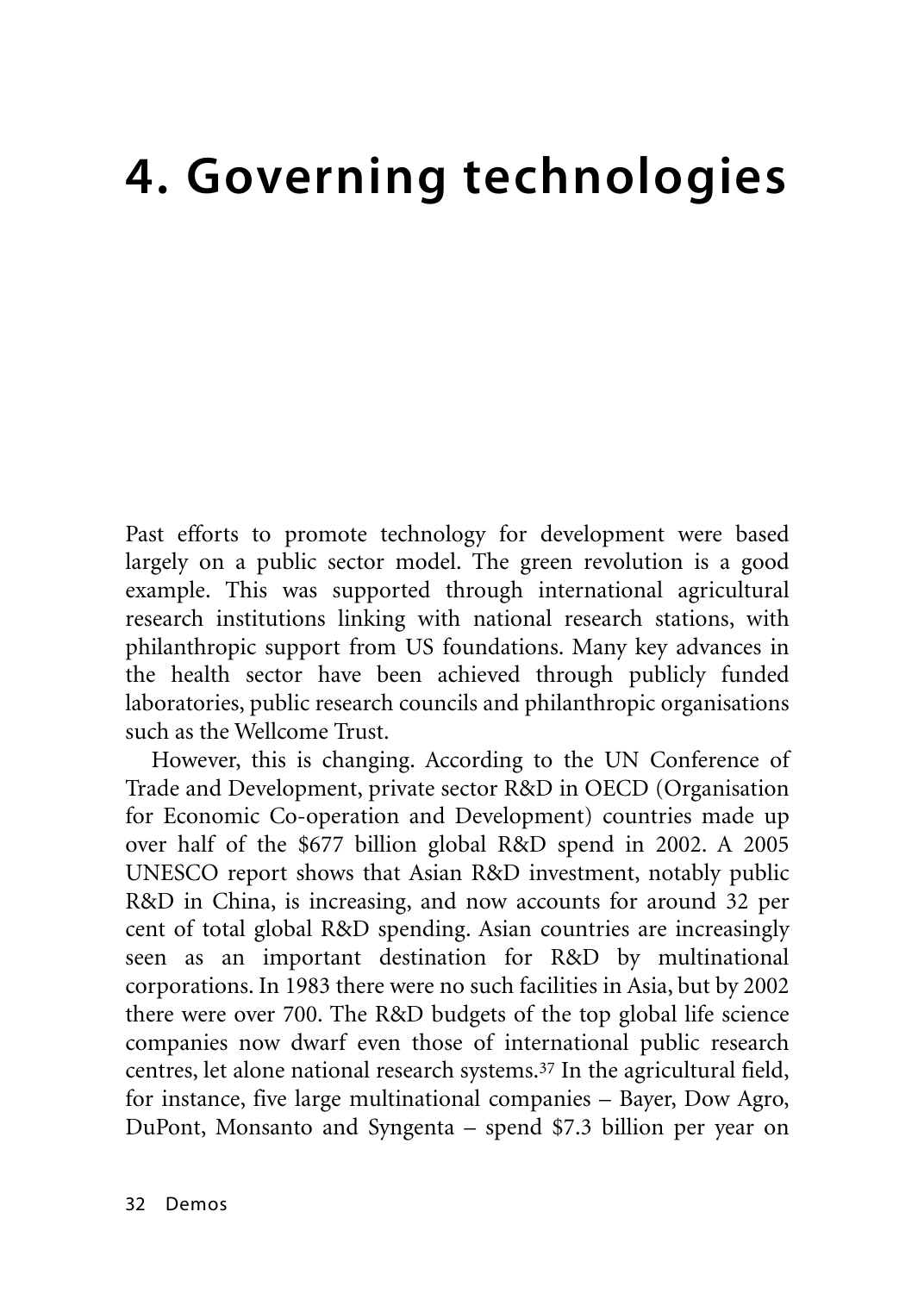agricultural research; more than 18 times the budget of the publicly funded CGIAR system.38

The squeeze on public budgets in developing countries has been intense, particularly following structural adjustment reforms. As a result there has been a brain drain of developing country scientists to international and private sector funded institutions. Even the ambitious plans to regenerate public sector R&D in Africa, such as the African Union's New Partnership for Africa's Development, which urges a commitment of \$160 million to African innovation systems, will be a drop in the ocean.<sup>39</sup>

Unsurprisingly, private sector R&D is geared to markets where significant profits can be made. These are not in the poorer areas of the world, nor do they focus on the technologies that the poor need most. In the health field, a so-called '90:10' gap has emerged in which only 10 per cent of the overall world health research budget of \$50–60 billion is spent on the diseases that affect 90 per cent of the world's population.40 The drug market in Africa is such a tiny proportion of the global market that it can easily be dismissed by an 'accounting error'41 to pharmaceutical companies with their sights fixed on the bottom line.

### **Public–private partnerships**

Some view public–private partnerships (PPPs) as the answer. These aim to make private sector innovations available in areas where they would otherwise not be. A variety of mechanisms are being experimented with, including 'push' approaches where the public sector subsidises the costs of R&D in less profitable areas, and a variety of 'pull' approaches to create improved incentives for the development of PPPs. These include advance agreements by the public sector to purchase quantities of the product, tax breaks to corporations to encourage particular types of innovation, and patent extension deals. High-profile, publicly funded technology prizes have been suggested as a way of encouraging companies to focus at least some of their R&D effort on pro-poor technology development. Appealing to companies' sense of social responsibility, but also to the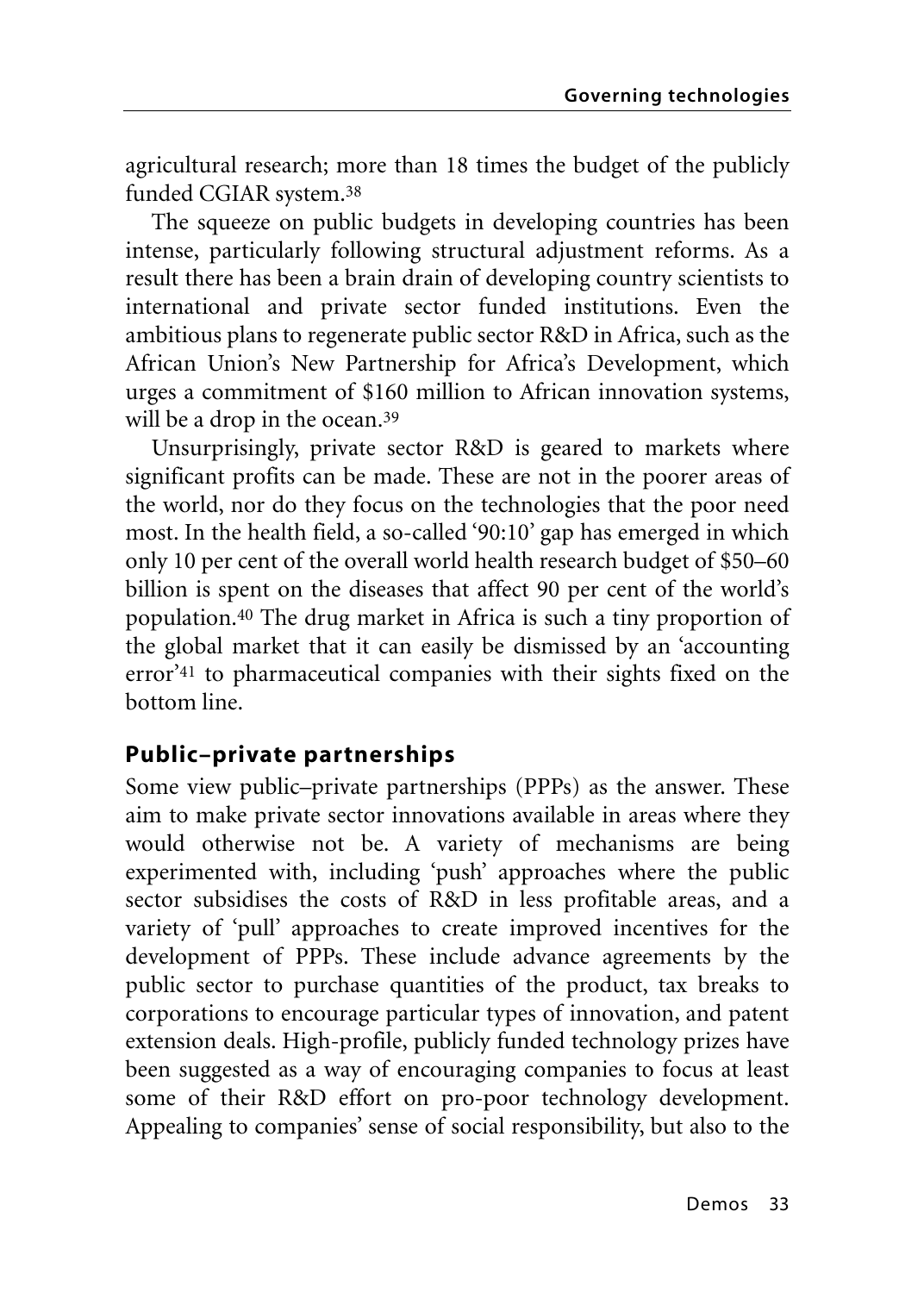desire for future markets, other mechanisms focus on patent release arrangements, making otherwise patented products available at reduced cost in particular markets. Innovative thinking about further types of arrangement is needed. Box 3 offers some examples.

### *Box 3. Public–private partnerships*

### *IAVI, the International AIDS Vaccine Initiative*<sup>42</sup>

The initiative aims to further HIV/AIDS vaccine research worldwide, including the search for candidate molecules, the funding of clinical trials, work on delivery issues and wider policy and advocacy efforts. By 2004 IAVI had raised over \$340 million.The aim is to work towards an effective and cheap vaccine which is available in poorer parts of the world. Vaccine development partnerships have been created between developing country organisations and northern research outfits, both public and private. The initiative spreads its funding across a diversity of players, and focuses on vaccine development and delivery issues rather than upstream research. It currently operates in 22 countries, and is increasingly decentralised in its operation, responding to early accusations of top-down, central control. The existence of regional offices and growing links with NGOs and civil society means the initiative is certainly broad-based. But despite its scale it still remains a small player in the overall HIV/AIDS technology innovation and delivery network, dwarfed by bigger funds, and much upstream research – both public and private – where such partnerships have little purchase.

### *East Coast Fever (ECF) vaccine project*<sup>43</sup>

The ECF vaccine project is aimed at researching, designing and delivering a bioengineered vaccine against a parasite (*Theileria parva*) that has a significant impact on livestock in sub-Saharan Africa, particularly high-value exotic breeds and dairy animals. The project is based at the International Livestock Research Institute (ILRI), part of the CGIAR system based in Nairobi. DFID has provided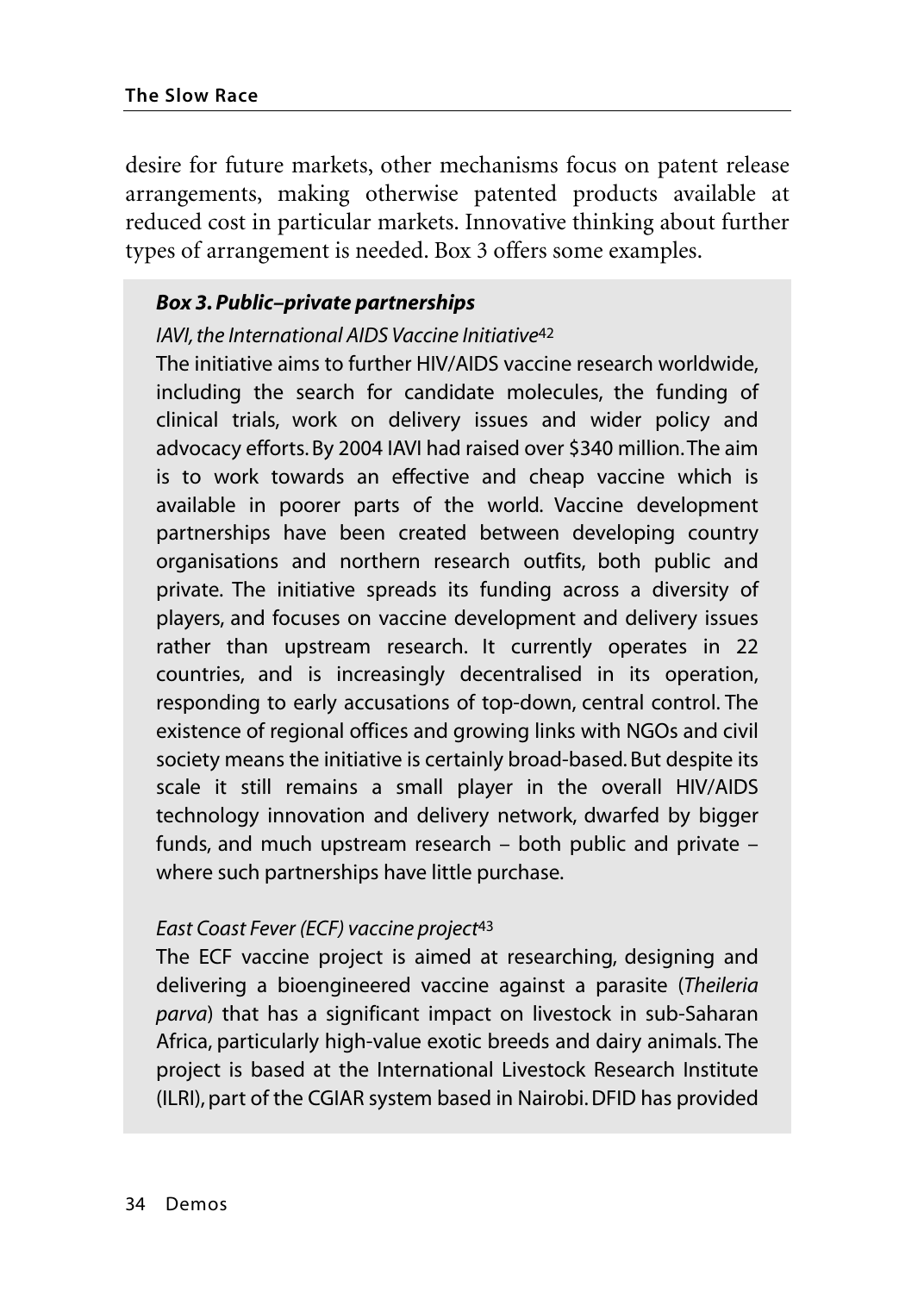around £5 million of support. ILRI works together with the Kenya Agricultural Research Institute (KARI), the national agricultural research institute in Kenya and Merial, a French biotech company. Other university research groups are involved in particular research and monitoring aspects. The network developed so far has increased the capacity for innovation, clinical testing and delivery. But many questions remain, not least about its efficacy and demand for the vaccine if and when it is developed, particularly among poorer livestock producers keeping indigenous animals where ECF is not a priority. Whether a substantial investment of public donor funding was best invested in either this disease or this type of vaccine is certainly questioned by many in the field.

### *Striga-resistant maize*<sup>44</sup>

The African Agricultural Technology Foundation (AATF) aims to broker arrangements to make innovative technologies available to poor farmers in Africa. Established in 2002, with funding from USAID, the Rockefeller Foundation and DFID, it works with African governments and a range of multinationals including Monsanto, Dupont, Dow Agro-Sciences and Syngenta. A flagship project, based in Kenya, has been working on striga-resistant maize, which has high demand among the smallholder areas of sub-Saharan Africa. Multiple actors are involved: the chemical company BASF has contributed patented genetics and a herbicide seed covering; AATF has brokered intellectual property rights sharing and assisted with regulatory approval; and CIMMYT (the International Maize and Wheat Improvement Center) and KARI (the Kenyan Agricultural Research Institute) have been involved in developing and adapting the product. The striga-resistant maize was released in mid-2005 to much fanfare and a number of Kenyan seed companies are now marketing the product.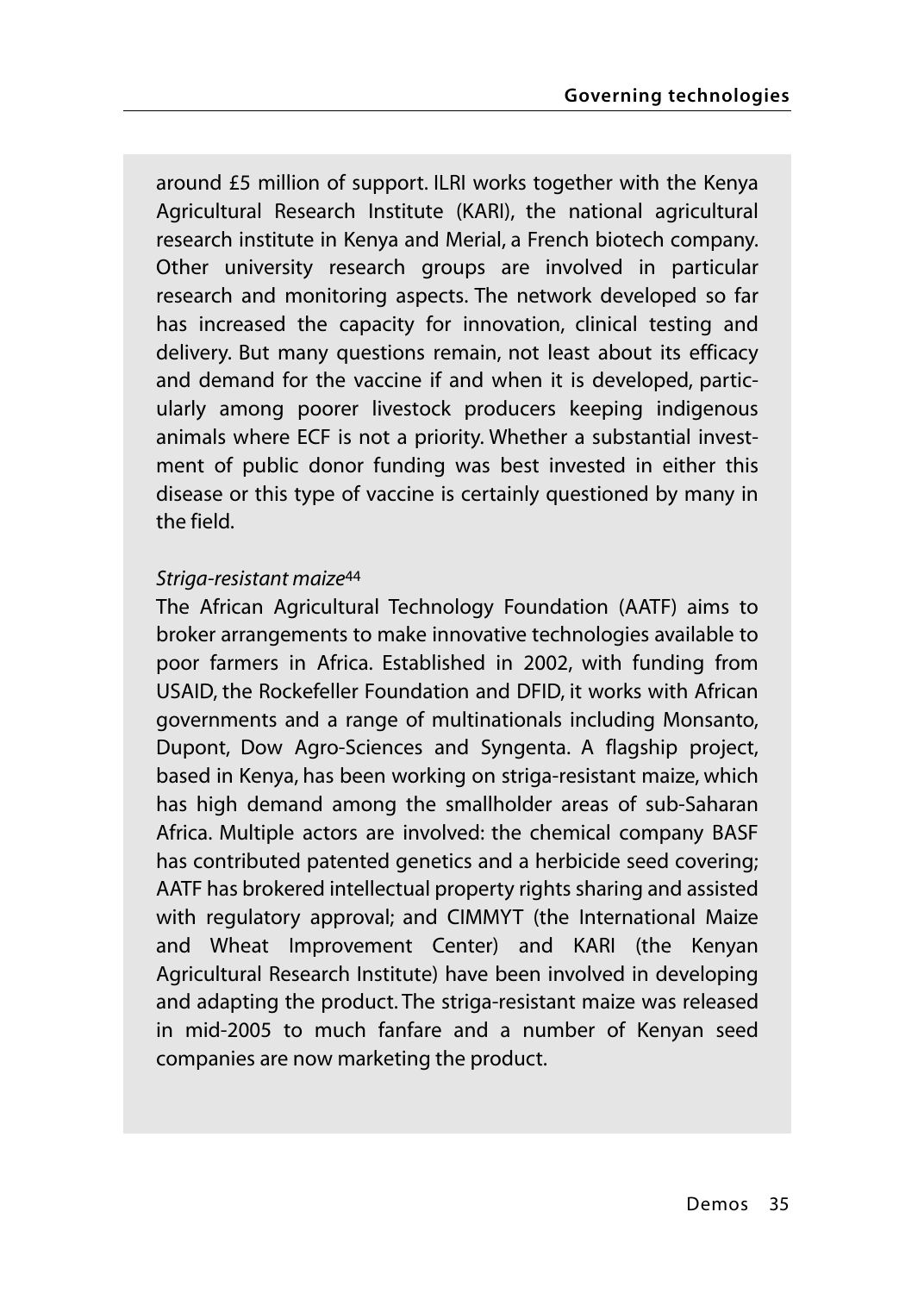A number of characteristics are evident from these examples. Each was initiated by seed funding from a development donor (in two of these cases, the Rockefeller Foundation); each involves a diverse group of actors; each relies on continued public support to keep going; each retains operating autonomy and has a governance structure in which both users and funders guide policy; and each has a strong and dynamic leadership and host organisation.

Experience with PPPs also reveals some problems. First, there is sometimes a naïve assumption that the private sector has off-the-shelf pro-poor technologies, or can rapidly switch its R&D systems towards these. Second, being focused on global and largely northern markets, private sector corporations are often dissociated from national and local innovation systems in developing countries. Thus the problems of a linear technology transfer model discussed in the last chapter arise when technologies are delivered. Third, where the focus is public subsidy of the upstream development of new technologies, then these may not find a market in developing countries. While advance purchase agreements may deal with this to some extent, questions arise about the long-term sustainability of such subsidies.

Seth Berkeley, CEO of the International AIDS Vaccine Initiative, commented in a recent *Newsweek* article: 'It's been difficult to convince the private sector to invest in vaccines – traditionally highvolume products that provide relatively low return on investment. Unlike a drug that patients may have to take for a lifetime, an effective vaccine is literally a 'one shot' deal – there are virtually no repeat customers.'45 He went on to list a range of other factors that impeded engagement of the private sector in PPPs: 'Uncertain demand raises yet another obstacle. In the case of AIDS, poor villagers in Africa and India and their governments may not be willing or able to pay for an expensive vaccine, so the precise number of doses needed worldwide remains unclear.' He concluded that what is needed is more public funding – for research to 'overcome scientific roadblocks' – as enticements to 'bring the private sector to the table' in PPPs and, finally, liability protection and public insurance to offset risks for companies. This could add up to a large bill for public finances, one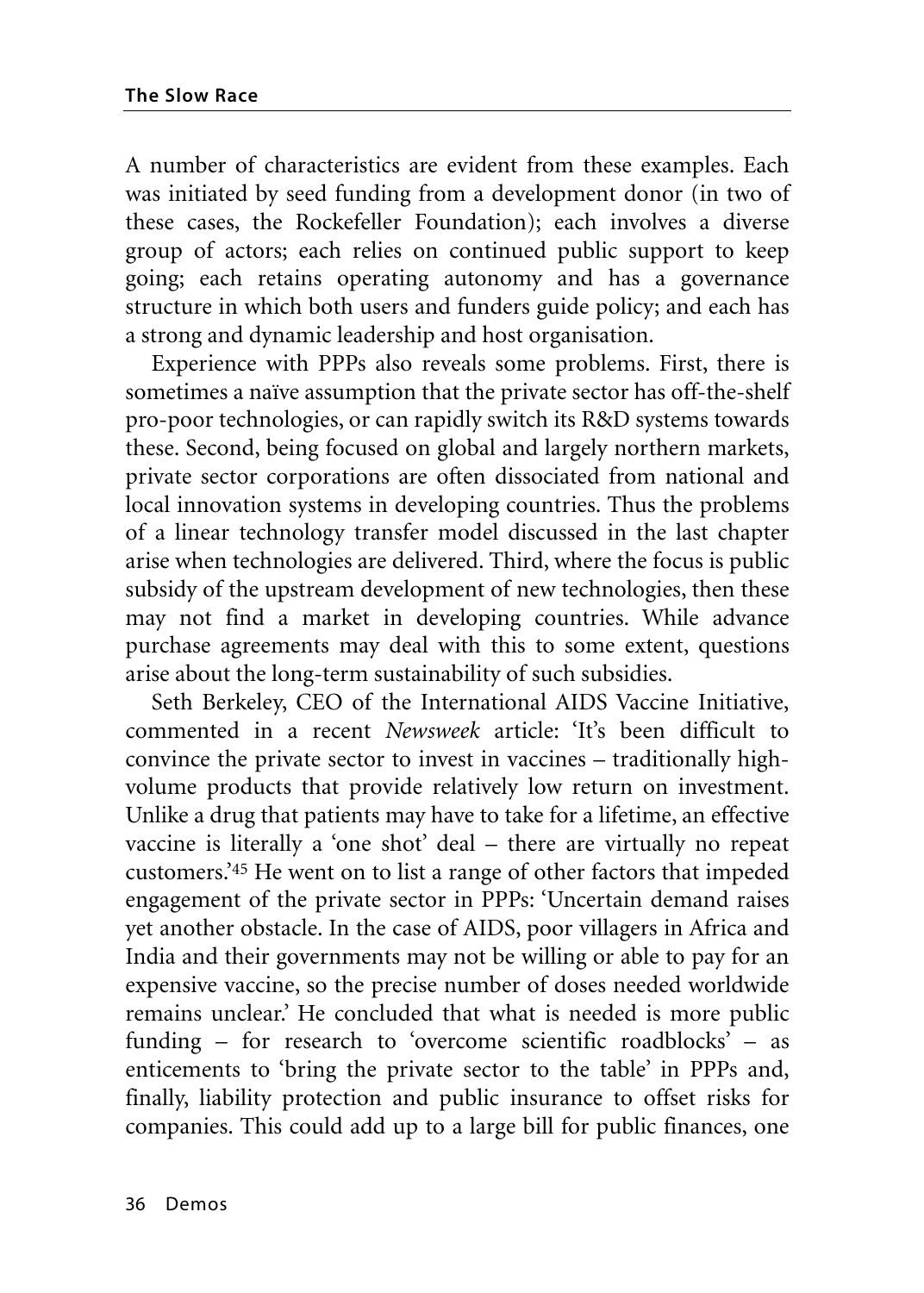where trade-offs with other expenditures would have to come into play.

Similarly, Peter Jeffries, business development manager at Merial and a partner in the ECF vaccine PPP, highlighted a number of 'future challenges' for the initiative. His list includes intellectual property, continued development funding, regulatory clearance, manufacturing and supply and marketing. As he pointed out, these are standard issues for any vaccine, but the particular contexts where the ECF vaccine is supposed to be used are very different from the standard commercial setting. Indeed, the collapse of veterinary services in large parts of Africa and the challenges of delivery through decentralised, privatised systems is well known.46

Therefore, careful thought needs to go into which PPP-type arrangements might work for which technologies, products and settings. Global fund agreements may be appropriate for products such as vaccines, which are delivered on a large scale and require little local adaptation. But drugs or vaccines for particular regional disease variants, let alone crops for particular agro-ecologies, will require local adaptation, needing inputs from locally embedded research organisations, whether public or private. Technology prizes will work only where there is a major publicity gain to be had from developing technologies which are either high profile in themselves, or where there is competition between major companies. Patent release arrangements are problematic where technologies involve multiple patents on different component processes and products, owned by different companies. It took several years of negotiation and intervention by a number of influential players to get the vitamin Aenriched 'golden rice' available in the public domain because it was associated with more than 70 patents.47 Such an effort is not going to be easily replicable for less attention-grabbing technologies.

# **Intellectual property rights**

Some argue that the restrictions that intellectual property rights place on technologies are a real constraint to making them available to the poor, or to promoting public – as opposed to commercial – values. A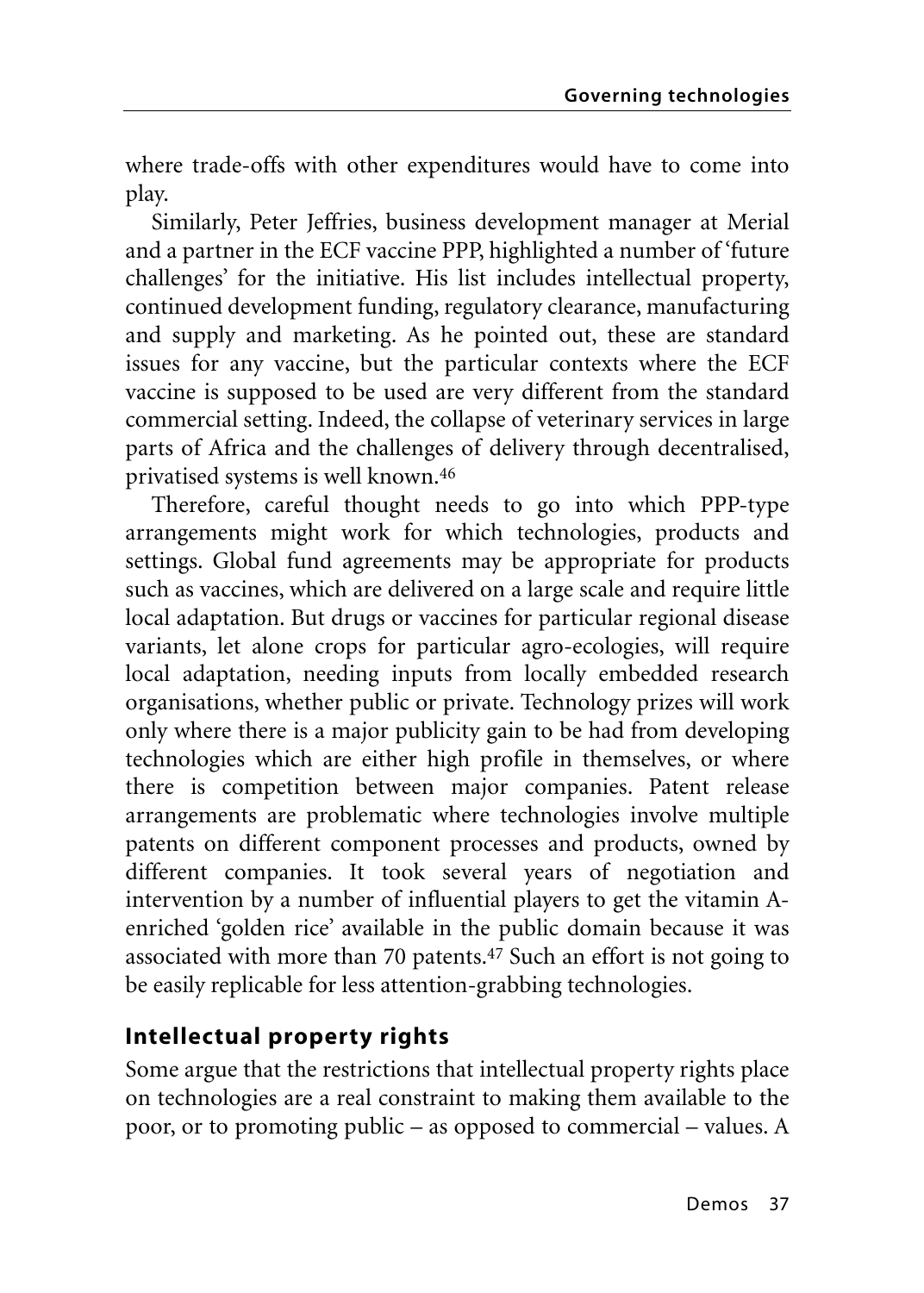recent survey of patents in *The Economist*48 observed that over the past decade 'the number of patent applications has nearly doubled and continues to climb'. By conferring temporary rights (usually 20 years) the patent system in principle provides a time-limited commercial protection for innovators and their discoveries. In theory, the system encourages innovation and industrial growth, with specialisations emerging in upstream discovery and downstream commercialisation and delivery. As transferable rights in the market, patents are also key to company values, and the accumulation of patents can protect a firm from take-overs by pushing up perceived value.

But some commentators are critical of the patent system. James Boyle from Duke Law School argues that 'the current increase in intellectual property rights represents nothing less than a second "enclosure movement"'.49 Exclusive rights, even if temporary, may restrict access to new technologies with prices being pushed up as a result. This may have significant impacts on the poor, and reduce the incentives to develop patentable technologies for such users. As technology solutions become ever more complex, the range of things that are 'novel, useful, non-obvious and man-made' increases, making managing – and enforcing – intellectual property arrangements increasingly difficult. As innovation takes place in more and more places, so the ability to manage intellectual property is undermined, despite the attempts of the World Trade Organization (WTO) and World Intellectual Property Organisation. The old world order where innovation occurred in the west and was licensed elsewhere is no longer the case. As the new and old tigers of east and south Asia gear up to compete in the global economy, new codes, rules and institutions will be required.

The past few decades have seen an expansion of intellectual property regimes globally, and an obligation for others to comply with free trade and intellectual property rules. But opposition to this system is building. The Adelphi Charter issued in London in late 2005 argues that a public interest test is needed before governments expand intellectual property rights. The UK Commission on Intellectual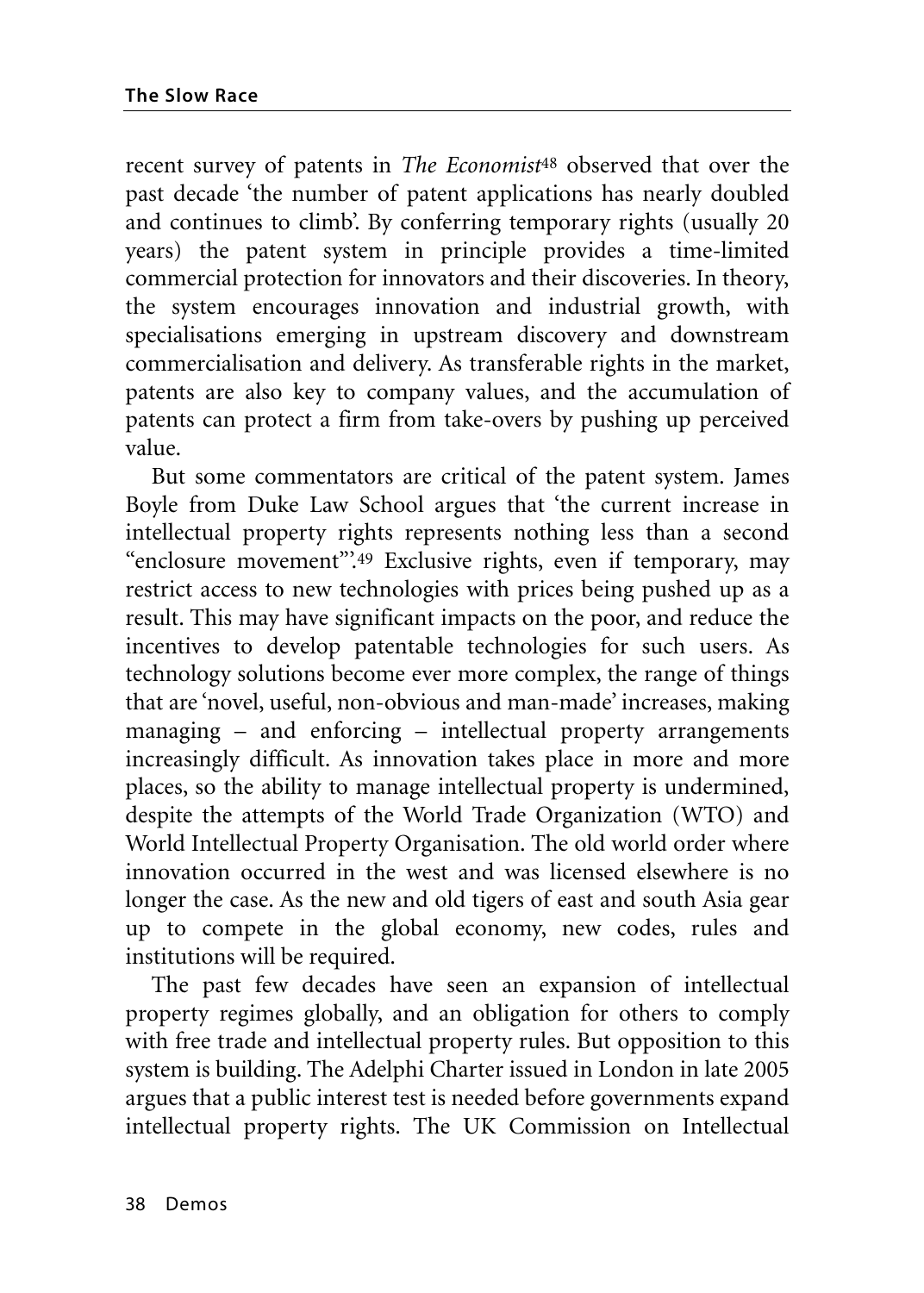Property Rights similarly argues that expanding patent regimes are not always good for the poor and for public-good innovation.50 Others go further still. Building on the Linux software model, an increasingly influential group of researchers, business entrepreneurs and government officials, both north and south, are arguing for a 'patent commons', one that encourages 'open source' approaches,<sup>51</sup> where the restrictions of conventional intellectual property arrangements are replaced by flexible sharing of innovations.

In commercial systems characterised by growing complexity in innovation systems, processes of niche specialisation and convergence around particular technological solutions, the appeal of 'open innovation' systems is significant. These involve 'distributed peer production' across diverse individuals, organisations and places, linked to open licensing systems which allow different innovators to make adaptations of a core platform technology without restrictions. In the area of agricultural biotechnology, Australian scientist Richard Jefferson of Biological Innovation for Open Society (BiOS) argues that because few companies in the private sector hold the patents on crucial biotechnologies and processes, they are acting to 'dominate, then destroy the industry'. BiOS and others argue for parallel engineering where innovations are made available for both not-forprofit and for-profit research and product development.52

### **Technology entrepreneurs**

The attention given to formalised public–private arrangements underestimates, at least in some areas, the potential for private entrepreneurs to go it alone. The extraordinarily rapid spread of mobile phone technologies throughout the world, including into remote and poverty-stricken parts of Africa, reminds us of the potential for private sector-led but demand-driven technology revolution. In some countries in Africa the mobile phone market is more than doubling every year. Here is evidence for what University of Michigan professor CK Pralahad has termed 'the fortune at the bottom of the pyramid', a market of over a billion people with annual incomes less than \$1500.53 For example, the impacts of the spread of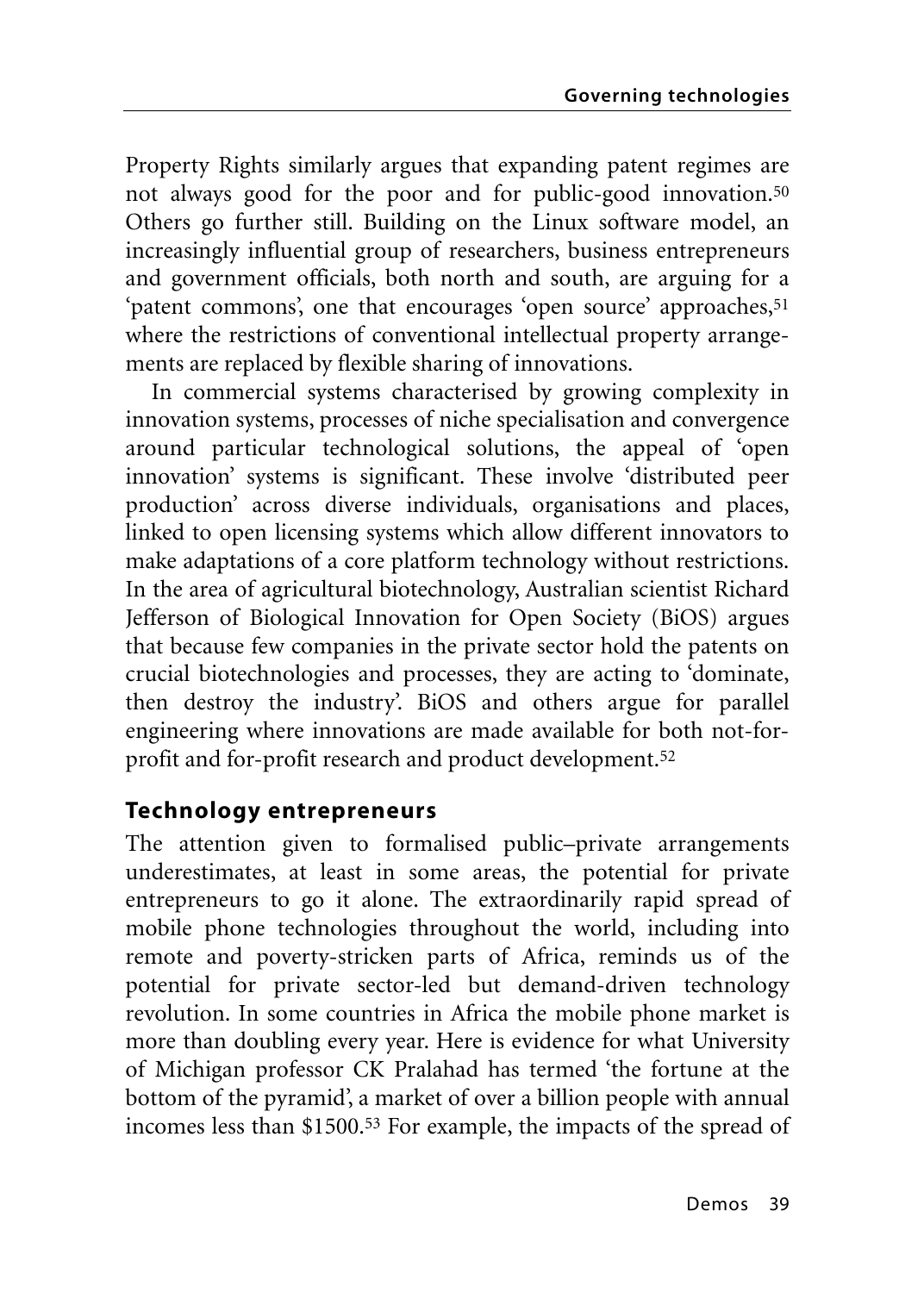mobile telephony are multiple. A London Business School/Vodafone study showed a strong correlation between expansion of mobile phone use and the growth of the economy over time.54 There are also other benefits – in sending money to remote areas or in getting information on health, agriculture and livelihood issues. But for such impacts to be felt widely the conditions have to be right.

Those countries where mobile phone technologies have reached furthest have had a combination of a competitive market that has kept prices low and a policy environment that does not hike costs. But even at \$20 or \$30 per handset, the cost remains prohibitive for many, especially in poorer rural areas. A recent study in Uganda, for example, showed that despite skyrocketing mobile phone ownership, 90 per cent of the country, mostly in rural areas, do not have a connection. GrameenPhone in Bangladesh, working with a Norwegian telecoms operator, is developing a village-based approach for ensuring access where loans are offered and rental arrangements pay back the cost over time. Reaching poorer people has often depended on locally adaptive social arrangements: for instance to share phones or give poor neighbours access to those in richer households.55 Parallels exist in the agricultural sector, where private companies produce a high-quality suite of hybrid seed products, which then spread rapidly, as they have for instance for maize in India. Where private companies can produce high-quality, appropriate products at a sufficiently low price for poorer people to afford, then arguably they should be left to get on with it.

Another route to getting good technologies to the poor has been through subversion of the mainstream, capitalist property rights regimes. What to some is technology theft or piracy, to others is the emergence of so-called 'Robin Hood' companies, copying patented products and selling them on to willing consumers at low cost. A Gujarat-based seed company made GM cotton available to farmers in India several years before Monsanto's product was formally approved for release.

Copies of drugs have been made available legally through welldeveloped reverse engineering techniques, mostly for off-patent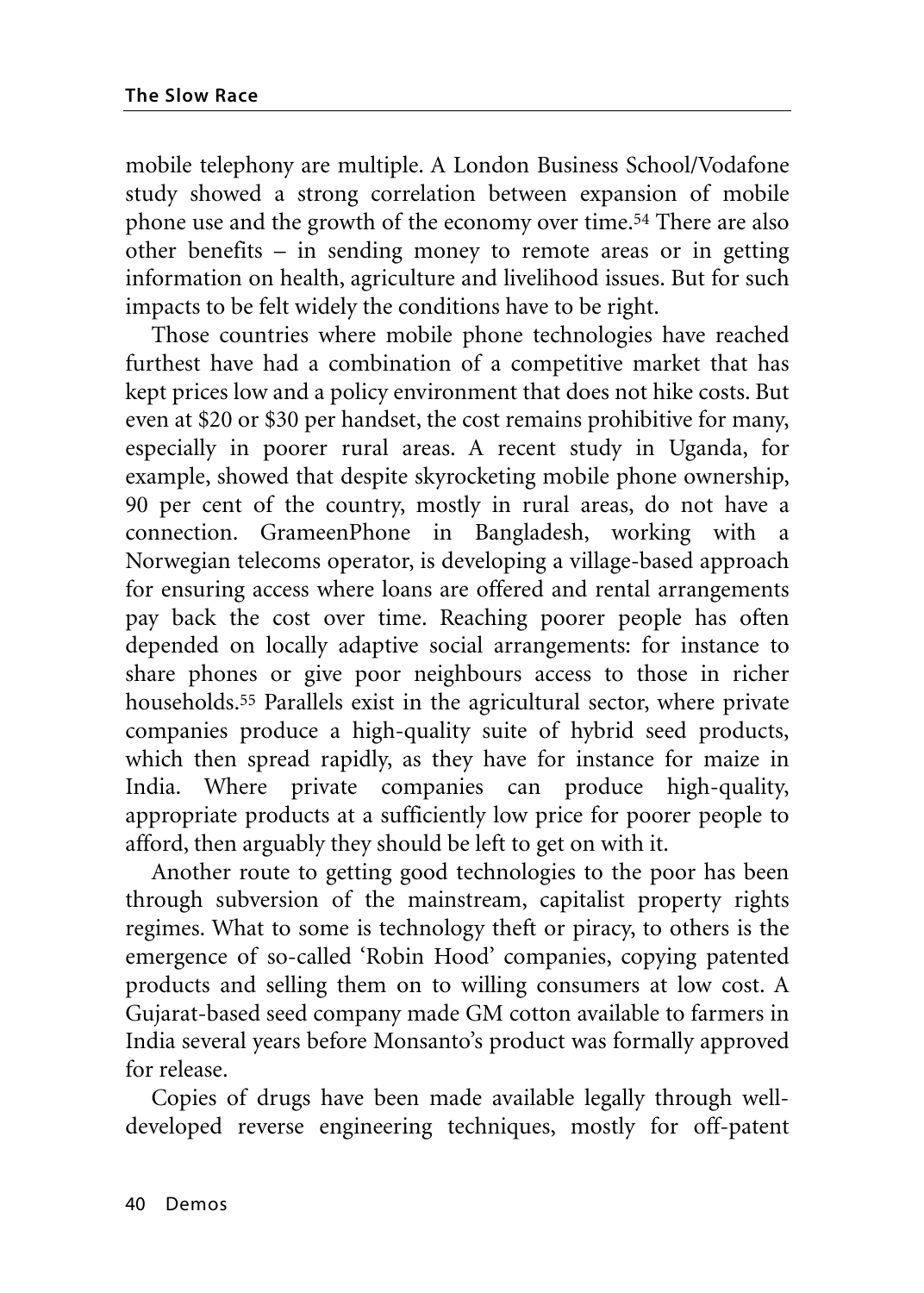technologies. Such strategies have been highly successful in producing cheap generic drugs for poor people. The Indian pharmaceutical industry has for many years been at the forefront of this. With 122,000 chemists and chemical engineers, who are relatively cheap to hire by global standards, the opportunities have been significant. Companies such as Ranbaxy and Dr Reddy's have become global players on the back of successful generic drug manufacture.56 Generics manufacturers from India produce over half of the global supply of antiretroviral HIV/AIDS treatments, with low-cost supply focused on poorer countries. By the standards of the developing world these are now large, established companies: Ranbaxy's total global sales are now approaching \$1.5 billion.

But how can we expect developing country science-based companies to compete in the cut-throat world of pharmaceuticals, or indeed any other area of science and technology?57 Drug development is risky, with total costs for a new drug – from molecule discovery, to development, to clinical trials and regulatory approval – estimated at around \$1 billion, and with the market focused almost exclusively on diseases and conditions of rich people in rich countries . Ranbaxy and Dr Reddy's, along with an array of other smaller Indian companies, find it hard to get a look in. With the approval of the Indian Patents Act in 2005, as part of a WTO agreement, there is a fear that Indian companies will abandon their niche in product re-engineering.58 The likely upshot is that most Indian players will end up in outsourcing arrangements within a framework set by the big pharmaceutical companies. Such companies are increasingly prey to takeovers and mergers with large multinational corporations, who see them as useful sources of relatively cheap, outsourced skills and labour – the 'biotech coolies' of the international system. If this scenario unfolds, who will then provide the re-engineered generic drugs for wide, lowcost distribution in the developing world? Will the new global funding initiatives – such as the GFATM – step into the breach and provide the funding necessary? Or will a more unregulated, illegal parallel market emerge where quality, safety and efficacy are open to question? Will the result be a bewildering array of unregulated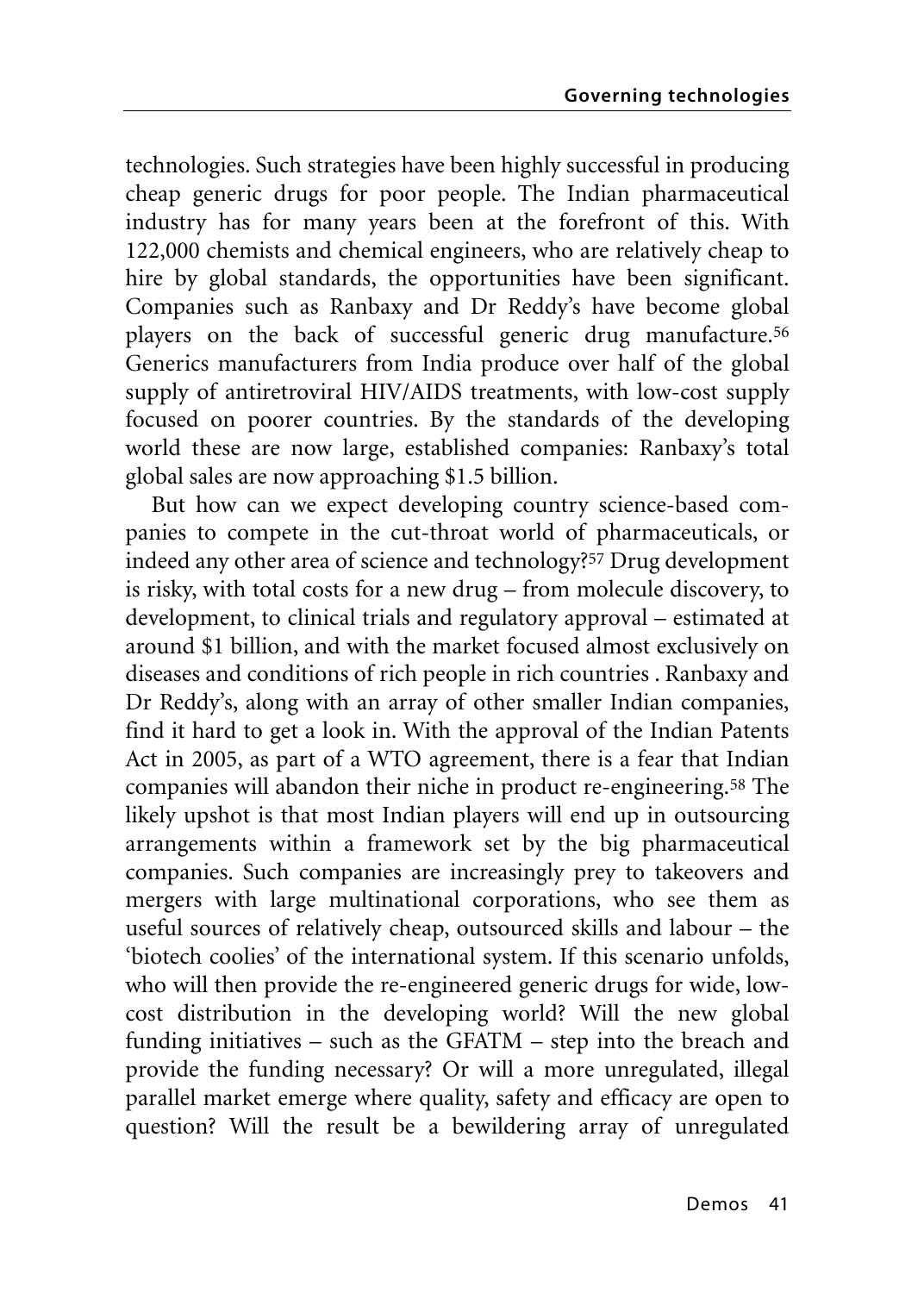products that may impose wider risks?

### **Where the private sector cannot reach**

Despite all this dynamism, it is clear that the private sector – even in alliance with innovative new forms of public support – cannot always make technology work for the poor. There will continue to be areas of technology and areas of the world where markets are thin or nonexistent. Here there is no substitute for continued public investment on a substantial scale. The lesson from the green revolution is that only with major investments in infrastructure and research will significant gains be made. Public investments therefore need to be targeted strategically to those areas that will remain unattractive for the private sector. New mechanisms to enable this, such as Gordon Brown's International Finance Facility, are a step in the right direction.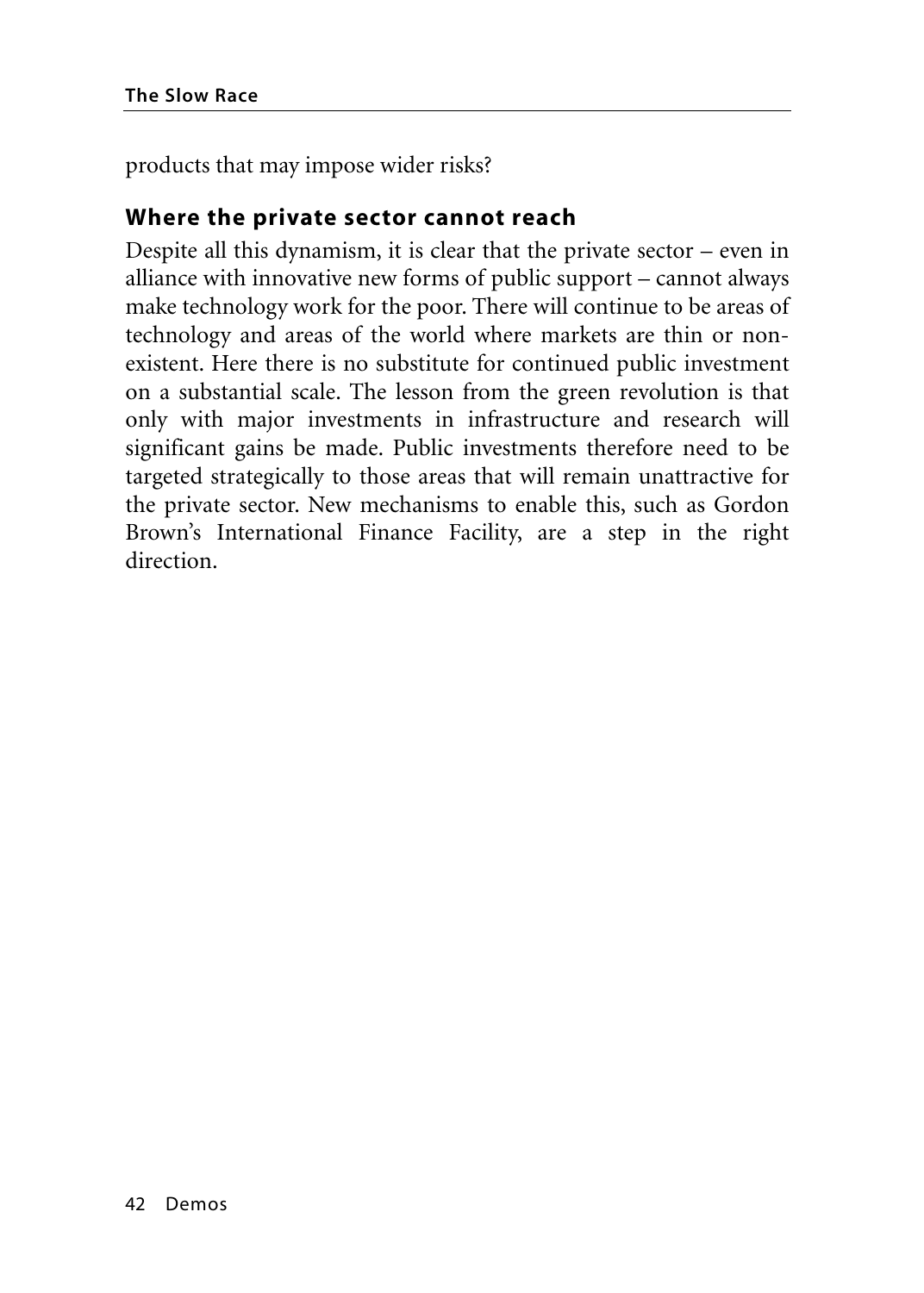# **5. Regulating risk**

Science and technology bring promises and opportunities. But they also bring risks and uncertainties. Efforts to promote dynamic innovation systems need to run hand in hand with regulation. In developed and developing countries, public debate about BSE (bovine spongiform encephalopathy), GM crops and the MMR (measles, mumps, and rubella) vaccine has revealed a heightened sense of anxiety about the negative impacts of technologies linked to distrust in the governments and companies promoting them. Some have suggested that we are witnessing the emergence of a 'risk society', one where in late modernity the institutions of industrial society both produce and legitimate hazards that they cannot control.59 There is a mismatch between the character of these hazards and people's culturally grounded reactions to them, and the scientific and bureaucratic apparatus charged with managing risk. In the process, society has become 'reflexive', compelled by this mismatch to question its foundational principles, potentially leading to public dissent and a questioning of the ways public institutions regulate.

But how applicable are notions of an emergent risk society in the developing world? This discussion can overstate the novelty of risk as a phenomenon, and the novelty of a mismatch between public perceptions and institutional regimes. Risks, hazards and uncertainties have long been experienced in developing country settings in the constant interplay of ecological and bodily processes,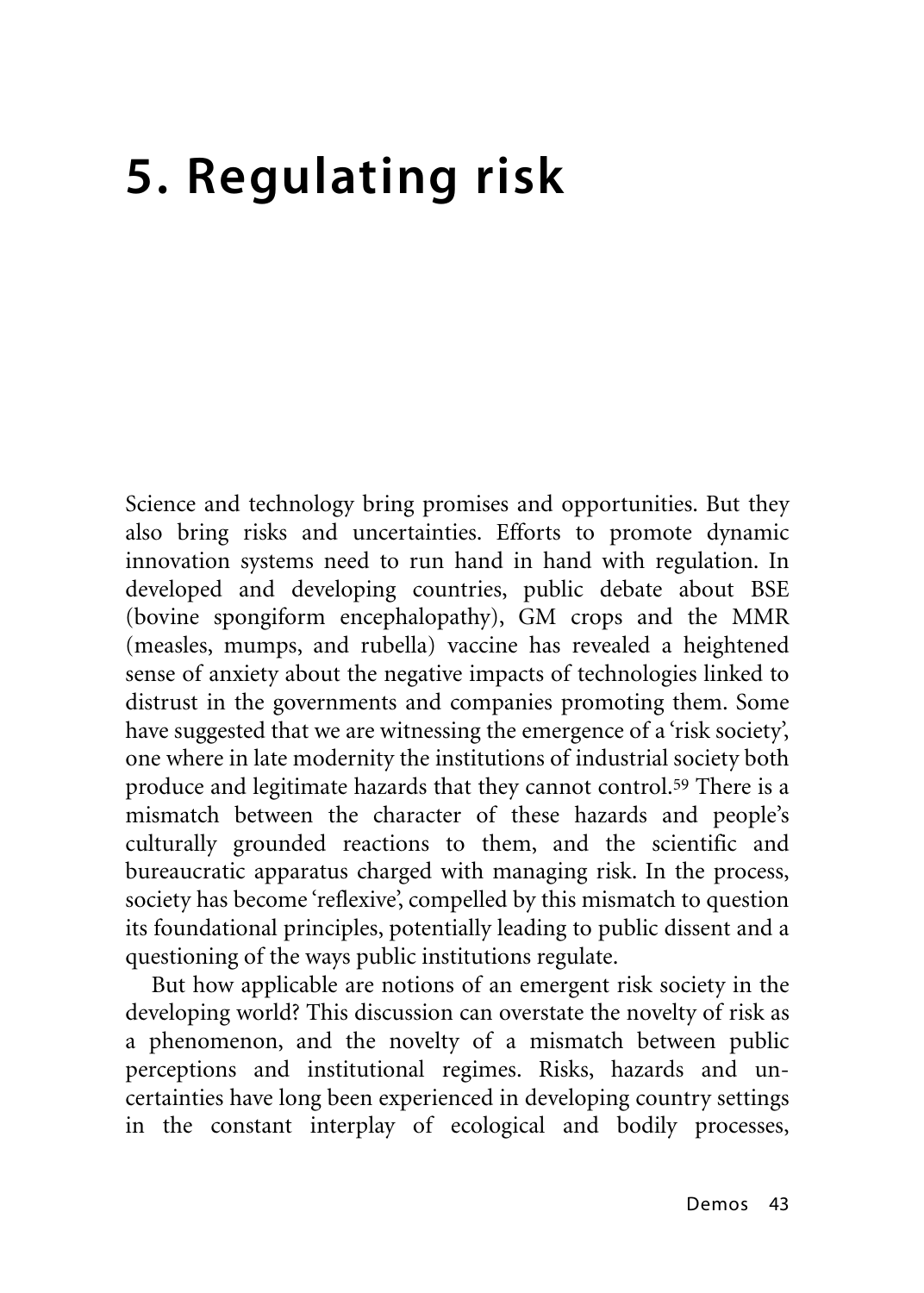capricious markets, government politics and international engagements. Here, too, they have been inadequately appreciated by the sciences informing management of public health, rangelands, watersheds, soils and vegetation, which have frequently been based on ideas of predictability and managerial control.

Work in developing countries also underlines that public dissent and lack of trust in expert institutions is not so new. Local people have reflected on, responded to and resisted 'inappropriate' technologies and development plans in a variety of ways. Public experiences of science as part of the legitimation of powerful institutions dates back to early colonial times, and now thrives around forests in West Africa or water and dam development in India.60 Nevertheless, as this work shows, the concerns around risk that animate consumers in the 'north' may be substantially different from the immediate livelihood concerns of the poor.

# **Risk and control**

Both north and south, public reflections on science, technology and risks turn not just on the contents of science, but also on the institutions controlling it. In many recent examples, public controversies have been animated by the agendas and motivations of globalised and private sector firms. In India, farmers burning GM crops were reacting to Monsanto's control and to the vision of a private-sectorled agro-industrial future, not necessarily to the technology or the specific social and environmental impacts of GM crops per se.<sup>61</sup> When oral polio vaccine (OPV) was rejected as allegedly containing anti-fertility agents by several northern Nigerian states in 2003, derailing the global polio eradication campaign, concerns centred on the motivations of top-down global campaigns, amid what was perceived as national and global anti-Islamic sentiment. Spearheading the boycott were Muslim leaders who claimed that OPV contamination was part of a plot by western governments to reduce Muslim populations worldwide. These claims interplayed with international tensions around Islam and American imperialism post 9/11, as well as with long-standing tensions in Nigerian politics between the north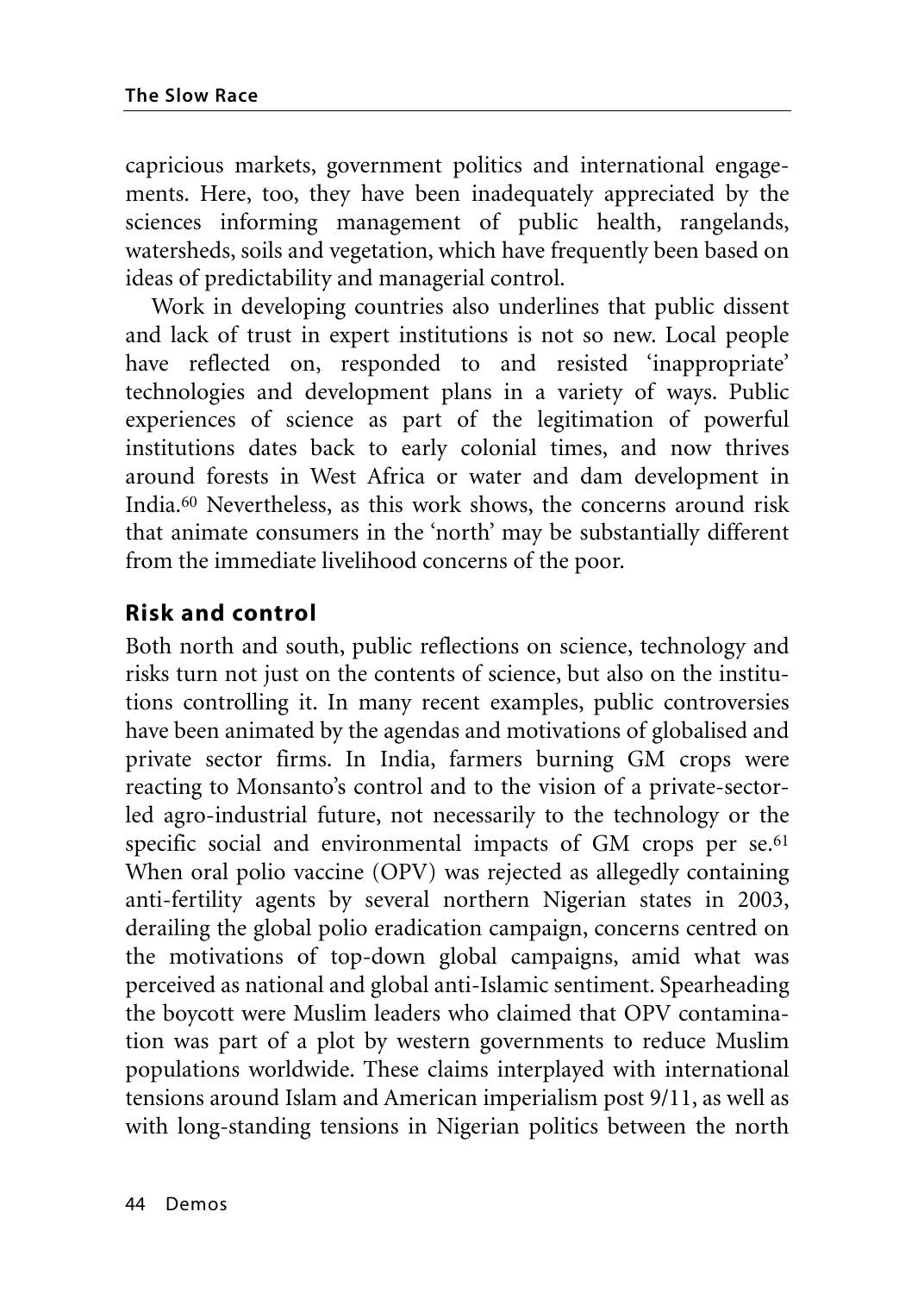and the south, and between federal and state government. At the same time, the high resource levels and political attention devoted to the OPV campaign contrasted so starkly with the near-collapse of Nigeria's routine immunisation and primary health care delivery that local communities suspected 'other' motivations for the campaign. Locally, anxieties about OPV drew on past incidents of alleged malpractice by the international health community. In 1996, families in Kano accused the US-based pharmaceutical company Pfizer of using an experimental meningitis drug on patients without fully informing them of the risks.62

Regulating technologies needs to take account of public understandings of risk and uncertainty. It has been tempting for national and international agencies to write off public concerns that appear 'irrational', as ill-founded rumours or the expressions of an ignorant public. Yet experience has shown that treating public concerns in this way can fuel further controversy. Forums are needed which allow different views of risk and uncertainty to be deliberated on in such a way that they can inform regulatory responses.

In such processes it is critical to make the distinctions between risk (where probabilities of outcomes are known), uncertainty (where the full range of possible outcomes is not known) and ignorance (where we don't know what we don't know).63 Science and scientists can help define risk parameters when probabilities are known, but once in the realms of uncertainty and ignorance, wider deliberation involving scientists and publics is necessary in order to map out possible futures and consequences and to consider the effects these might have on different social groups. Given that most debates about science and technology options involve uncertainty, and often ignorance, public debate about regulatory regimes is essential.

However, in contemporary practice regulations rarely emerge in this way. For developing countries access to global markets is essential for economic survival. Countries have little choice but to comply with regulations and standards set by international institutions, which in the name of 'free trade' try to standardise and harmonise globally. Uniform standards emerge for food safety from the Codex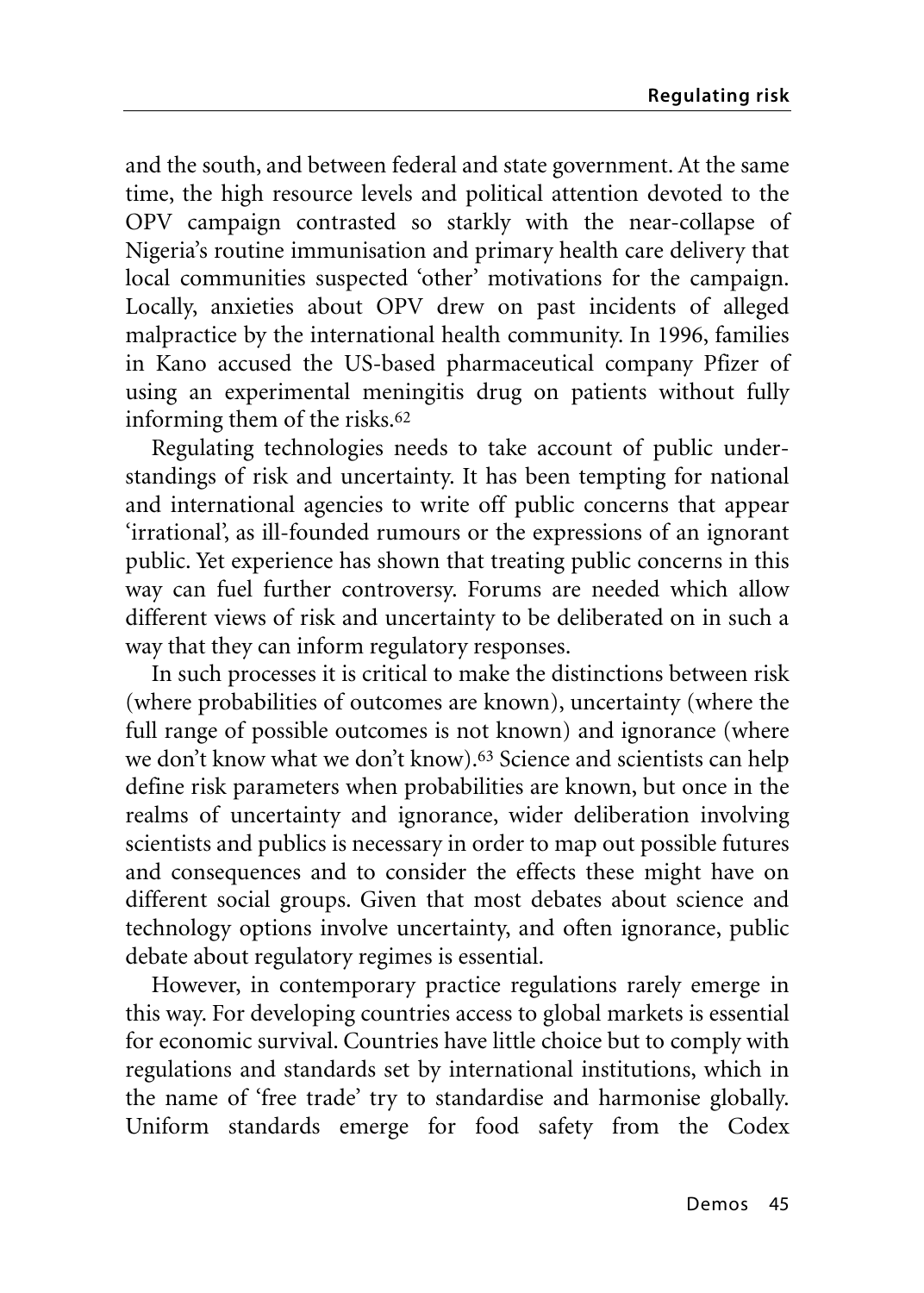Alimentarius commission of the UN Food and Agricultural Organization. For the export of livestock products, compliance with international standards from the World Animal Health Organization (OIE), import requirements (for example from the European Union) or the demands of large retailers is essential. Developing countries therefore have to comply with regimes set elsewhere, with limited purchase on the negotiation and standard-setting process. In some cases, developing country representatives may have a place at the table but little voice. And increasingly, international standards are being created in private settings – for example through negotiations among global supermarket chains – in which developing countries have little opportunity to play any part.

This global harmonisation of standards is justified by appeal to the idea of 'sound science', something which is assumed to apply universally. Thus many global food safety standards rely on the principle of 'substantial equivalence' whereby products are assessed in relation to their chemical composition regardless of the production process. On this basis maize, for instance, whether GM or not would be subject to the same standards.<sup>64</sup> Yet a different and equally scientific perspective would posit that the process of genetic modification mattered. If we bring in wider social and ecological concerns, the 'equivalence' looks increasingly spurious. Equally, standards for animal exports are currently set around the requirement of 'disease freedom', whereby particular diseases are eliminated from an area. Again, this is justified on the basis of 'sound' veterinary science and epidemiology. However, 'safe trade' may be realised in other ways, for example by the treatment of animal products prior to export without satisfying the onerous demands of disease freedom which may be impossible for pastoral production systems in large parts of Africa.65

### **Local governance**

To make technology regulation work for the poor, a new perspective is required in which scientific justifications are more attuned to the conditions facing poorer producers or consumers in the developing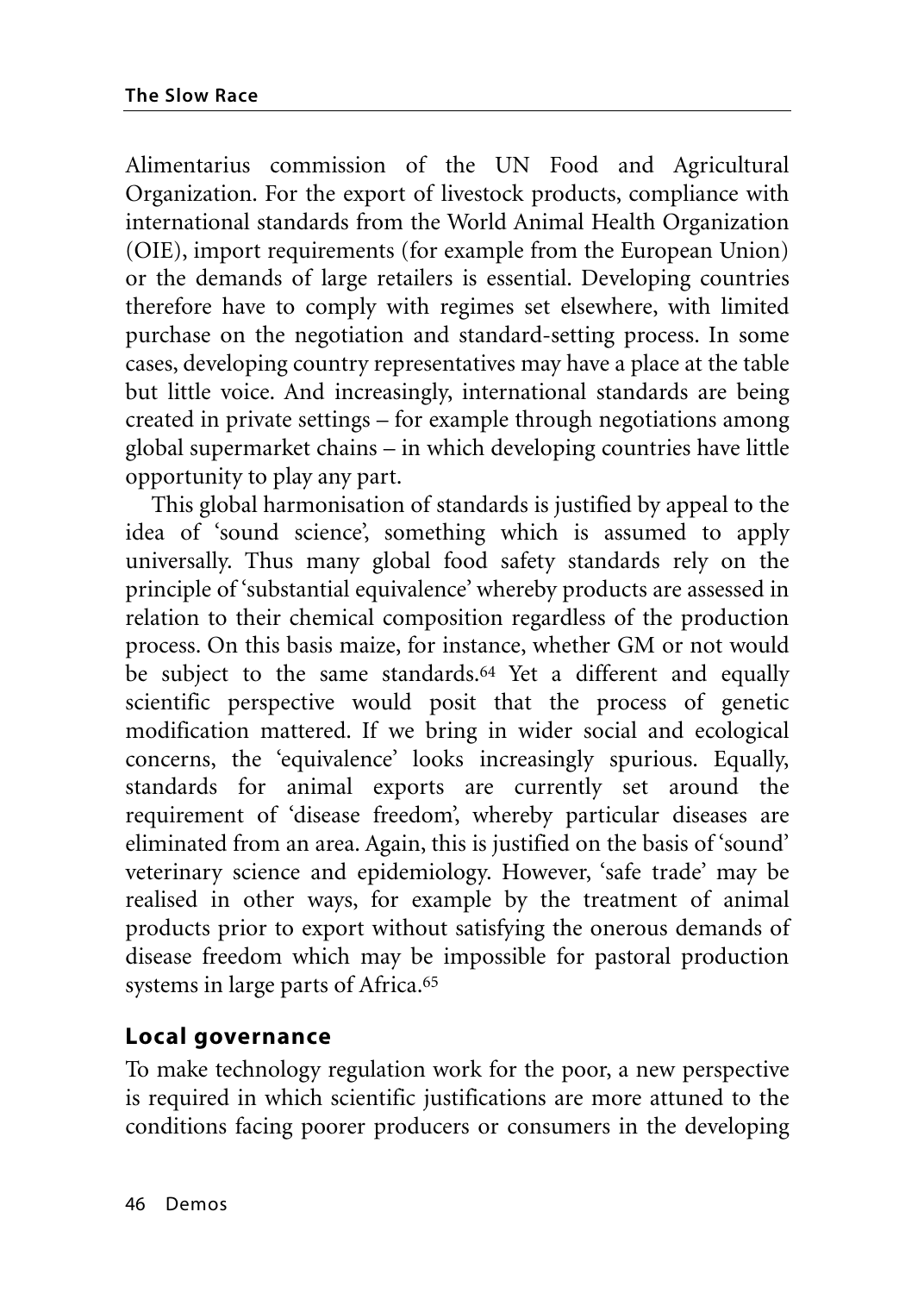world. This may mean abandoning the holy grail of globally harmonised standards in favour of scientifically justified, but locally meaningful, standards and regulations that ensure food safety, health control and the minimisation of biohazards. International regulation for trade then becomes less about the technical implementation of universalised science-based rules, but more a process of negotiation of what science makes sense, what risks and uncertainties are relevant, and to whom they matter. This in turn will require an opening up of global forums to such negotiation processes and increased capacities of developing countries to participate in them effectively by developing alternative versions of standards based on new scientific arguments.

At the national level a similar response is required. Developing countries are heavily reliant on external models or templates for regulation derived from European or North American settings. Whether for protocols for scientific research or the regulation of products in health or agriculture, a set of requirements is often adopted which may not fit local priorities, and may in turn not be implementable given government capacities. Thus elaborate biosafety regulations based on OECD models have become the focus for intensive 'capacity-building' exercises in developing countries, resulting in legal frameworks, monitoring and enforcement systems that often miss their mark. Clinical trials are conducted through procedures imposed by northern agencies, such as the US Federal Drug Administration, in ways that may be misinterpreted or have no purchase in the countries concerned.

This elaborate investment in regulation and regulatory capacity in developing countries makes strong assumptions about how things work. One assumption is that there is an effective governmental system backed up by enforceable law, or indeed that this can be created easily by external aid programmes. This may fundamentally misrepresent the ways states work, for instance in settings where government action is driven by complex, politicised and historically embedded patron–client relations. Attempts to forge an effective regulatory state also run counter to opposite trends, equally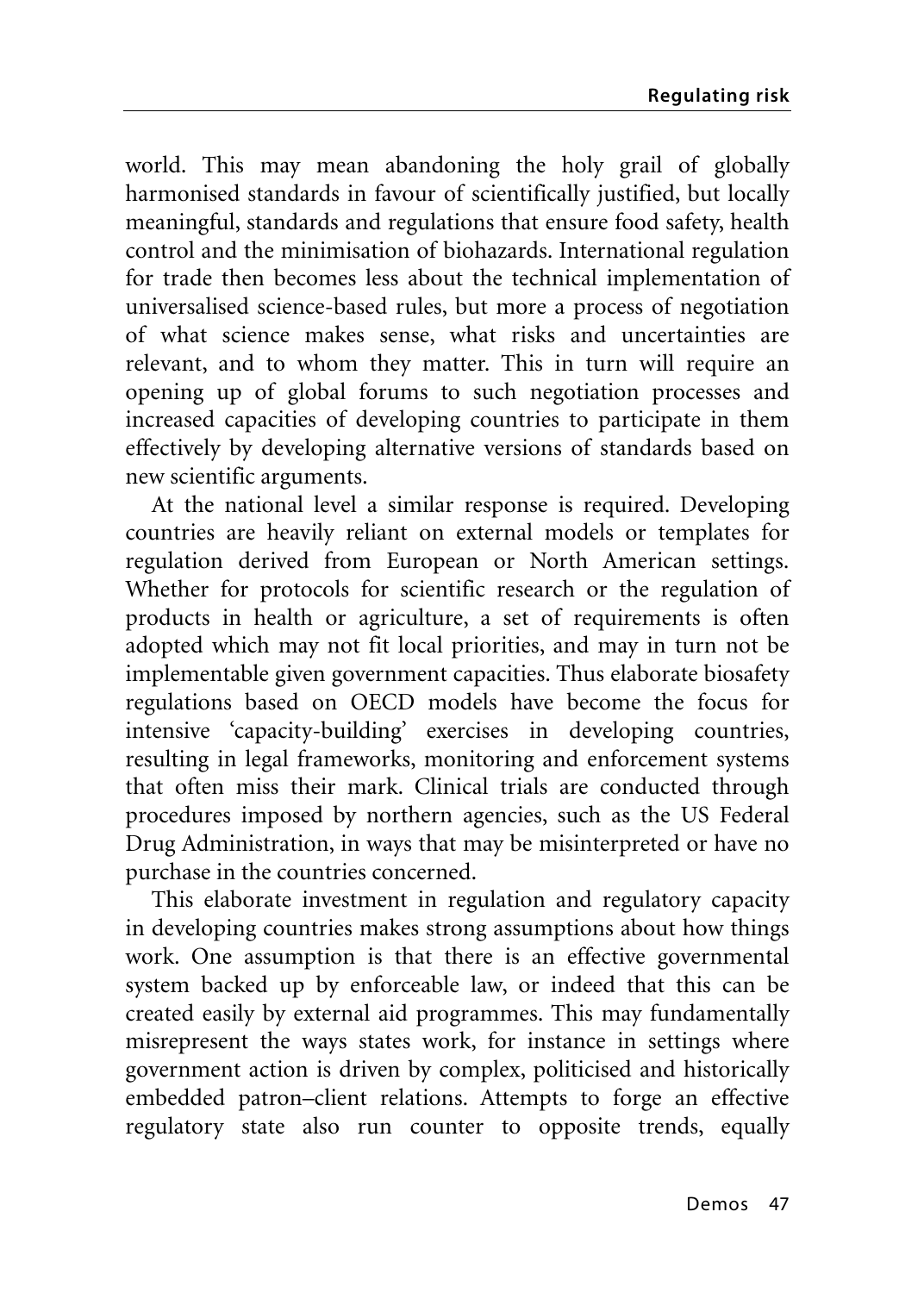pushed by aid agencies, which have emphasised the downsizing of state functions, and the decentralisation and privatisation of many arenas of state activity. Quite how the handful of staff in an underresourced government office charged with food safety control over a large African country can be expected to achieve this is anyone's guess.

A second assumption is that there is a clear set of defined and registered players, operating in transparent and formal markets, to be regulated. This overlooks the chaotic manner that technologies work their way through societies and markets, in ways that are often informal and sometimes illegal. Paradoxically it is this very context that creates many of the pressing risks and uncertainties in developing countries, whether counterfeit drugs or seeds, or resistance problems to antibiotics, antiretrovirals or insect-resistant GM crops, or simply inappropriate delivery to consumers. Yet it is also this context that makes technologies so difficult to regulate, as the example in box 4 shows.

#### *Box 4. Regulating GM crops in India?***<sup>66</sup>**

By the time the first GM crop in India was formally approved by the government in March 2002, at least 10,000 hectares (ha), across a number of states, were already planted with Bt cotton, a GM crop which is insect-resistant thanks to an inserted bacterial gene. On formal release, the government regulations stipulated an array of requirements for any new grower. The Monsanto–Mayhco joint venture company was under an obligation to monitor progress, pending a review after three years. The regulatory requirements were stringent, including the need to maintain a 'refuge' of non-GM crops so as to avoid the build-up of resistance. Quite how this was supposed to be implemented in the smallholder cotton sector in India no one knows. The mixed GM/non-GM seed packets offered on the formal market were one concession, but the company could not guarantee what happened to the seed once it was sold to numerous small-scale cotton farmers. But even four years on and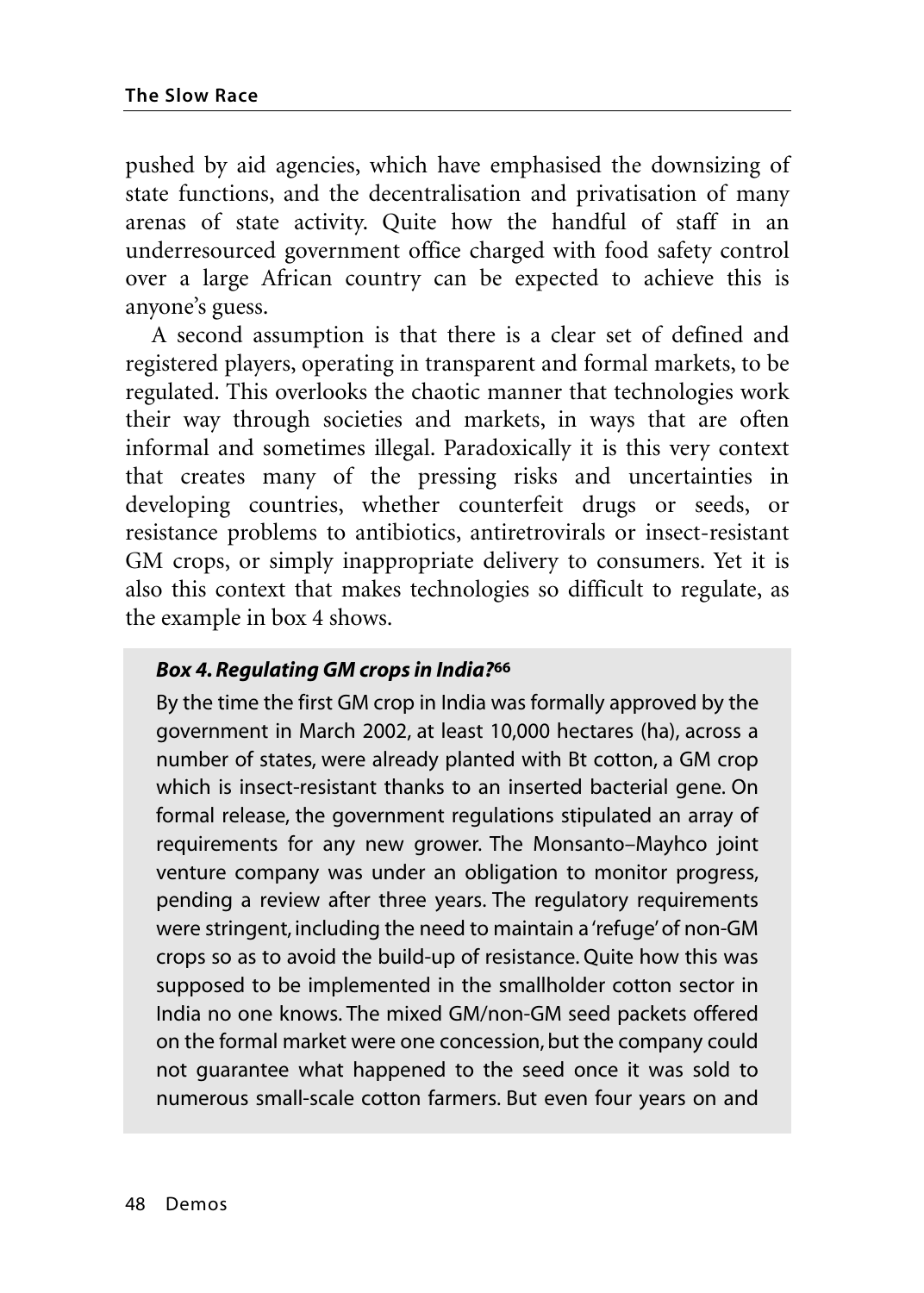multiple sublicensing agreements later, illegal Bt cotton may still be (nobody knows for sure) being planted.

This illegal Bt cotton originated in Gujarat from a Ahmedebadbased company, Navbharat Seeds. The Bt gene, almost certainly originating from Monsanto, was back-crossed into a number of varieties and sold on under different labels. Other small seedbulking and supply companies followed suit, and soon across the cotton belt cheap, illegal Bt cotton seed was available on the market. The insect-resistant properties and low prices were attractive and many farmers began experimenting with it. That the illegal versions were marketed in varieties more suited to many farm conditions than the legal ones made the pirated products even more attractive. Officials of Monsanto and Mayhco, as well as government regulators, apparently did not know about this expansion of illegal growing. When news broke that Gujarat was covered with illegal Bt cotton, there were calls for strong action – the burning of the crop and the arrest of the perpetrators. Dr DB Desai, owner of Navbharat Seeds, was duly arrested and there was some ceremonial burning of illegal crops. But farmers, backed by the state government, resisted a wholesale destruction of the crop without very significant compensation. Despite all the newspaper commentary and government announcements, the illegal planting was a *fait accompli*. The industry representatives were surprisingly quiet. Many regarded the planting as evidence of demand for the technology, showing on the ground farmer acceptance on a large scale. This they thought bode well for their future market, and in many respects, with the area planted with approved varieties growing from 72,000 ha in 2002 to 1.3 million ha in 2004, they were right. It also meant that the regulatory stipulations of the expert committees and cross-ministerial approval body were likely to be fairly meaningless. Those planting illegally were not adhering to any such requirement, and indeed were reusing seeds with uncertain consequences for Bt expression and pest-resistance dynamics.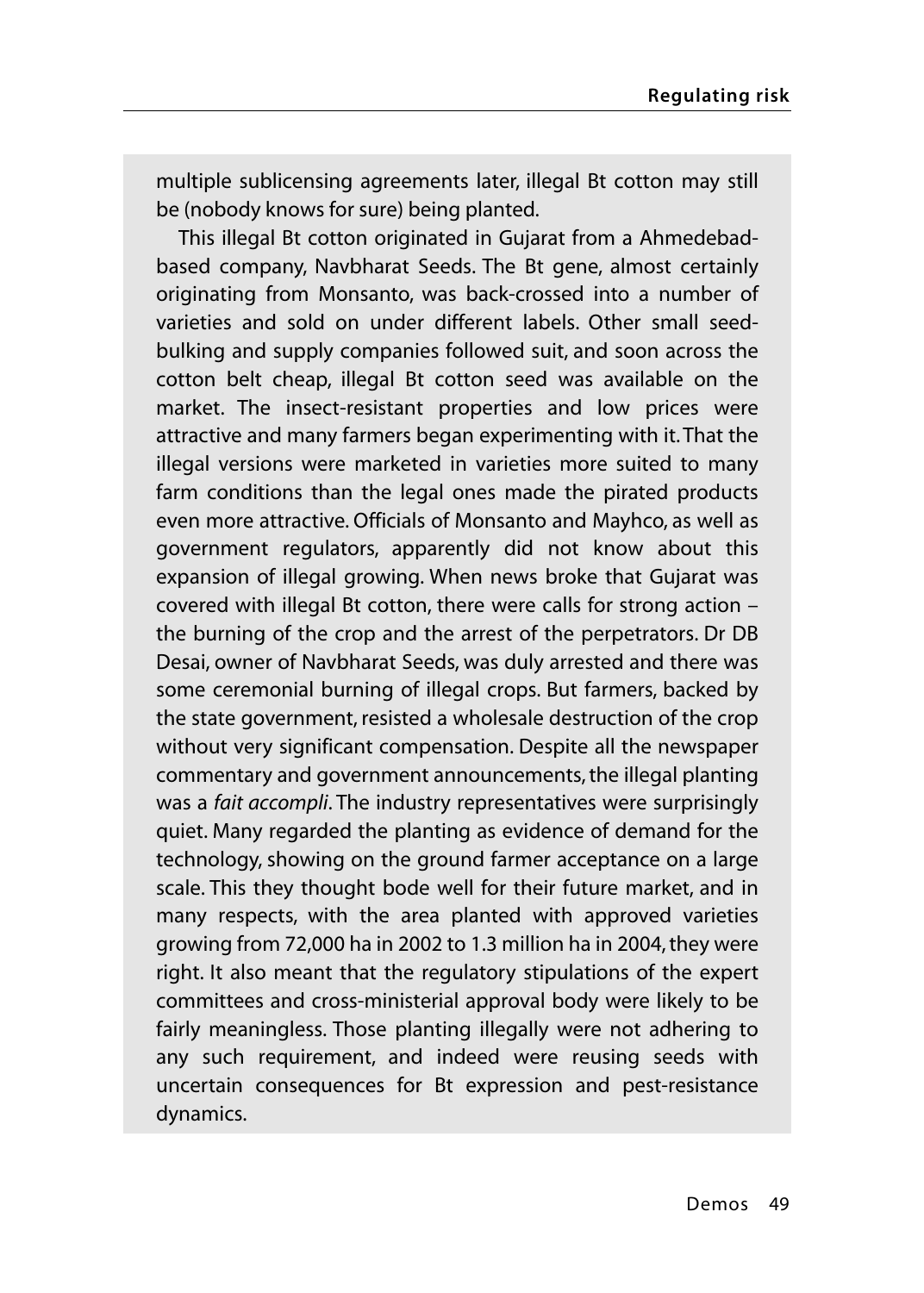There remains much confusion: a formal, science-based regulatory system operates in parallel with a free-market, illegal and unregulated system. With an unregulated free-for-all, the impacts on health, environment and livelihoods remain unknown. Attempts to streamline the regulation of GM crops have been ongoing for some years, and a major report authored by Professor MS Swaminathan was released in 2005.67 But while going some way to making the regulatory system more manageable, the reforms do not grapple with how to make regulation real on the ground.

So how can risks and uncertainties be dealt with where there is no regulation or where things appear unregulatable? Are there new ways of thinking about regulation that are more appropriate to the realities of developing country settings?

## **Inclusive regulation**

New forms of inclusive regulation may be required, building regulatory capacities from below and through technology supply and consumption chains, in a dispersed and devolved manner that hitches onto locally relevant relations of trust. Such inclusive regulation must include ways of communicating about risk, uncertainty and ignorance in ways that make sense to the multiple actors involved, including poor people. In the context of healthcare regulation in Tanzania, a move away from conventional but ineffective rule-based regulation has been proposed, towards a concept of 'collaborative regulatory intervention'. This involves government and nongovernment actors – including health providers, NGO staff and people in local communities – working together to identify and build on socially valued behaviour, such as subsidising access to the poor and rejecting corruption, to value and strengthen those providers who successfully serve poor people's needs, to negotiate appropriate and legitimate rules, and to strengthen the claims of low-income patients.68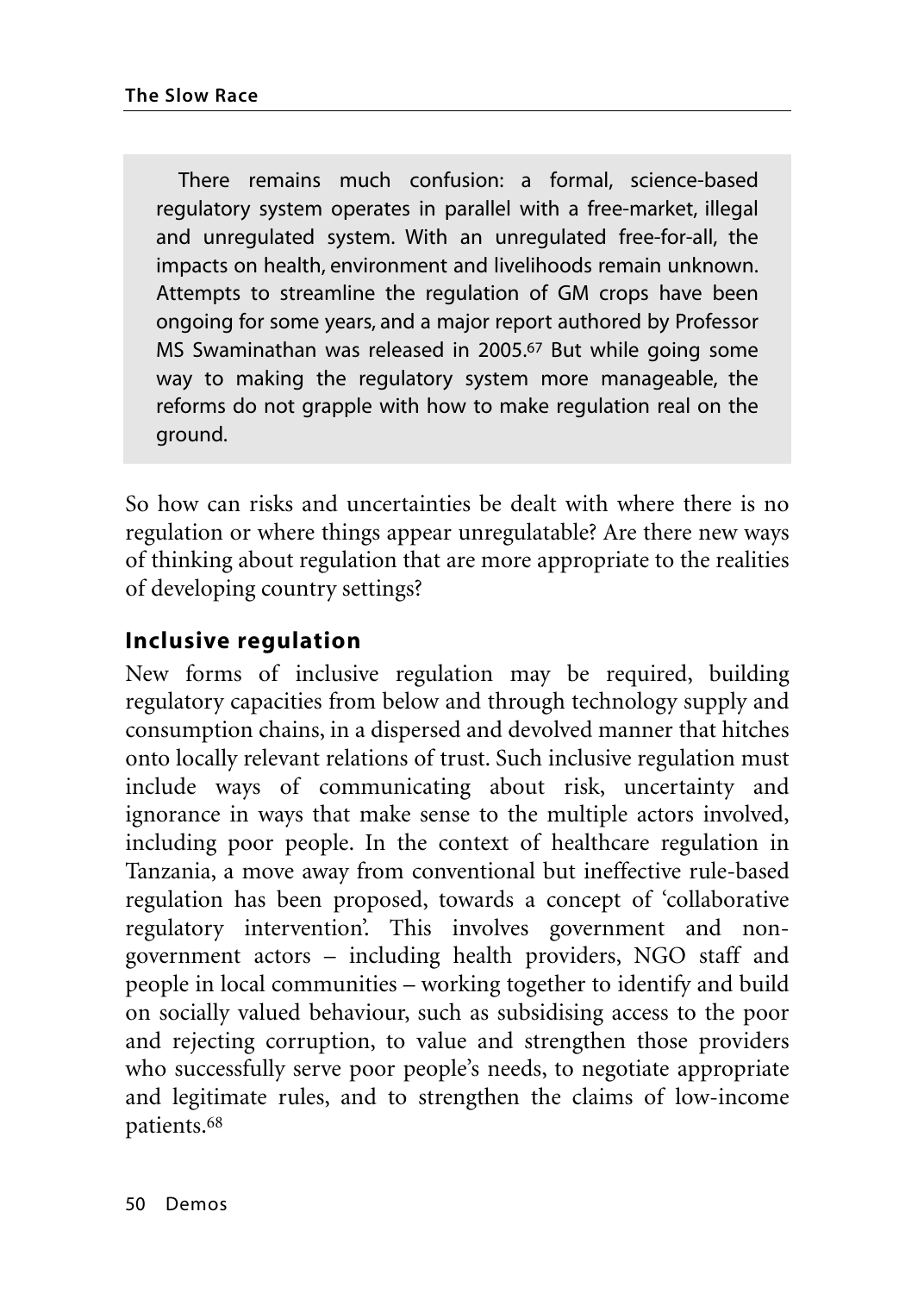A range of regulatory practices has emerged in particular settings which might provide new ways forward. Branding schemes that link products with certified suppliers or trusted institutions – for example a World Health Organization seal of approval – are emerging in parallel to formal regulatory systems, as companies with bona fide products are keen to assure their market. In areas where drug markets include counterfeits, consumers have become adept at 'barcode literacy', checking the origins of products for themselves. Similar local-level regulation may emerge through the training of traders and small stockists to check the quality of the products they sell. New uses of the internet, including, for instance, the growth of internet pharmacies, may potentially present opportunities for giving consumers access to trusted technological products and information on risks and uncertainties on which they can make choices.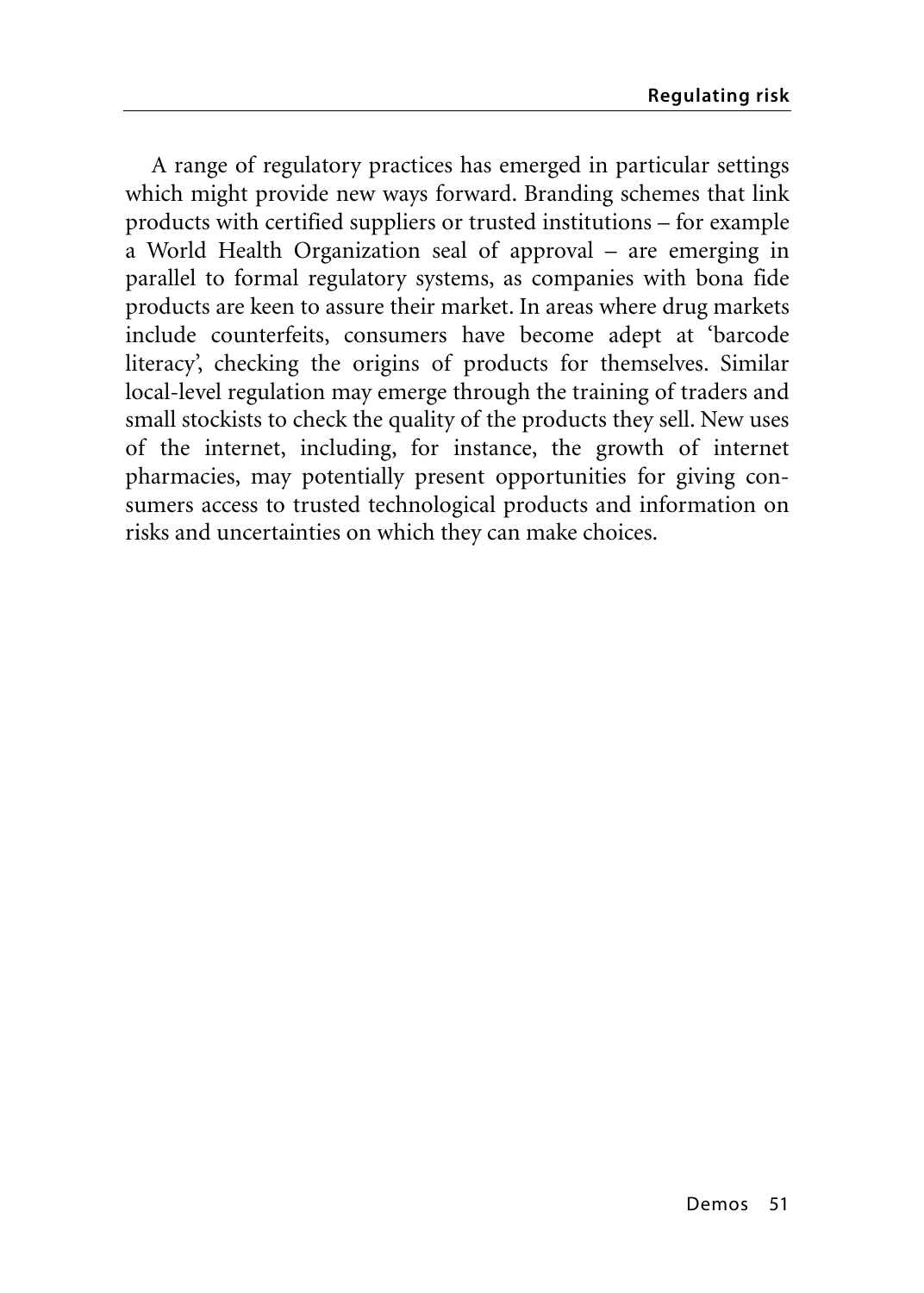# **6. Engaging citizens**

There has been a rush in recent years to increase public participation around issues involving science and technology. In some cases, this is a response to public controversies and concerns over risks from technology. In others, it is seen as a way to link science and technology better with people's needs by including citizen input to technology design and assessment. Whereas these concerns have arisen quite recently in the north, in the south they link with a long history of advocacy and action around participation in development. Today, in developed and developing country settings alike, few would deny the importance of citizen participation. But who exactly are these citizens, and what forms of engagement are appropriate?

Public participation exercises are initiated by many different types of organisation – from donor agencies and government departments to international and local NGOs. They employ different techniques – citizens' juries, consensus conferences, deliberative panels, multicriteria mapping, and exercises using visual techniques, whether hightech geographical information systems or low-tech sand drawings and stone piles. Box 5 illustrates some recent examples.

#### *Box 5. Citizen participation in practice*

*Geographical information systems for participation in South Africa*<sup>69</sup> Geographical information systems (GIS) have conventionally been used as a top-down planning tool, yet recent applications illustrate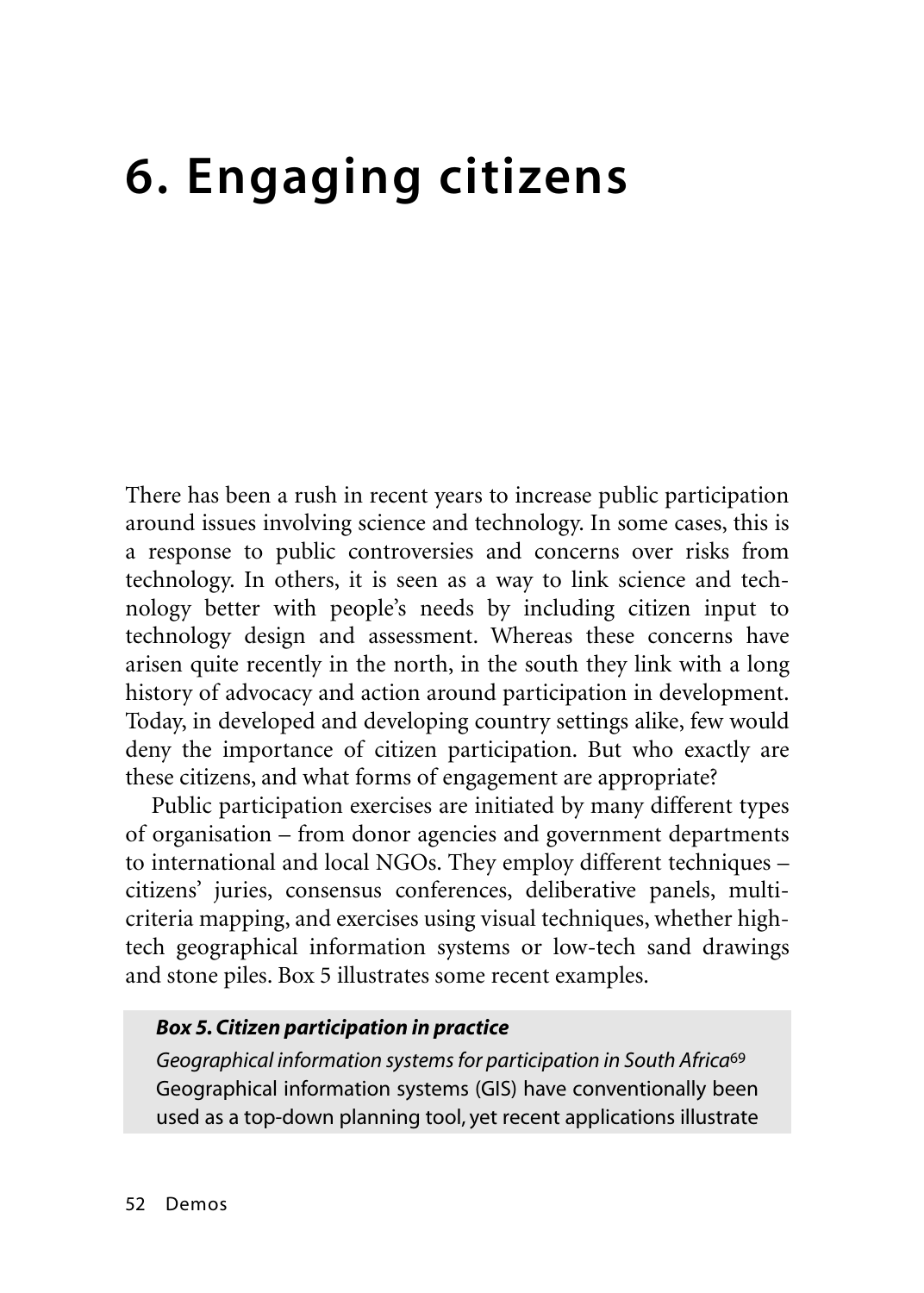their potential for engaging citizens. In Namaqualand, South Africa, GIS have been used successfully to incorporate citizen expertise into models of water quality, and to engage local resource users in discussion of the scenarios produced from such combinations of citizen and expert data. In a workshop, community members created their own mental maps of their area's water resources and features. A spatially referenced database enabled these citizen maps to be integrated into a GIS. By overlaying the maps of different interest groups within the community, differing perceptions of the importance of resources and potential areas of conflict could be identified. These citizen maps were also overlaid and compared with those produced by a hydrological surveyor. Subsequent interviews and discussions explored the different perspectives on water quality, resources and their implications for local development indicated in the GIS. The citizen maps showed far more water points than had been identified by external agencies and to what use the water was being put, information that was largely unknown to the surveyor. The hydrologist's data on water quality were useful to the local communities, allowing them to find sources with low contamination and strengthening their case for better water supplies. Combining different datasets with the visual clarity of a map enhanced the understanding of both the local community and the surveyor, and allowed the potential for local groups to engage on a more level footing with outside agencies.

#### *Prajateerpu – a citizen's jury around biotechnology in India*<sup>70</sup>

Citizens' juries have been proposed as a way of allowing citizens to debate on contentious issues. The jury – selected either to represent a cross-section of society, or to bring together a marginalised, often unorganised interest group – discusses a proposal or series of options. The jury is encouraged to cross-examine a series of 'expert witnesses' who present particular positions and evidence, in order to come up with a 'verdict' – representing the people's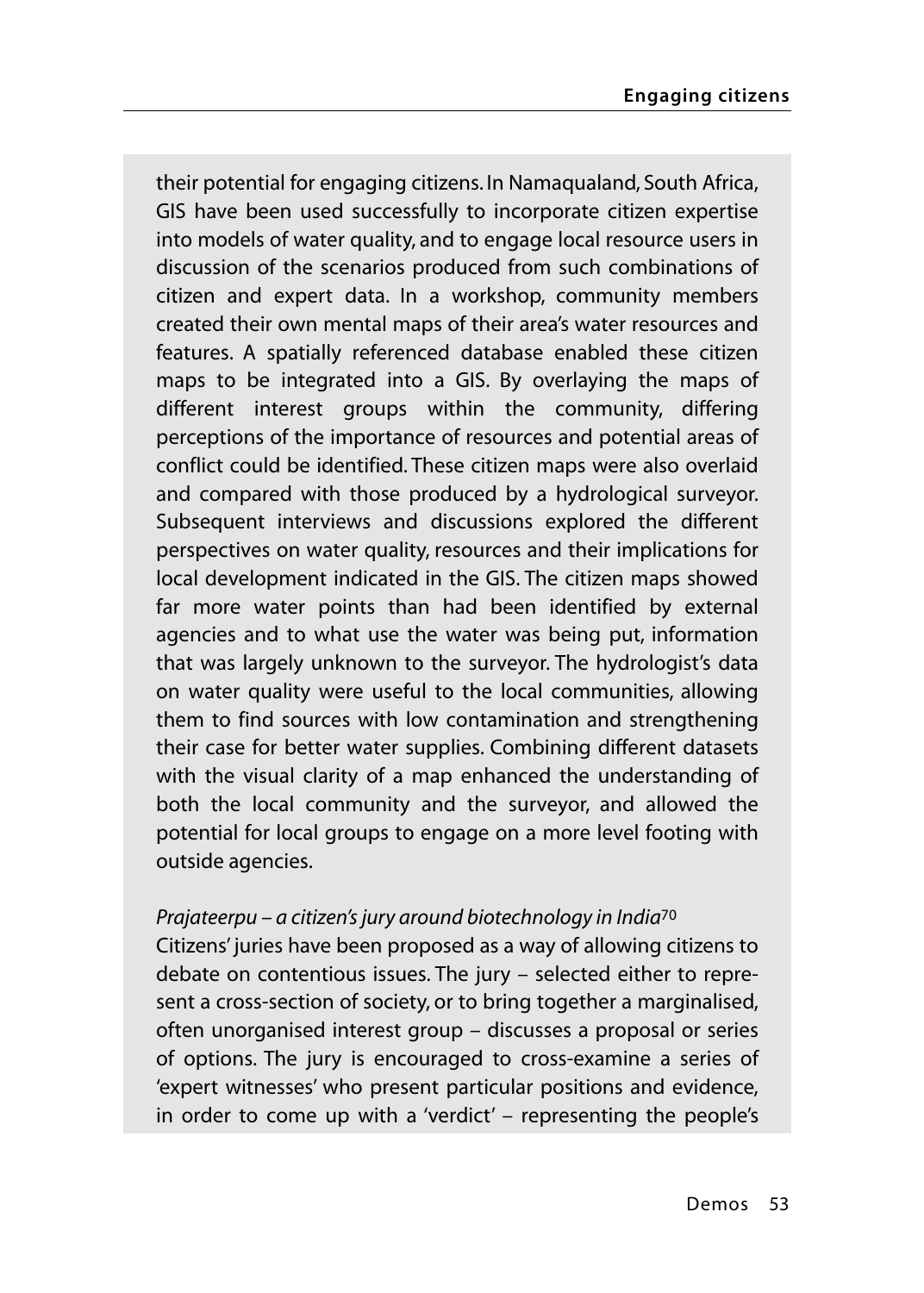view or views – which can feed into wider policy deliberations. Pioneered in the North, one of the first applications in a developing country context was Prajateerpu, a citizen's jury held in Andhra Pradesh, India, in 2001. The jury, selected largely from smallholder farmers, many of whom were women, deliberated on a series of pre-prepared scenarios of future agriculture and rural development for the state. One scenario was based on the state government's 2020 Vision policy document, which advocated adoption of GM crops on a large scale. The jury rejected this option, putting forward a series of alternative ideals for the future that placed greater weight on local crop varieties and lessindustrialised forms of farming and marketing, which could remain under greater local control.

#### *Exploring farming and food futures in Zimbabwe*<sup>71</sup>

Key lessons from Prajateerpu were incorporated into the design of a citizens' jury and scenario workshopping process in Zimbabwe in 2002 to explore rural futures, and particularly the role of biotechnologies within them. The *Izwi ne Tarisiro* ('Voice and Vision' in Shona) process was convened by a group of NGOs and parastatal organisations and established links with government and non-government actors from the start. It was broadly framed around the question: 'What do you desire to see happen in the smallholder agriculture sector in Zimbabwe by 2020?', rather than being led by particular technology options. A national scoping workshop involving 43 farmers from 16 districts, selected to represent a range of backgrounds, identified key issues. A jury of ten men and six women was selected from this group, which then – after a careful induction that demystified the jury and policy processes – interrogated 17 specialist witnesses over a week. The process led to agreement on some basic principles about the local control of food and farming, as well as the importance of indigenous knowledge, practical skills and local institutions. Moreover, participants felt they had had an unprecedented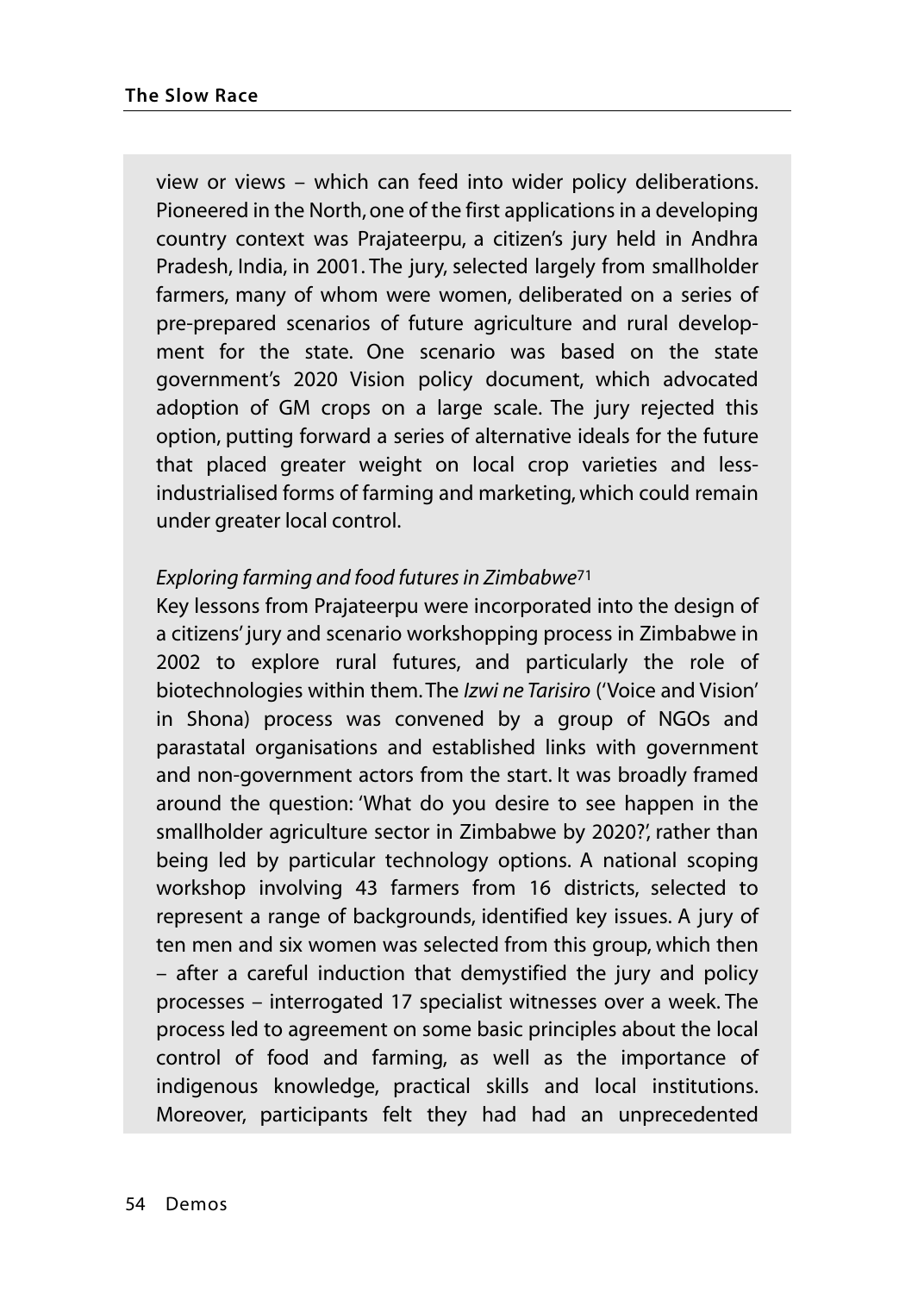opportunity to interact directly with senior officials, and gain insights and information about the workings of the policy process that they could feed back to their communities, and act on in pressing for desired change.

At their best, such forms of citizen engagement bring together local knowledge and perspectives with more formal scientific expertise to produce 'solutions' that better fit poor people's concerns and priorities, and which respond better to uncertainties. However, as these examples begin to indicate and as the lessons of the longer history of participation in development more broadly have taught, participation is no panacea and can paradoxically disempower the poor.

First, participation in practice is a social event which involves power dynamics. These can result in poorer or marginalised groups being excluded, or being present but with no effective voice. Second, such events are often orchestrated, convened in the terms of their host institutions, whether these are local governments, aid agencies or activist NGOs. The effect is often to introduce a certain instrumentalism, where citizens are enrolled in a set of institutionally predefined agendas where 'science' or 'risk issues' are presented in a particular way. Citizens are cast as those who use or choose among a given array of options, rather than as those who might make or shape agendas derived from their own knowledge and framing of the issues.72 Third, questions arise about the relationship between public participation exercises and wider political processes. Such exercises can, in practice, be isolated and isolating, serving more to support the status quo and divert opposing voices than to initiate broader processes of social and political transformation, or pro-poor shifts in innovation or regulatory systems. Participatory techniques can be, as Andy Stirling from Science and Technology Policy Research (SPRU at Sussex University) has argued, just as 'closed' as more conventional, non-participatory techniques of technology appraisal, such as cost–benefit analysis. 'Opening up' requires explicit attention to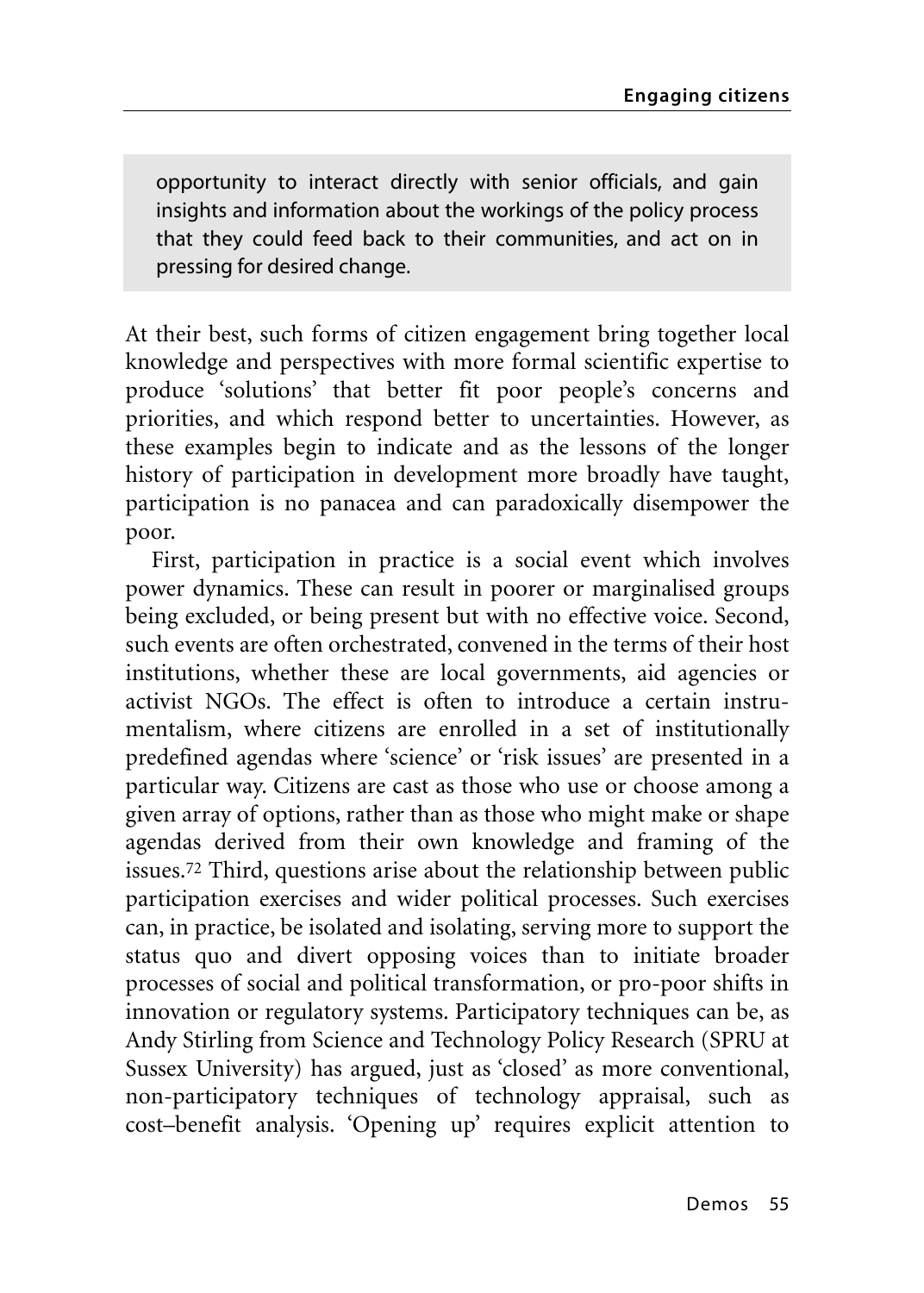including the diverse knowledge and perspectives that different people – including the poor – bring to bear.<sup>73</sup> It requires treating participation not as a technocratic exercise, but as a fundamentally political process.

Alongside these more orchestrated forms of participation, citizens are also expressing their concerns with science and technology in other ways. Whether through the law, through the media, the internet or organised activism and protest, many forms of citizen mobilisation and movement in relation to science and technology are now evident. Taking advantage of new communications technologies, such movements often link local groups into regional and even global networks to press interests and claims, whether around the activities of governments, multinational corporations or the international community, as the examples in box 6 show.74

#### *Box 6. Mobilising citizens*

#### *The Treatment Action Campaign in South Africa*<sup>75</sup>

In a David and Goliath story, the grassroots organisation TAC (Treatment Action Campaign) in South Africa successfully fought through linked local and global networks to gain access to antiretroviral drugs for working class and poor people, taking on the global pharmaceutical industry and international patenting laws. In 2001, the country was in the midst of an HIV/AIDS epidemic but also a raging controversy within South Africa's scientific and political establishments over whether HIV was the cause of AIDS. TAC cut through this debate with a campaign centred on the perspectives and immediate concerns of poor and unemployed black women and men, many of whom were HIV positive and desperate for drugs for themselves and their children. Drawing on activist styles, symbols and songs from the earlier struggle against apartheid, TAC's mobilisation spread through schools, factories, community centres, churches, shabeens (drinking dens) and doorto-door visits in the townships. TAC also engaged with scientists, the media, the legal system, NGOs and government, using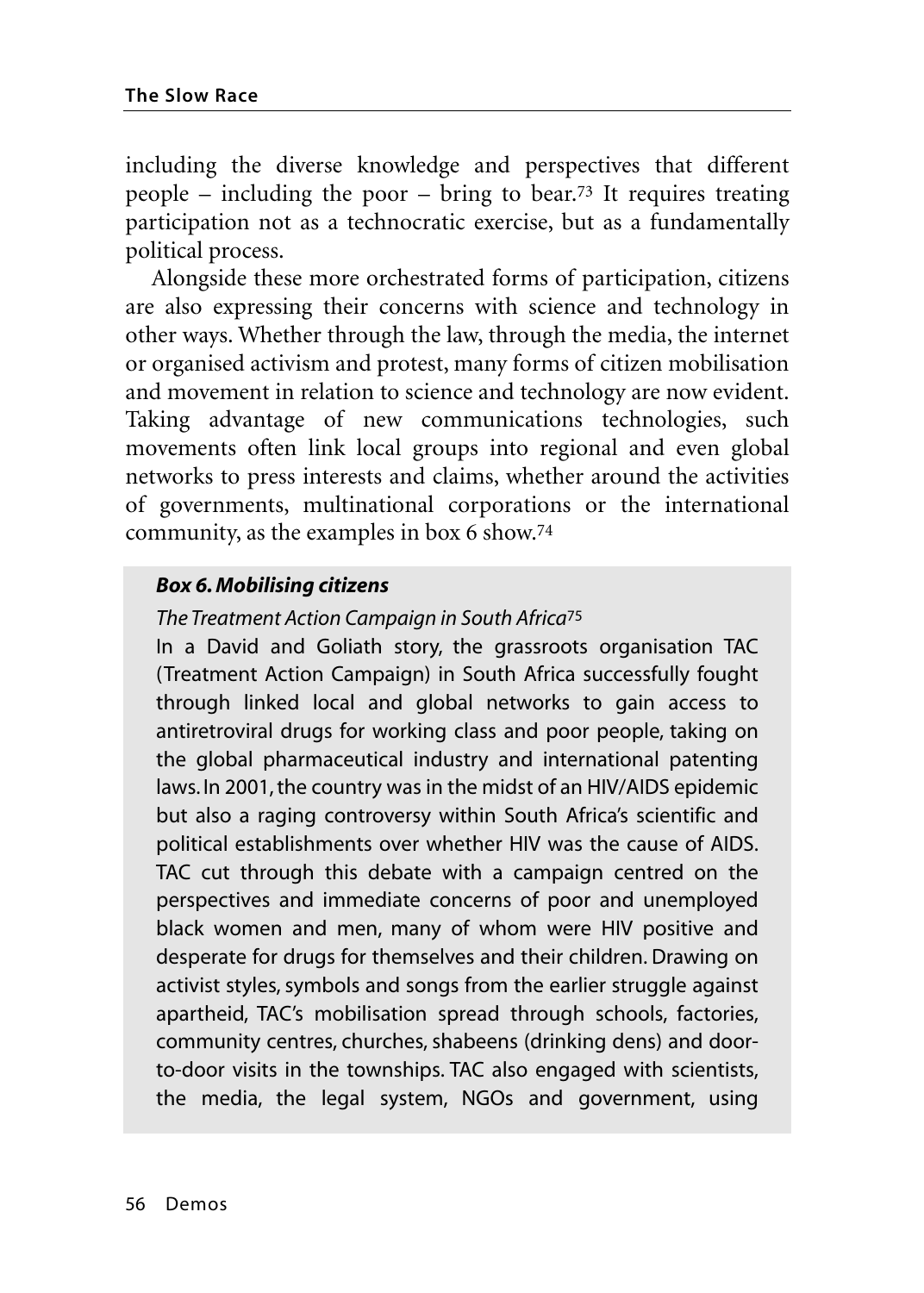sophisticated networking channels that crossed race, class, occupational and educational lines, and extended internationally in what has been dubbed 'grass-roots globalisation'. By focusing on moral imperatives TAC successfully forced drug companies to bring their prices down and it persuaded the Ministry of Health to make antiretroviral drugs more widely available. TAC's mobilisation was a struggle for poor people to gain access to life-saving drugs, but it was also a campaign to assert the rights of citizens to scientific knowledge, treatment information and the latest research findings.

#### *Anti-dam struggles in India*<sup>76</sup>

In India, large dams and river-linking systems, undertaken by government with international backing as large-scale technological 'solutions' to assumed problems of water scarcity, have long been a focus of mobilisation and protest. One of the longest-running antidam movements is the Sardar Sarovar (Narmada) movement, which has opposed the government/World Bank project to dam the Narmada river. With the leadership of NGOs and spokespeople, and through local meetings, demonstrations and campaigns on the global stage, the Narmada movement has given voice to citizens' concerns. These include the loss of forest-based livelihoods and cultural values centred on the river implied by flooding upstream of the dam; whether the dam will really help downstream issues of water uncertainty as lived and experienced by local farmers and pastoralists; and concerns about the elite, industrial and political interests that are perceived to drive large dam approaches. Linking up with similar movements across the world, the Narmada mobilisation has helped provoke a wave of questioning around the appropriateness of large-scale engineering technologies versus alternative approaches to addressing water issues that are better attuned to local ecological and social perspectives.

In other contexts, where the resources or political opportunities for organised movements are lacking, people who feel their livelihoods or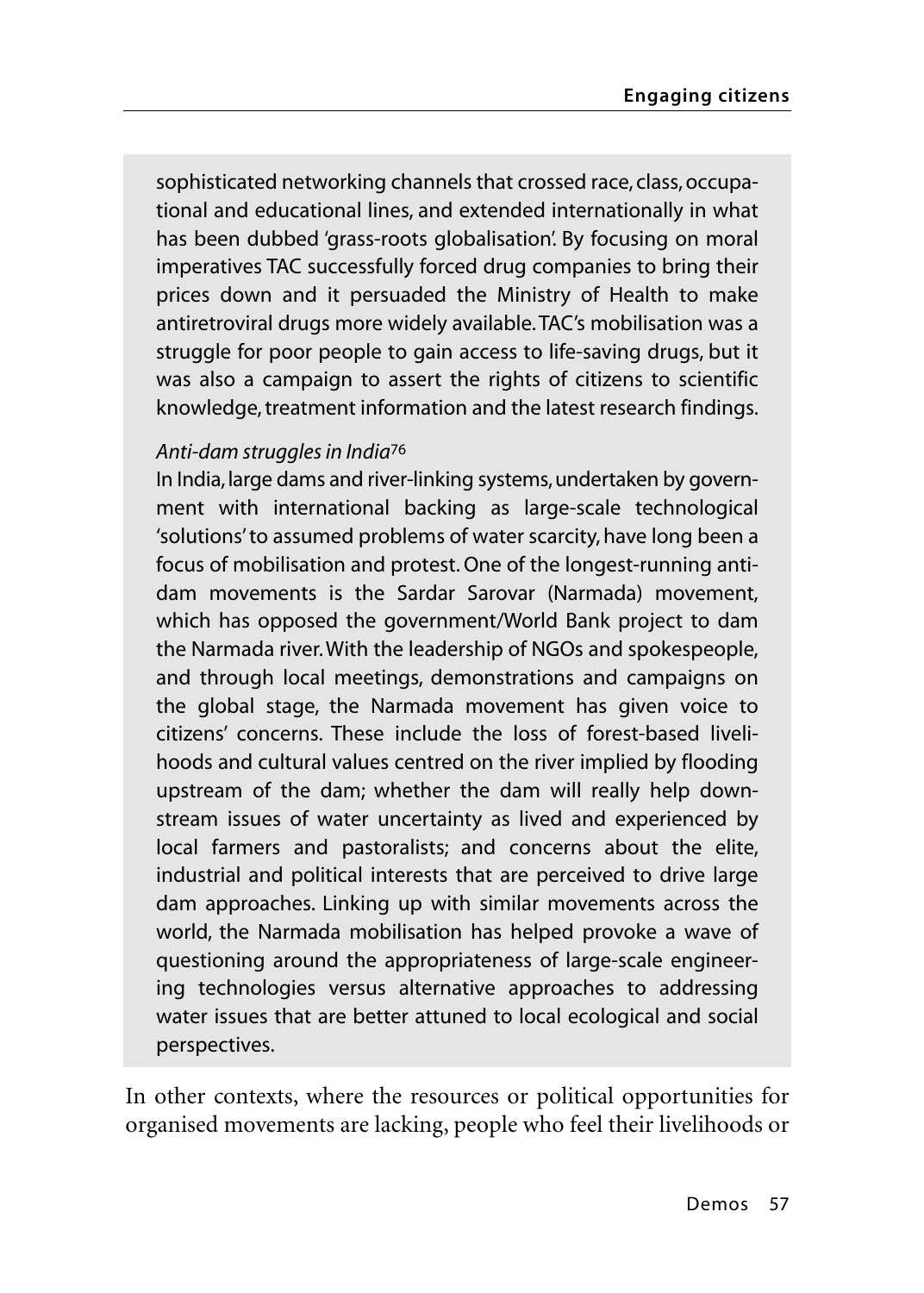wellbeing threatened by technologies express their concerns in less visible ways – perhaps through irony, satire or jokes, or through the many forms of subtle resistance, foot-dragging and sabotage that James Scott termed 'weapons of the weak'.<sup>77</sup> In the developing world, countless technology projects have met with opposition from local communities. Water pumps have mysteriously broken down, tree nurseries have gone up in flames and crop trials have been pulled from the ground.

These forms of mobilisation and cultural avenues of protest need to be taken more seriously as expressions of public concern. Alongside processes of 'invited' participation, these other forms suggest alternative and complementary routes to citizen engagement that could enable fuller inclusion of the range of poor people's views.

# **Active citizens**

There is thus a need to 'move upstream'78 to encompass broader questions about how science and technology agendas are framed, the social purposes they serve, and who stands to gain or lose from these. In these terms, 'public engagement with science' comes to be about much more than a narrow technical debate about risk or safety to dampen controversy. It is also about much more than engaging publics 'downstream', at the 'back end' of technology dissemination to promote acceptability or adapt technologies to local conditions. It could and should encompass dialogue and debate about future technology options and pathways, bringing the often expert-led approaches to horizon scanning, technology foresight and scenario planning to involve a wider range of perspectives and inputs. In this respect, the image of a stream may itself be too linear, implying that technological flows and pathways are already set, and it is just a question of where along them citizens might engage. Rather, and to continue the water metaphor, citizen engagement might be imagined as the diverse showers of rain that feed diverse possible streams of technological futures, whose outflows, like the water cycle, come round to shape further social and technological possibilities.

Such an approach to participation and citizen engagement in turn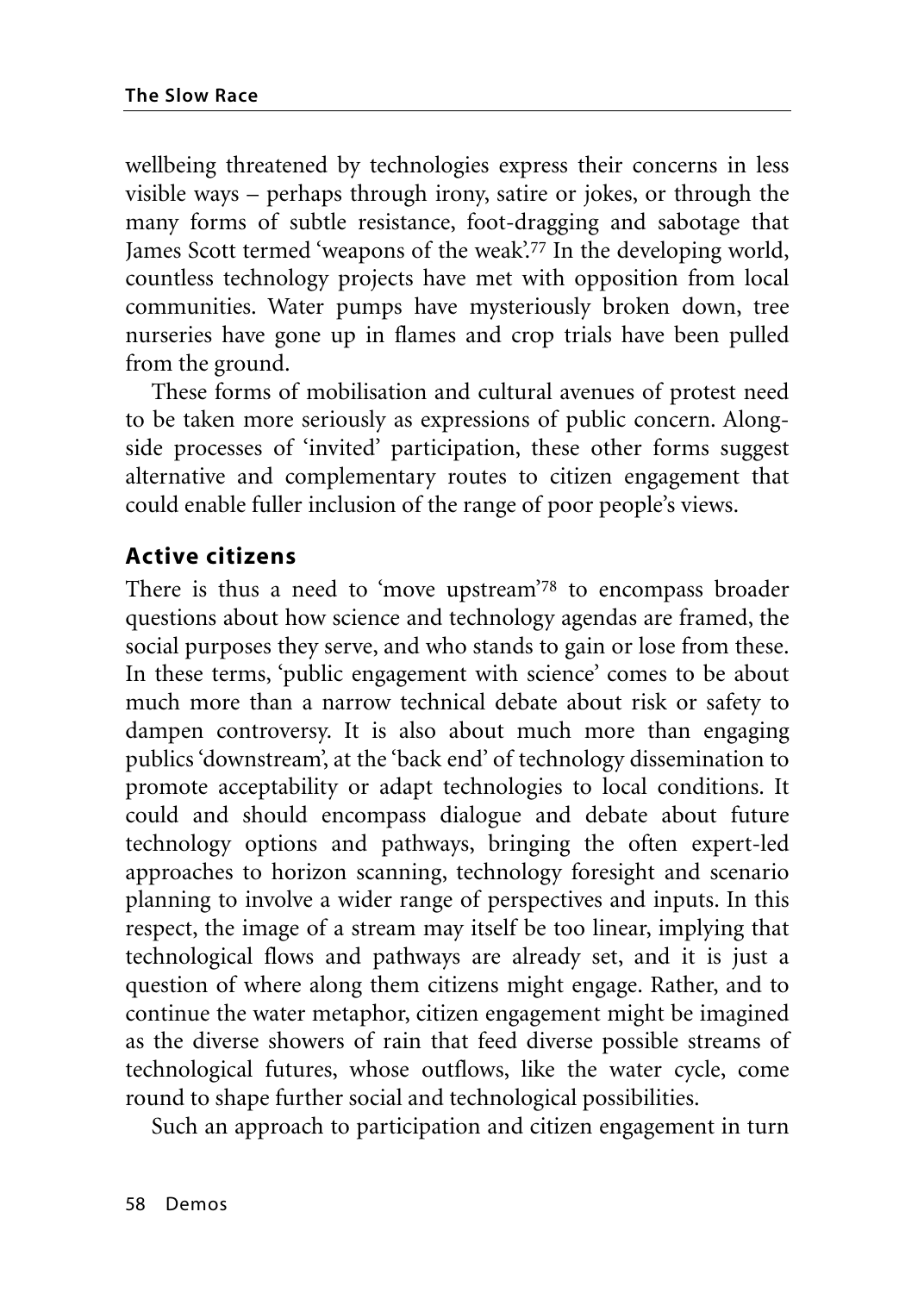challenges mainstream ideas of 'the citizen'. Current views of science, technology and development, underpinned by the politics of liberal modernisation, tend to see citizens as passive beneficiaries of plans developed with formal scientific expertise and implemented through public sector institutions and global funds. In another version of the liberal view, gaining growing currency, citizens are seen as consumers of science and technology driven by market-led growth. Citizens are assumed to follow the market, while the liberal state provides a regulatory function which protects their safety. In contrast to both these views, we suggest that if science and technology are to be made to work for the poor then a third, more active version of citizenship is needed.

Citizens are, and need to be seen as, holders and creators of knowledge, actively engaging in the politics of science. They do this not just as individuals, but through emergent solidarities, sometimes on a global scale, that unite people more or less temporarily around particular issues, concerns and imaginations. Such engagement involves the claiming of rights and realisation of 'cognitive justice', in other words a genuine negotiation of knowledge linked to political negotiation between ways of life grounded in mutual recognition and respect.79

Such active citizen engagement is important everywhere. But it is even more necessary in developing country settings given evident failures of the liberal model: where states are too weak to plan effectively or tune global plans to country priorities, or where states cannot perform their assumed regulatory and protective function, liberal state–citizen 'contracts' fall apart. Added to the potentially more acute impacts of science and technology on livelihoods and health in developing country settings, positive and negative, the need for concerted citizen engagement along different lines becomes abundantly clear.

Active citizen engagement with science and technology has to be worked on, and learned. Yet this learning goes way beyond conventional approaches for fostering 'scientific citizenship'. These tend to focus on building scientific literacy – increasing public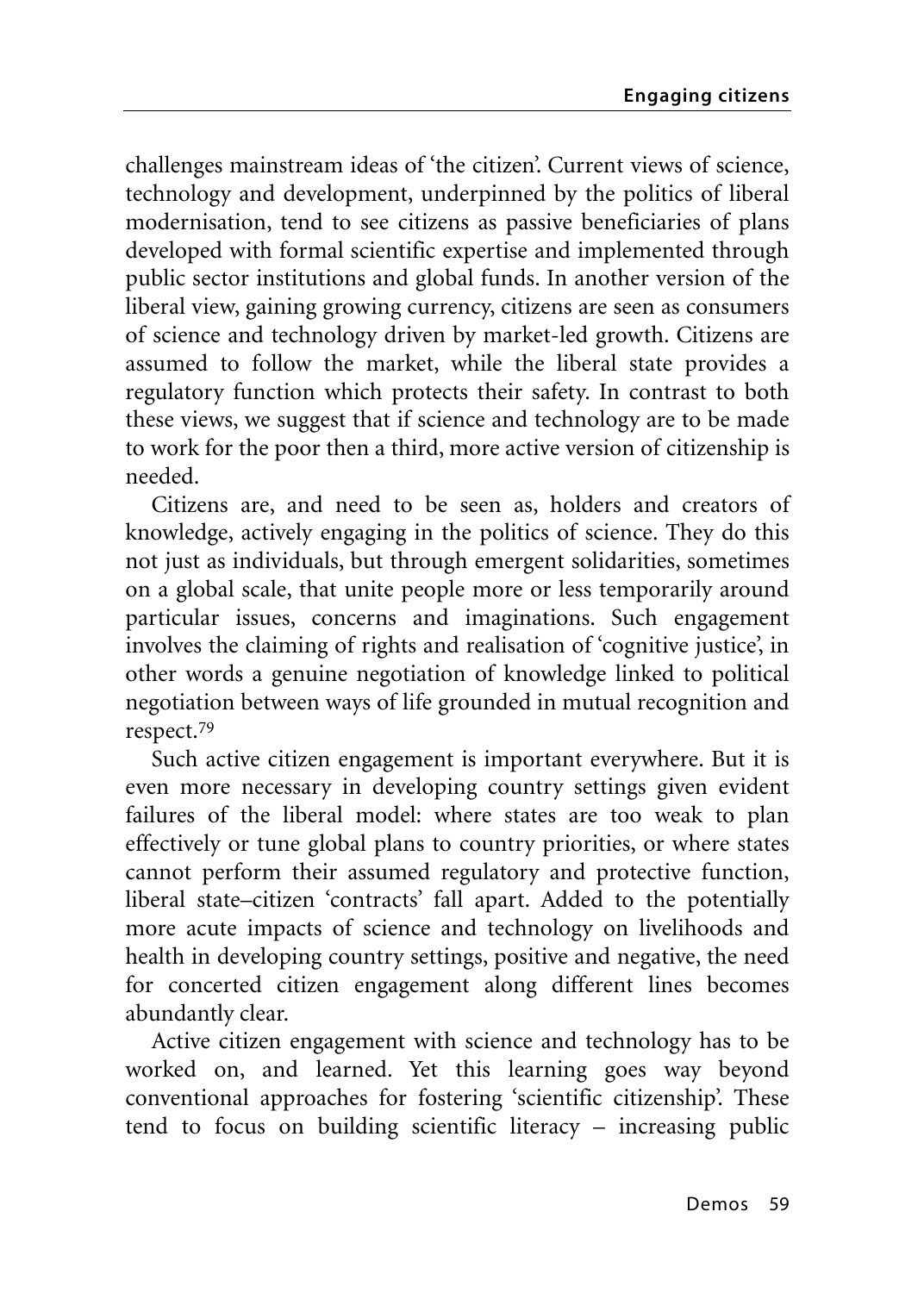understanding of the content and processes of science – and on formal science education and communication to fill what are seen as deficits in public knowledge. Instead, stimulating active citizen– science engagement involves building the capacity of citizens for presenting and negotiating perspectives, and creating footholds for these in the political processes around science, technology and development. It involves linking issues of citizenship with processes we have discussed in earlier chapters: problem-framing, innovation, the governance of technologies and the regulation of risks and uncertainties.

If this dialogue is to work and have meaning, all parties have to buy into the process of negotiation based on mutual respect and learning. It should be remembered that scientists, administrators and policymakers are citizens too. Cultures of science, administration and policy could be enriched if those who work within them are enabled to reflect on the social implications of their contributions, both as individuals and as part of institutions. Such reflections emerge most effectively when people are exposed to others' views and lived experience, across hierarchies, between institutions, and away from the capital city office to the urban neighbourhoods, villages and fields where poorer people create their livelihoods.

Since 2002, Makerere University, with funding from the Rockefeller Foundation, has run a field internship programme for its Masters in Public Health students, offering them the opportunity to experience life as a public servant in one of Uganda's outlying areas, and to engage first-hand with health issues as felt in poor rural communities. Initial projections were for 300 students to enrol in the programme but enthusiasm for the new learning involved was such that by March 2005, more than 2800 students had already signed up to serve as interns in local governments throughout the country. Similarly, a number of donor agencies have encouraged senior officials to spend a few days living and working with families in a poor community. A senior official who took part in the World Bank's Grass Roots Immersion programme (GRIP) in India said: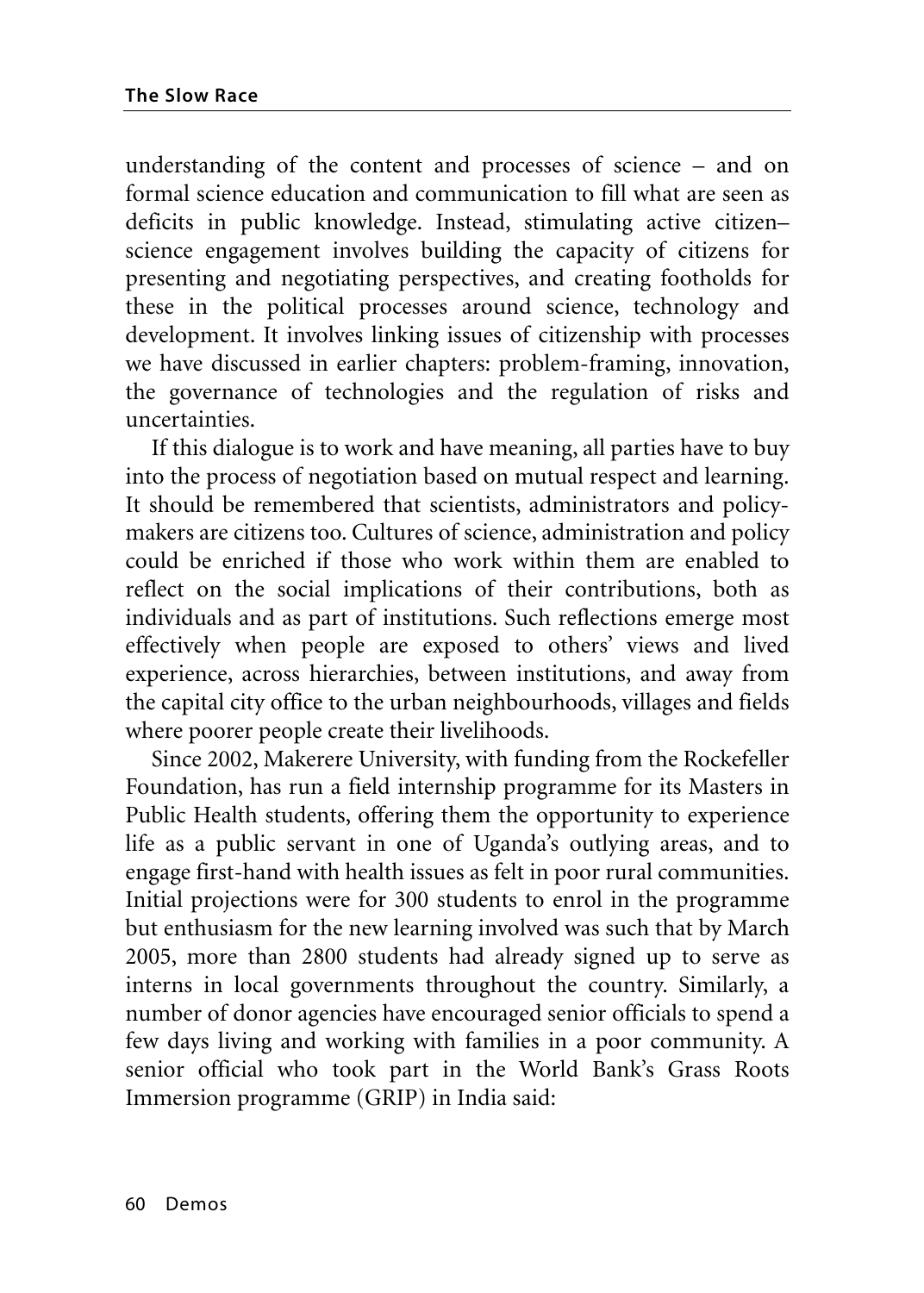*Witnessing the life of a family that has no assurance that it can survive until the next harvest, going to bed at 8pm because there is no light and nothing else to do and talking with parents and children who have no expectations that the government will improve their lives had a remarkable effect on me.*

Such experiences can help to shift the worldview of senior policymakers and, at their best, help fold poor people's perspectives into policy and practice at the highest level.80

# **People, participation and practice**

Social scientists have a critical role to play in these processes of fostering new relationships between scientists and poorer people, both by helping to facilitate processes of learning about local cultural settings and livelihood strategies, and by helping scientists and policymakers to appreciate and understand the social and political dimensions of science and technology change. It may not just be 'expert' social scientists who are best positioned to play these brokerage roles. 'Frontline workers' – agricultural extension agents, village-based health workers, community development agents, research fieldworkers – must do this bridging between the worlds of villagers and the worlds of scientists and bureaucrats daily. Frequently the incentives and hierarchies that structure their work limit their ability to put their local know-how into practice, as they are seen as being at the bottom end of the expert-driven implementation chain. Reversing these hierarchies, and recognising and appreciating fieldworker creativity, can allow local insights to feed upwards to shape science and technology priorities and policy.

In technical ministries around the world, professional scientists often move from the lab or research station and end up dealing with the processes of making policy. This of course means engaging with the messy, complex, social and political issues that are part of all policy processes. Whether this means prioritising expenditures in a budget deal, dealing with aid donors in establishing the terms of funded projects, making choices about negotiating strategies on trade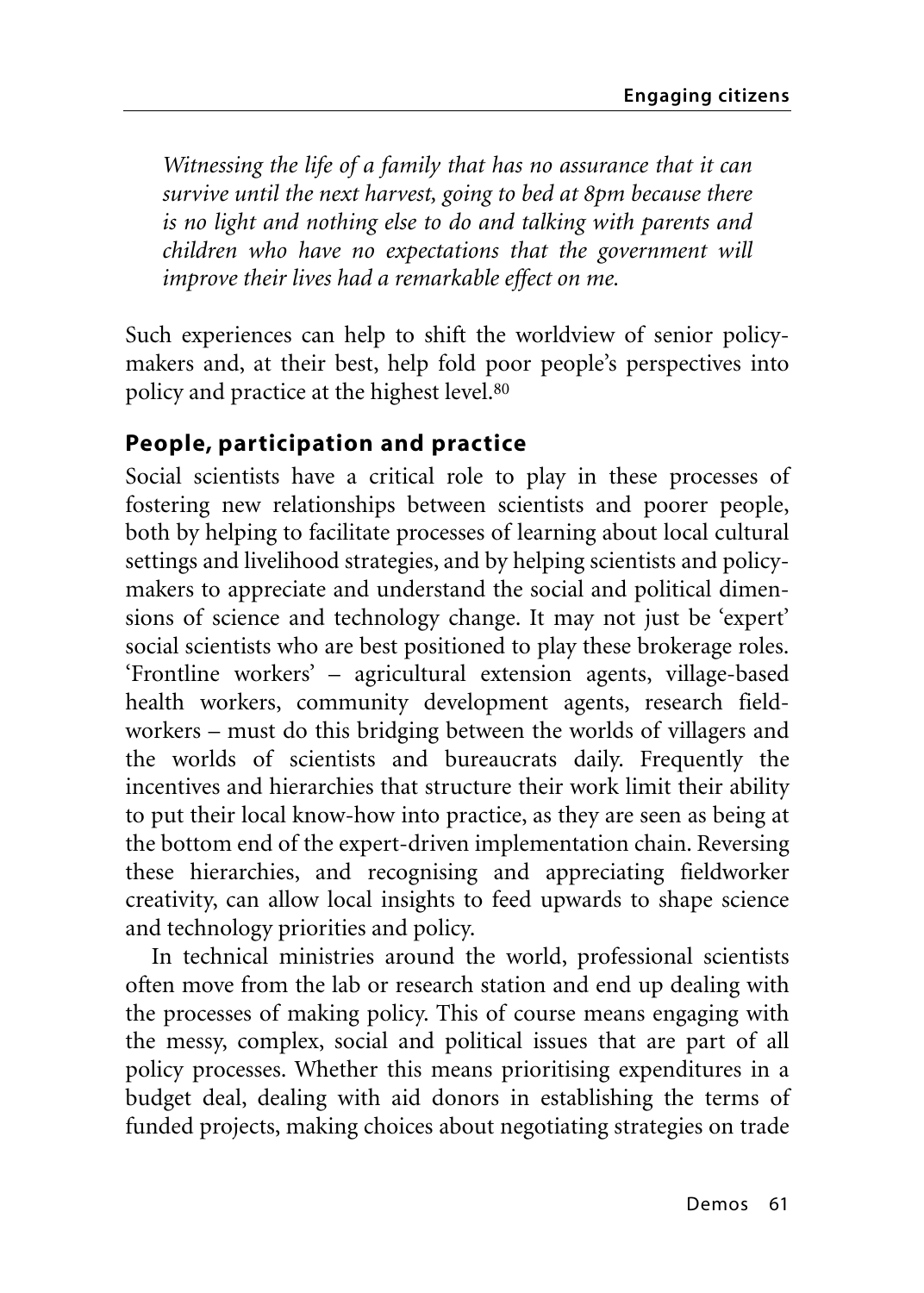deals or providing advice to ministers and their advisers on health or agricultural policy, people with training in medicine, veterinary science, engineering or agronomy are regularly called on. Very often such individuals are excellent advisers, administrators and bureaucrats. But very often, particularly if pushed into such a role, they find the task overwhelming. In the world of policy-making, expertise is not just technical.

The questions that are relevant to policy are far more than just scientific: How can scientific and other understandings best be brought to bear on a policy problem? How can public consultations best be facilitated? How do political and commercial interests impinge on a policy decision? Should we build a public–private partnership? These are some of the questions that a social science understanding of policy prompts, and will help to address. A clear challenge, particularly in the developing world, is how to orient governmental policy-making towards development. This is not just a technical requirement – of sound economic policies or good governance as prescribed by the international donor world – but one that demands a more subtle set of skills. Linking scientific and technical understandings to improving field-level practice means acquiring a variety of skills and approaches seen as complementary to standard technical training. Box 7 illustrates a series of examples from Africa.

# *Box 7. Science in policy and practice: facilitating transitions in Africa Veterinary science and policy processes*<sup>81</sup>

The African Union's Institutional and Policy Support Team has been hosting a series of workshops over the last few years for veterinarians involved in policy-making from a variety of African countries. One participant commented: 'I thought all I had to do was explain the science and all would change – I was wrong.' Another reflected: 'There are so many interests around policy. It's like moving a big wheel. It's a long struggle.' The workshops have involved encouraging mid- to senior-level veterinary officials, all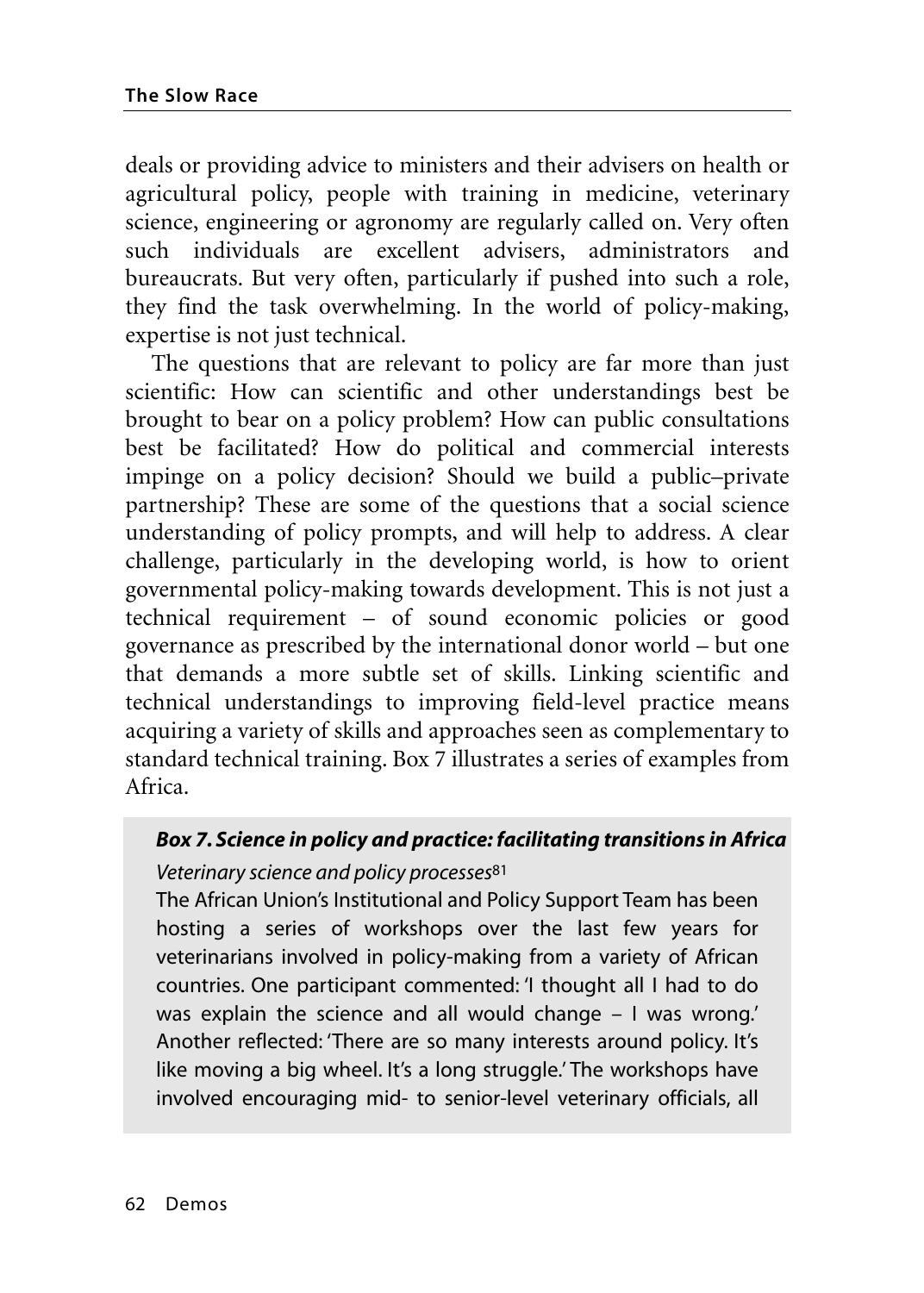with technical backgrounds, to reflect on how policies emerge and change in their own context. Through a series of mini action research projects participants made use of a simple framework for understanding policy frameworks and applied it to a variety of issues – from avian flu in ostriches in South Africa, to export markets and foot and mouth disease in Zimbabwe to managing Newcastle's disease in the small-scale poultry sector in Tanzania, to veterinary service reform and reorganisation in Ethiopia. The cases highlighted the differences between contexts, but also how, equipped with a better understanding of policy dynamics, change in favour of poorer livestock keepers might be encouraged.

#### *From turning a blind eye to changing policy*<sup>82</sup>

So-called frontline workers – agricultural extensionists, health practitioners and others – acquire ways of working that respond to the conditions that they face. Agricultural extension workers in Zimbabwe, for example, see how farmers regularly intercrop their fields, with complex combinations planted together. Such practices were in the past officially frowned on. But field extensionists realised that the technical guidelines were inappropriate and often turned a blind eye to what everyone agreed was a sensible practice. This stretched even to occasions when farmers would have otherwise failed their agricultural certificate, the requirements of which were set according to a strictly defined technical curriculum. Through the intermediation of a number of research groups and NGOs, and supported by key individuals in the government ministry's training section, the policy was changed, and farmer – and extension worker – practice was recognised.

#### *Introducing the social dimensions to resource managers*<sup>83</sup>

In relation to the management of wildlife Zimbabwe had become a leader in community-based approaches. Facilitation of such initiatives was seen to be as much about community participation, institutional development and policy as it was about wildlife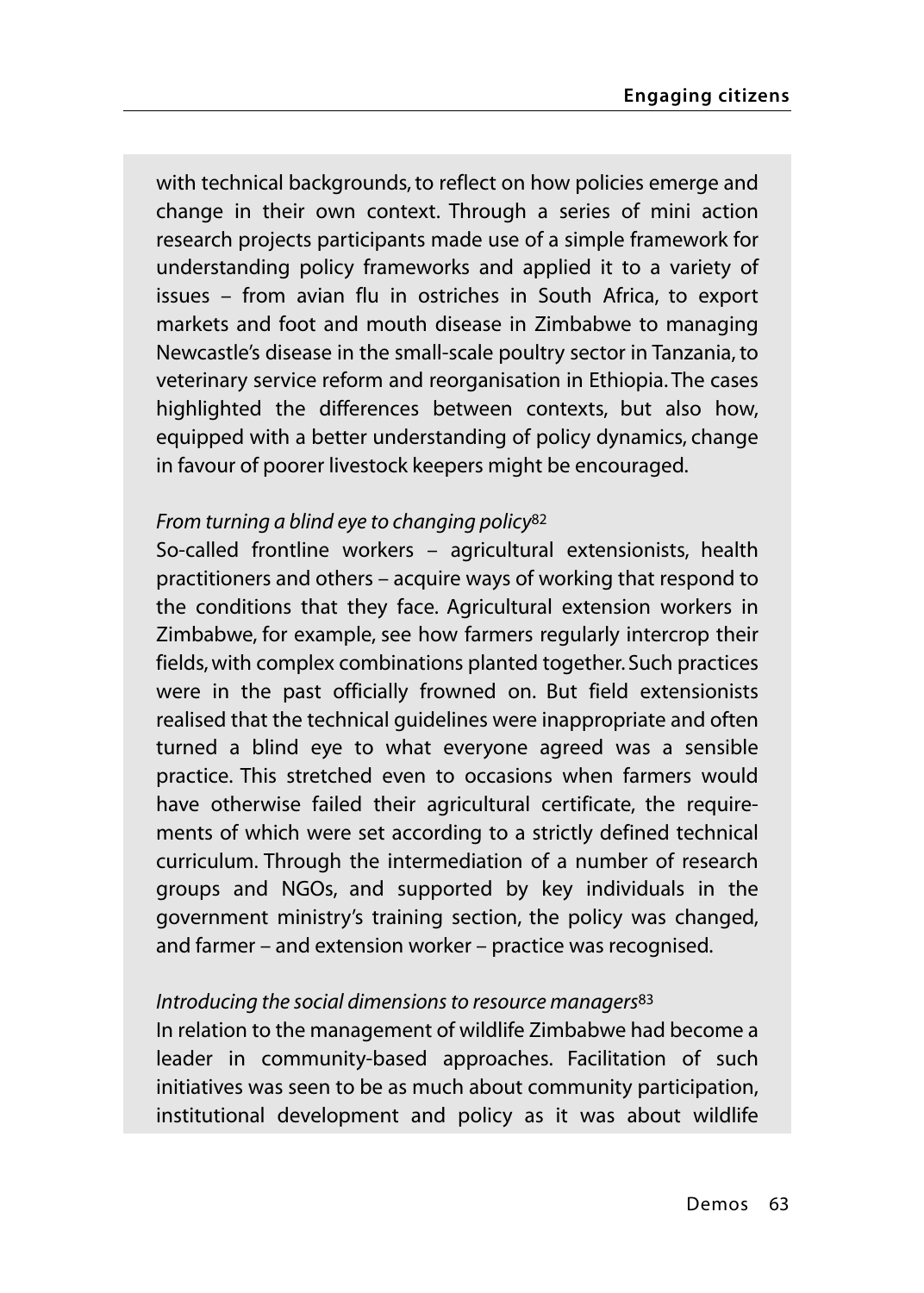ecology. As a result the University of Zimbabwe transformed its long-running MSc course in Tropical Resource Ecology to one that had both a natural science and social science component. From the late 1980s, graduates from across the region had a solid grounding in both ecology and applied social science, with teaching jointly provided between the Biology Department and the Centre for Applied Social Science, and in collaboration with a variety of government and NGO practitioners, ranging from the Department of National Parks and Wildlife Management to the Forestry Commission to the World Wide Fund for Nature.

While there are many examples of good practice, there is a danger that they remain isolated, with little impact on the gulfs that separate poor people's perspectives from expert-driven science and technology. Innovation to enhance and spread dynamics such as those highlighted in box 7 is a critical challenge. In institutional terms this challenge is not straightforward, given the ways that departments and disciplines are currently organised. New institutions are needed which bring together poor people, frontline workers, scientists, administrators and policy-makers in new ways that promote dialogue about long-term futures and technology options, about more immediate science and technology priorities, about technology adaptation to local contexts, and about risks and uncertainties and ways to regulate these. Such institutions would need to enable both open-ended and focused dialogue around particular problem areas. Some such institutions might operate at more local scales, but would need to articulate with national, regional and global equivalents, in a networked interaction.

Such institutions would have to incorporate a number of design principles, drawing lessons from the evident limitations of more technocratic institutional designs, even those with a participatory gloss. Key principles for such 'reflexive institutions' would include the need to sustain debate, allowing multiple worldviews to shape the discussions. For this to happen institutions must be seen by all as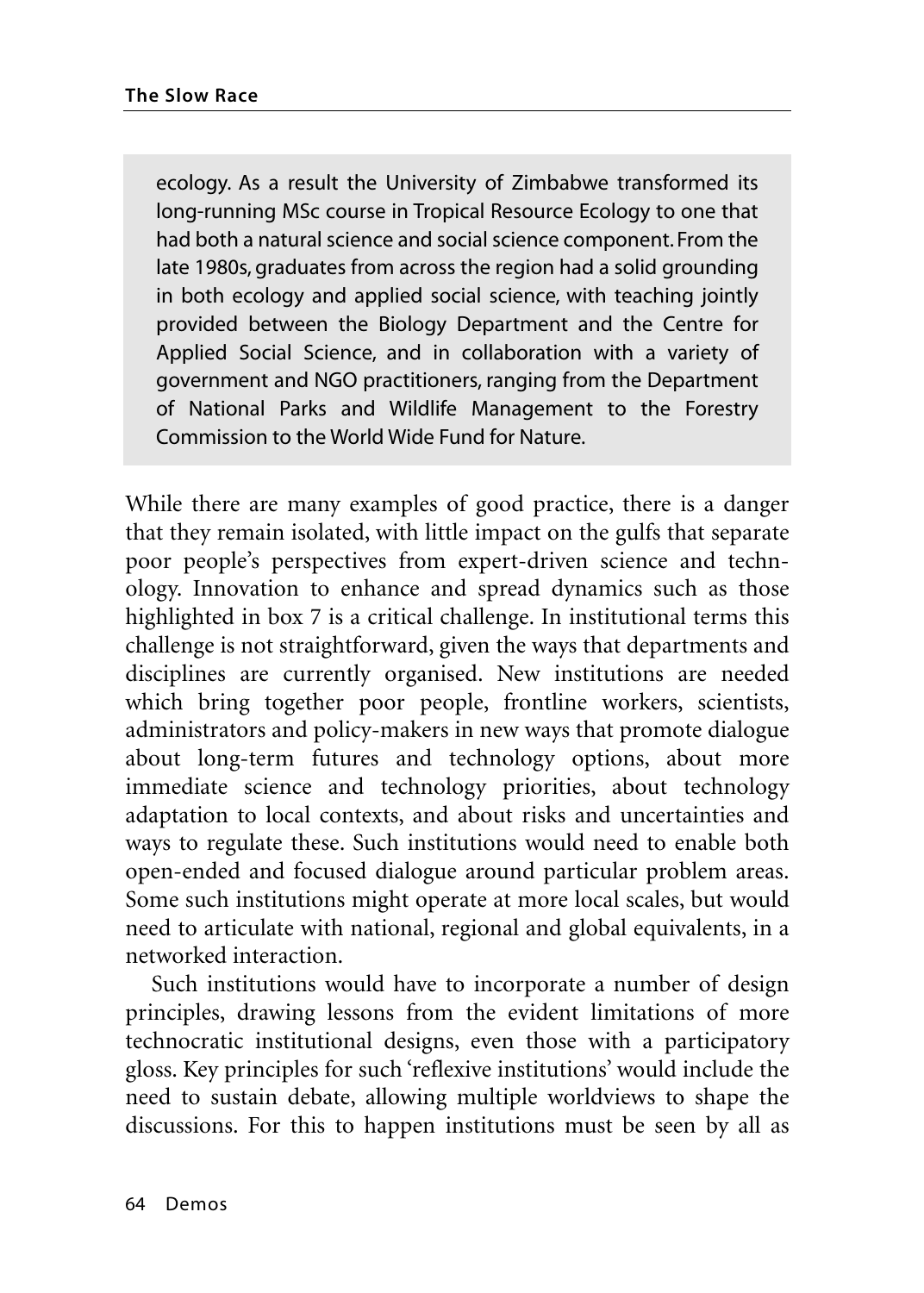independent and trustworthy and operate in a transparent manner. This is of course difficult to achieve in many settings given the histories of lack of trust in state institutions and given the pervasive power asymmetry between local people and experts. But part of the aim of reflexivity is to acknowledge these differences and work on them. Such institutions will not be neat and tidy; they will be clumsy and complex and will evolve, through learning, over time and in unpredictable ways.

In the next chapter we therefore recommend piloting a global network of 'citizen's commissions for science and technology futures' as an essential complement to centres of excellence in science and technology.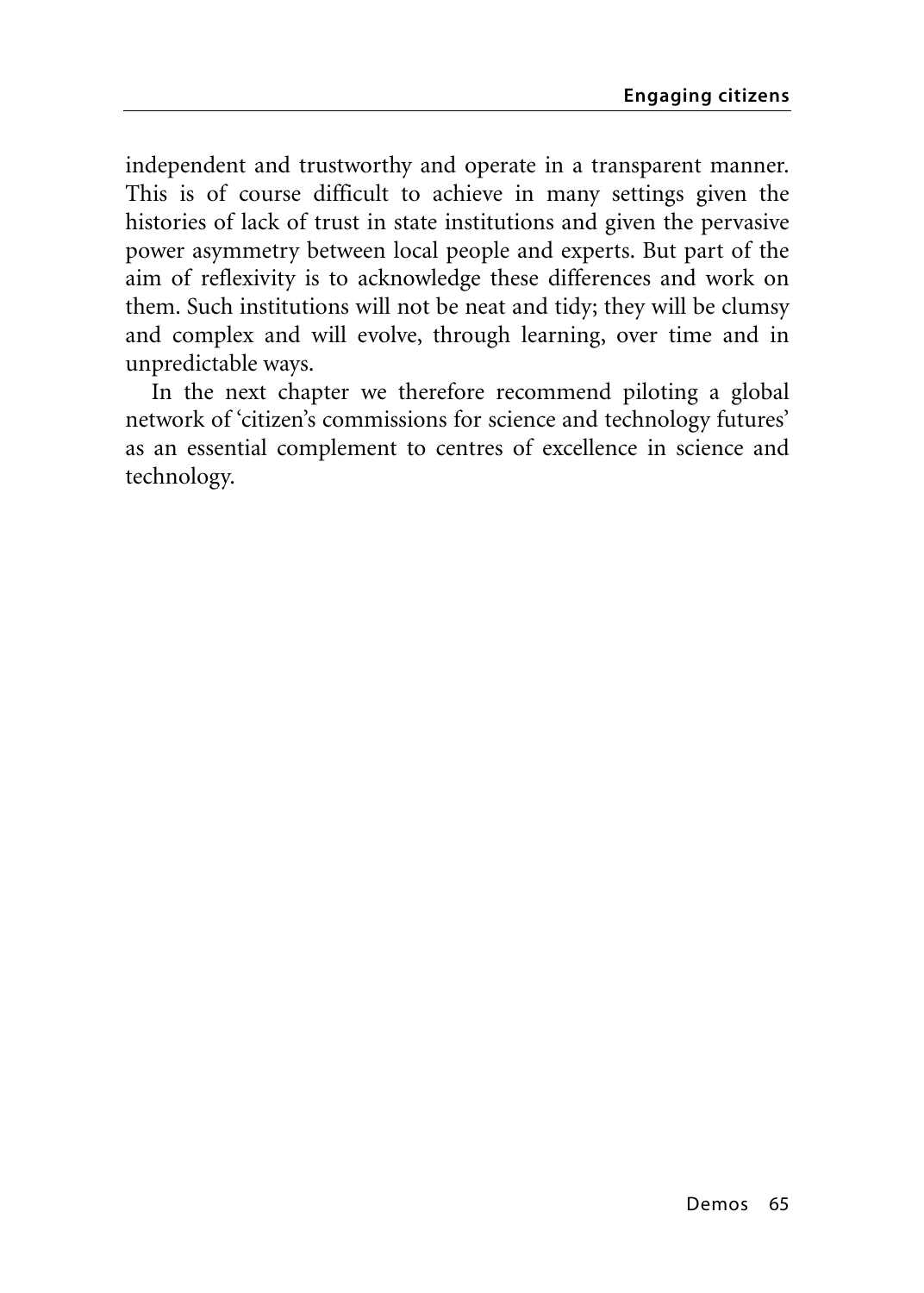# **7. The slow race to citizens' solutions**

So where are the global science races heading? Are they leading to science and technology that works for the poor? By identifying the limitations, as well as the potential, of the race to the top in the global economy and the race to the universal fix, we have argued that the third, inevitably slower, race to citizens' solutions is a vital complement to these. Only this will ensure the inclusion of those left behind in the race to the top. And only this will ensure that the quest for powerful technologies is attuned to local needs and contexts. But the slow race does more than this. The slow race invites citizens' own knowledge and cultural understandings as a source of ideas and innovation. It involves citizens in the governance of science and technology. And it addresses the more mundane, yet essential, tasks of technology adaptation and delivery.

This pamphlet has asked what roles technologies play in the futures of people in developing countries and what the possibilities are for involving poorer women and men in their own technological futures. In this final chapter, we present some suggestions for how those who work in science and in development – as researchers, aid donors and policy-makers – can help this to happen.

## **1. How can citizens in developing countries become more involved in decisions about technology change?**

Our key recommendation is the piloting of a set of 'citizens'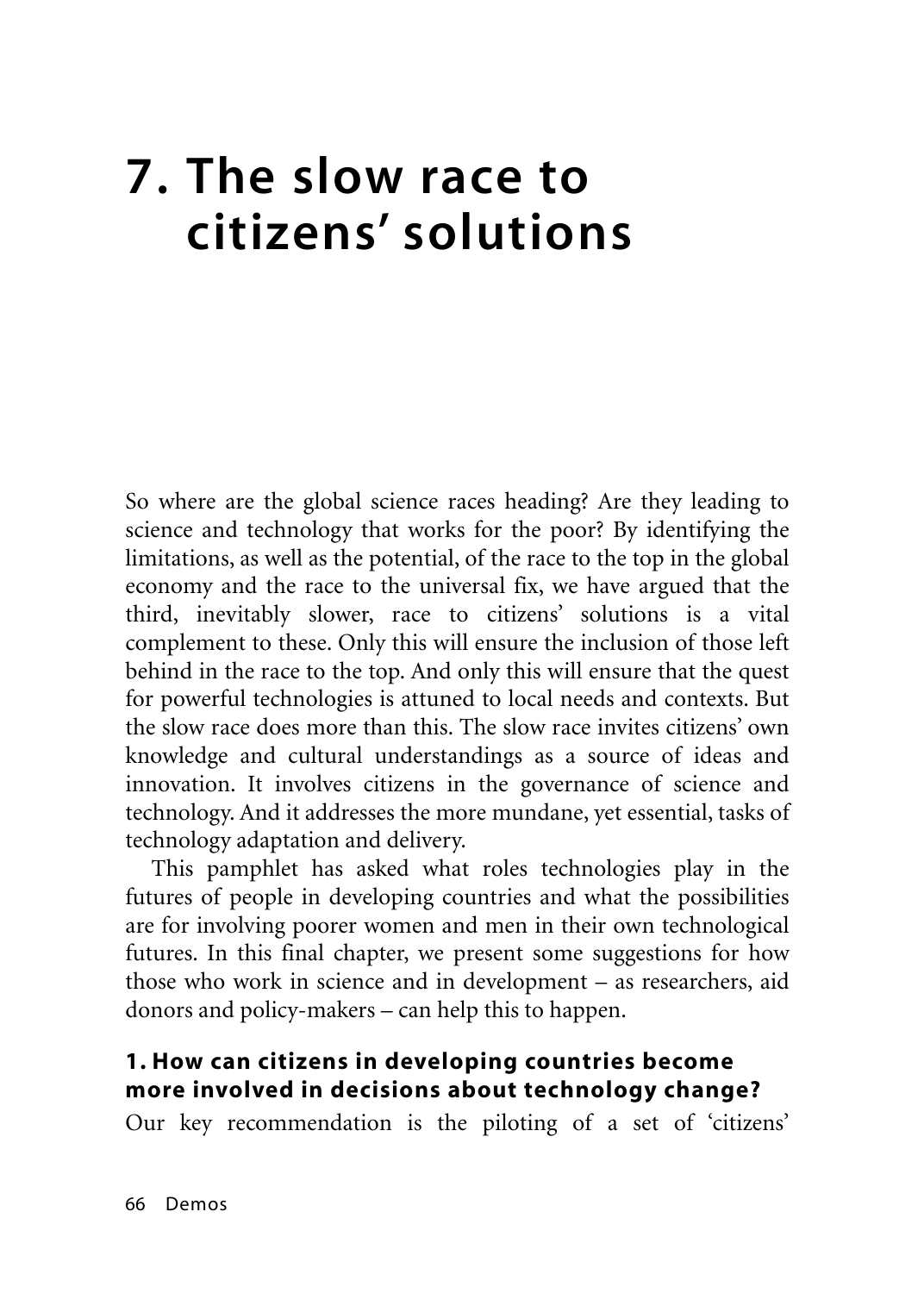commissions for science and technology futures'. These would not be a replacement for the centres of excellence in science and technology recommended by the Commission for Africa, but a complement to them. They would aim to generate citizen input into and reflection on what sorts of science and technology are needed, and how they should be governed.

The commissions would have a range of focuses and would address particular sectors (eg agriculture), technologies (eg nanotechnology) or policy issues (eg adapting to climate change). Some would address 'front-end' questions of agenda-setting and innovation. Others would address questions of risk, uncertainty and regulation. The commissions would vary geographically, with regional, multicountry commissions, national-level ones, and local forums all playing a role in different contexts. Standing commissions would interact with temporary ones, formed to address time-bound questions. And these commissions could make use of a variety of different media, from face-to-face 'public space' gatherings to online forums, blogs and virtual deliberative communities.84

To avoid becoming tokenistic and marginal, the commissions would need to connect to research, training and policy institutions at the local, national and global scale. They would also need to have authority and political weight in themselves. By naming them 'commissions' we have in mind the kind of clout carried by the British Royal Commission on Environmental Pollution, a multidisciplinary body respected for its authoritative contributions to science and environment issues. Citizens' commissions need to carry similar weight while directly involving citizens. They would need to develop deliberative procedures which attend to particular cultural traditions. Attention to issues of power, framing and representation will be critical to ensure that commission inquiries remain open to diverse citizen agendas.

The locations, topics and targets of the citizens' commissions would be defined from the bottom up to reflect local and regional needs. Possible targets might be the regulation of drugs to manage worldwide counterfeiting, nanotechnology possibilities for Africa,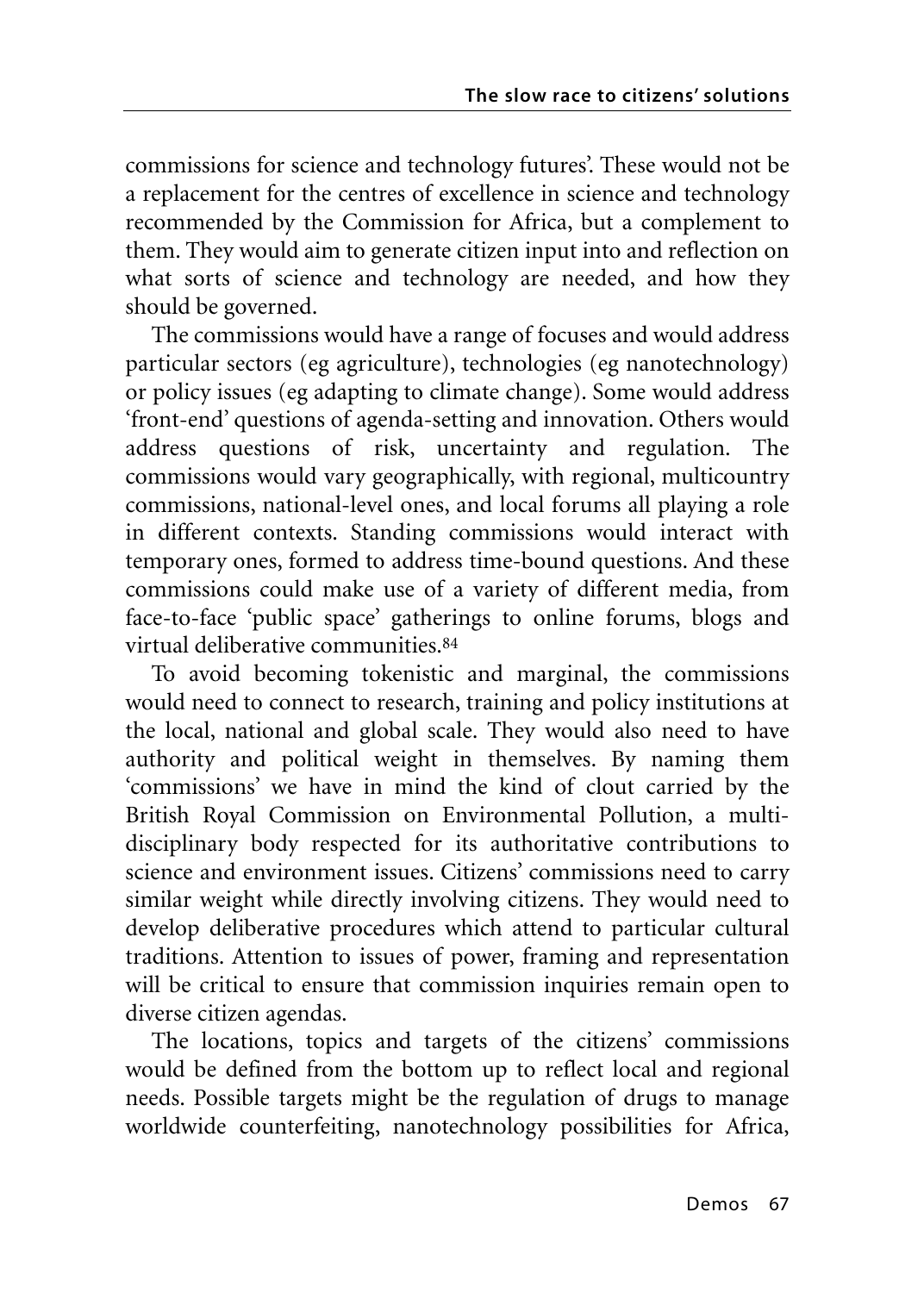mobile phone access in sub-Saharan Africa or avian flu in south east Asia. But they should all be backed by governments, NGOs and donors, and woven into existing R&D contexts. The commissions would together build a practical set of criteria for the management of future research and the governance of technology.

Alongside citizens' commissions, we recommend greater citizen involvement in priority setting for science and technology more generally. Whether in research organisations such as the CGIAR system, in research funding organisations such as research councils and foundations, in national government ministries for science and technology, health or agriculture, or in programmes such as those forwarded by the UN, questions about the 'why' and 'who for' of technology investments need to be debated in ways that capture a diversity of citizen concerns. This means that alongside technology investment there needs to be investment in processes of participation, consultation and delivery. This in turn requires not just technical expertise, but social expertise in identifying and interpreting citizens' concerns and perspectives, and in facilitating processes through which citizens' agendas and experiences can engage directly.

# **2. What are the major research challenges ahead?**

If science and technology are to work for the poor, scientific research is clearly crucial – in developing new drugs, vaccines and seeds, in identifying potential technological solutions to environmental, health and communications problems, in fine-tuning broad-based technologies such as nanotechnology to developing country applications and in mitigating risks. Yet, as we have argued in this pamphlet, the science is not enough. Some of the most important research challenges ahead lie in linking technological progress with an understanding of the conditions in which technologies will actually lead to improvements in people's lives and livelihoods.

An overarching challenge, therefore, is to foster more, and more effective, interdisciplinary, user-oriented and participatory research of various kinds. This involves creating research and innovation partnerships between scientists and potential users. It involves linking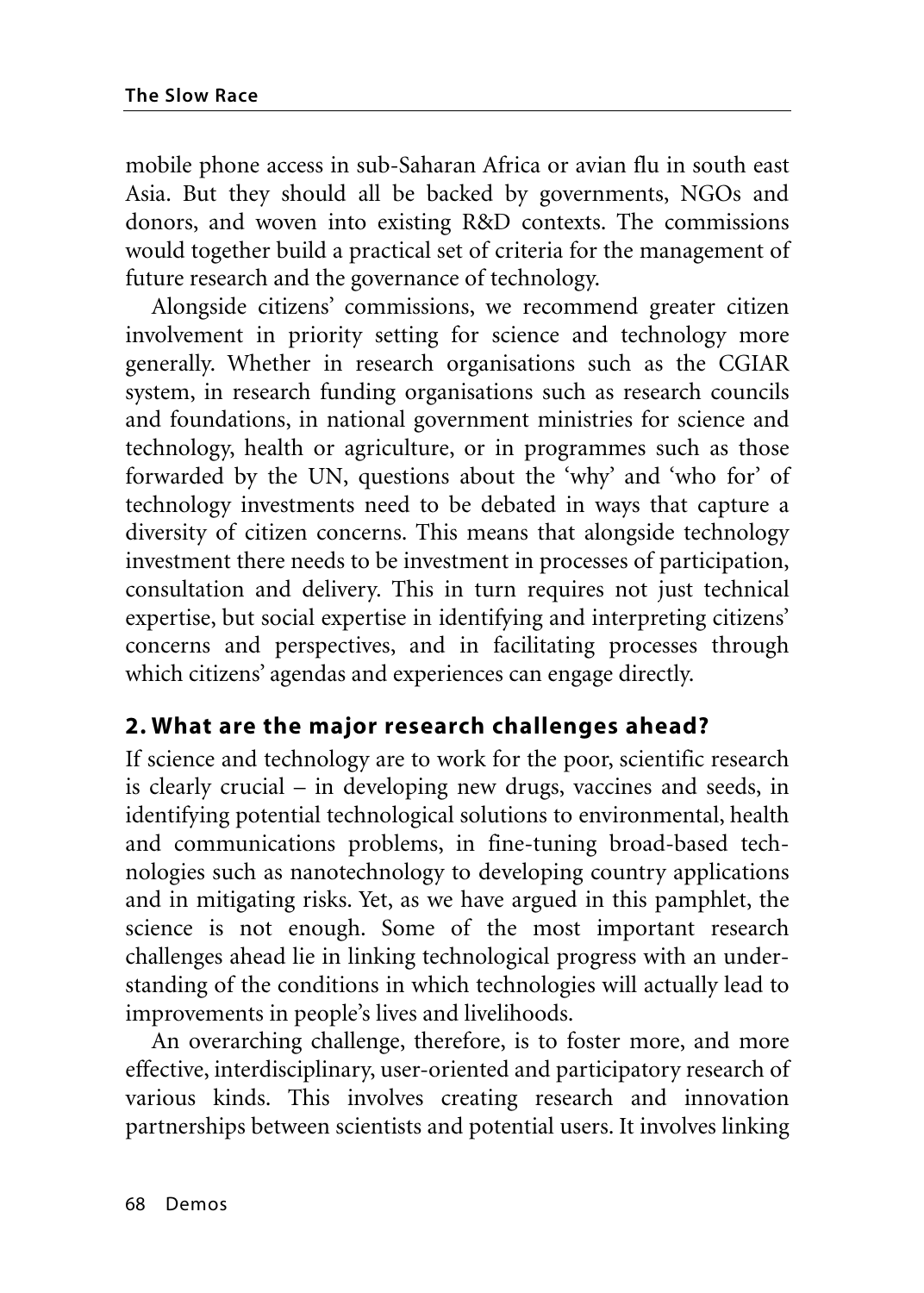natural and technical science with social science. It involves linking the social and technical aspects of different sectors, sharing insights between agriculture, health and environmental science. It involves social scientists, from science and technology studies, development studies, political science or wherever, working together. And it involves researchers from the north and the south coming together in new partnerships.

Such interdisciplinary research needs to embrace the dynamism and complexity of real settings in the south. The speed of social, ecological and technical change is such that many conventional models which assume stable 'systems' are doomed to failure. Just as universalised technological 'solutions' often fail to fit complex realities, so too do universalised models for how technologies might be governed or linked with society.

Universities and research institutions in the north and south need to build commitments and mechanisms to promote these interdisciplinary, participatory, locally connected agendas. This will involve new joint centres and institutional arrangements that link academic departments from different disciplines and locations with research 'users'. It will also involve exchanges – through visiting fellowships, internships and guided study periods – that enable researchers and users from different backgrounds to learn from each others' environments.

All this needs money, but much funding, whether from development donor agencies, foundations or research councils, is still divided up among outdated silos. Funding opportunities thus work against the kind of interdisciplinary interaction that is so necessary. In the UK, disciplinary divisions are mirrored by structures of academic funding through the Higher Education Funding Council for England (HEFCE), whose research assessment exercise perpetuates incentives for research excellence confined within narrow disciplinary boundaries.

There are, of course, exceptions, and the last few years have seen the take-off of some exciting and important funding initiatives which do promise support for the kind of interdisciplinary work which is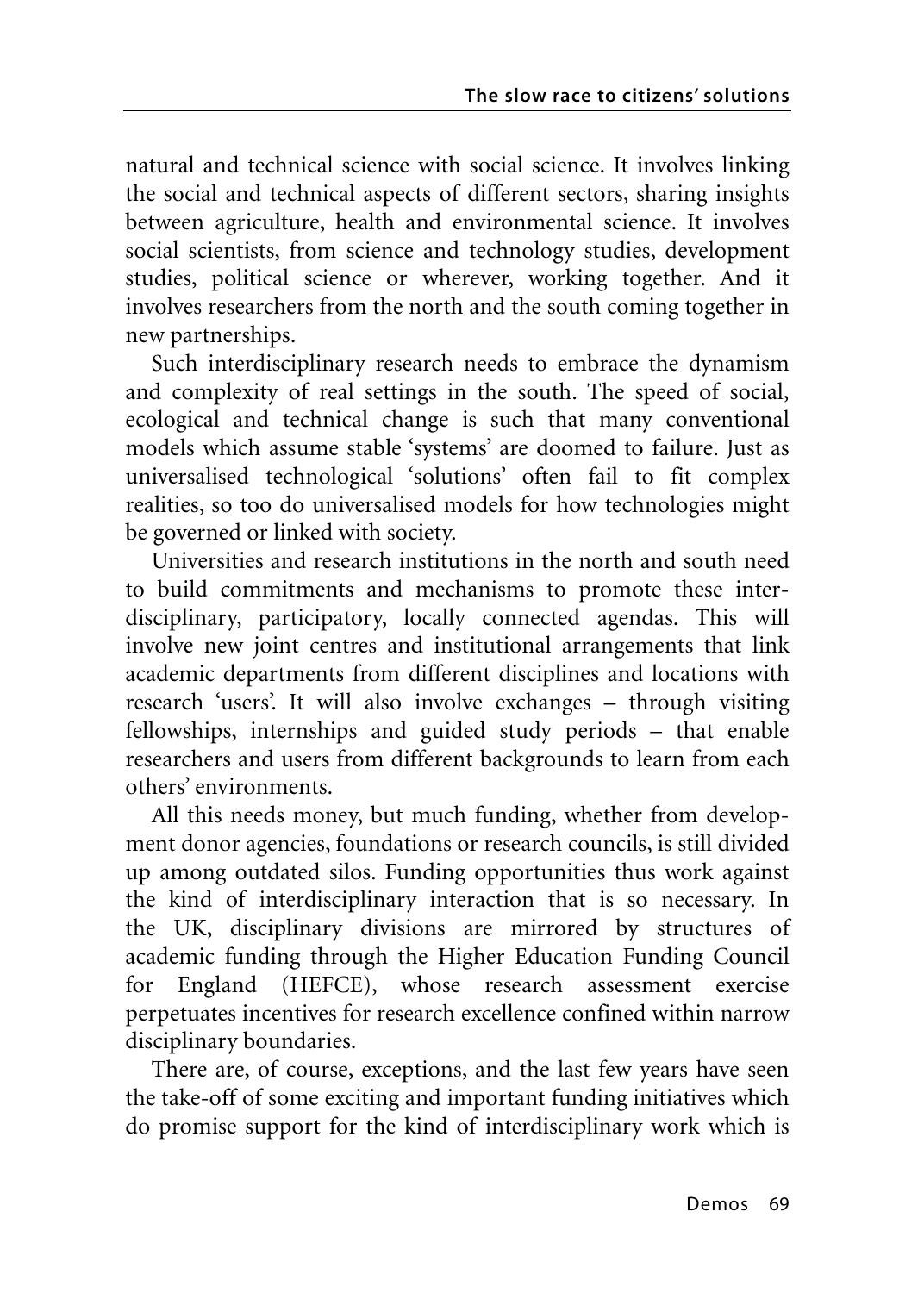needed. Cross-research council funding initiatives (such as the Tyndall Centre, and joint ESRC–MRC studentships); the ESRC–DFID joint research scheme for research into problems of poverty in developing countries; and the public engagement and bioethics programmes of the otherwise medically focused MRC and Wellcome Trust are all examples. But they run the risk of tokenism, enabling mainstream research to proceed on a business-as-usual basis on the grounds that the soft, social, public engagement 'stuff' has been dealt with. The challenge is to mainstream the social into the technical and vice versa, through genuinely interdisciplinary openness in funding.

# **3. How can people in developing countries respond to regulatory challenges arising from new technologies?**

The building of regulatory systems in developing countries is a key challenge. There has been significant aid investment from a range of sources in promoting particular frameworks, for example around biosafety or food safety standards. But there are problems with 'regulation transfer' just as there are problems with 'technology transfer'. Such regulations are developed elsewhere for different purposes, and may not fit other settings. The global rules by which trade and regulation operate are projected as independent, rational and 'science-based'. But they are in practice contextual, political and normative. By viewing risk and safety in certain ways such approaches are laden with assumptions.

A key challenge identified by this pamphlet is for developing countries to develop workable regulations that fit their own circumstances and respond to people's priorities. This requires increasing the influence of developing country participants in standard-setting bodies. At a national level the focus needs to shift from the transfer of often inappropriate regulatory frameworks to the locally grounded development of new ones, responsive to local conditions, with some likelihood of being both accepted and enforced. Inclusive regulations will need to be built from the bottom up to respond to new risk and regulation issues.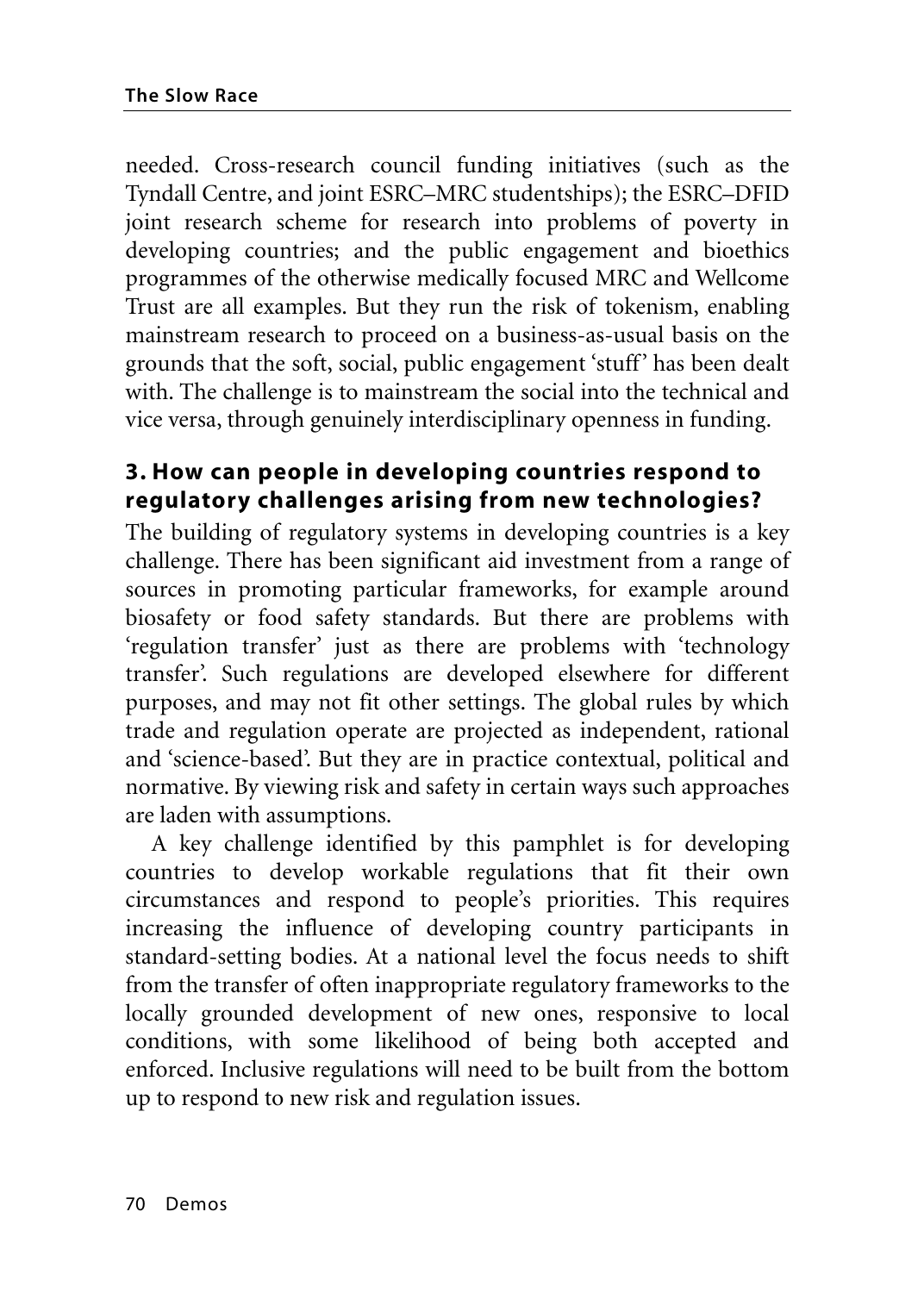# **4. What new types of professionals are needed for these challenges?**

Developing countries need to build and retain scientific expertise and they need to foster top-quality science through new partnerships. The new biosciences research facility for east and central Africa at the Nairobi-based International Livestock Research Institute (ILRI) is an example of such a 'centre of excellence', and a central part of the African Union's strategy for enhancing scientific and technological capacity in Africa. But this pamphlet argues that we have to go beyond such centres. Elite science in Africa without strong and wellfacilitated links beyond the lab is of little use. We argue that what is needed, perhaps even beyond new investments in science capacity, is investment in a new generation of professionals who are committed to and rewarded for cutting across the boundaries between the natural and social sciences, who can act as innovation brokers, and who can facilitate the processes by which diverse perspectives from poorer people are brought to bear on science and technology.

No matter how much good science is generated, without new professionals, technologies will not meet the needs of the poor. These 'bridging professionals' could be academics, public servants or NGO workers. Training them will require a combination of formal teaching, peer support, mentoring and exchange programmes. New cross-disciplinary postgraduate programmes in northern and southern institutions, including modules on public engagement and governance and providing experience of local realities in different countries, could help create a new cadre of professionals – scientists and social scientists – able to make the most of new investments in science and technology.

# **5. What are the challenges for the organisation of development aid spending?**

Most aid money is funnelled through top-down organisations that are bad at learning from experience. Many in the aid business recognise the problem. And the increasing focus on budget support as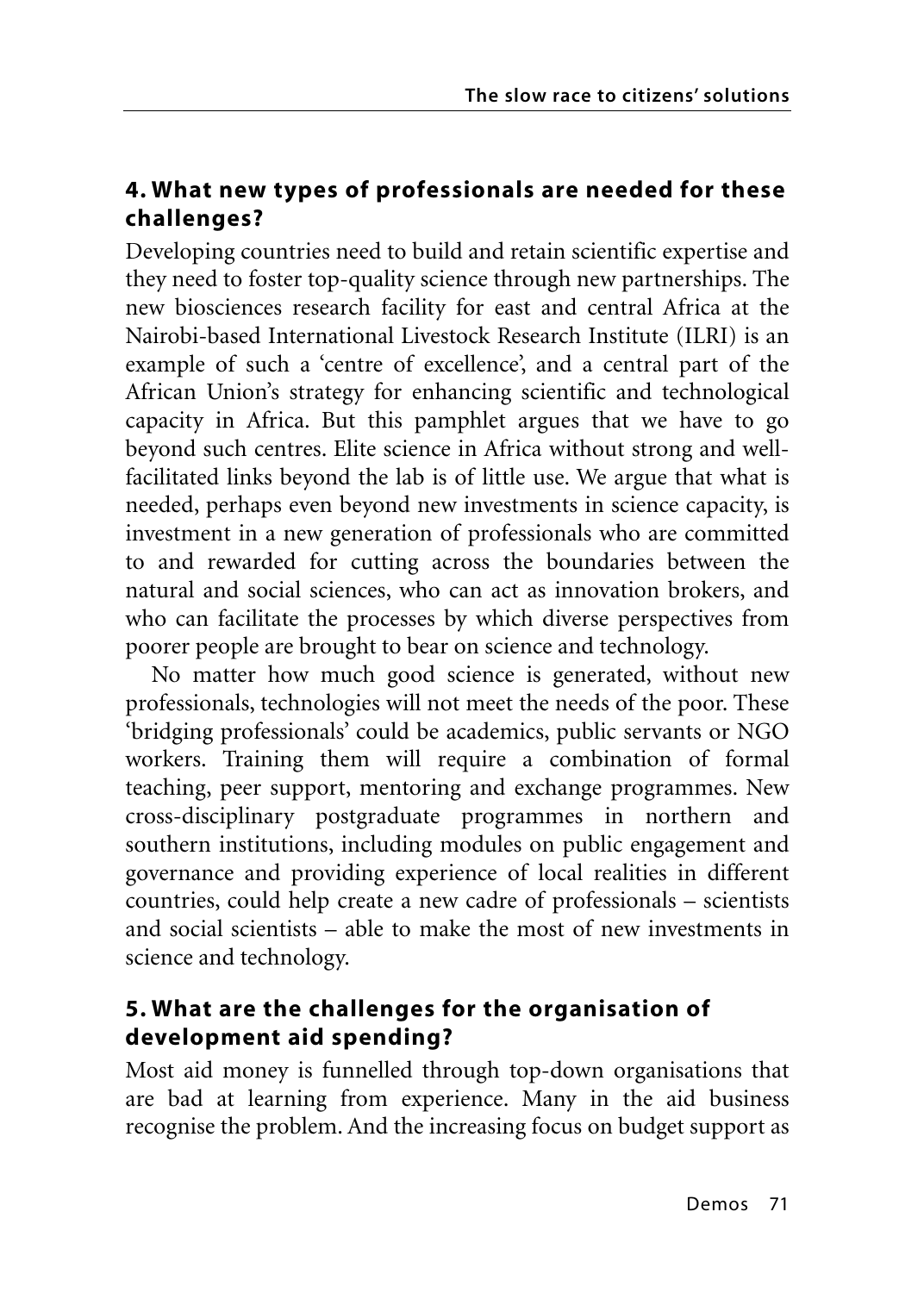a route to supporting development makes things worse. Much of the discussion in this pamphlet points to the need to integrate concerns about science and technology into the mainstream of development thinking and aid spending. This does not mean just large capital projects or flamboyant centres of excellence. The argument of this pamphlet is that science and technology can work for the poor but only if pro-poor innovation systems are supported by appropriate governance arrangements.

This requires aid organisations to be more explicit about the development pathways they are pursuing, and the potential trade-offs these involve. It also means there must be more explicit examination of the complexity of science and technology. Huge efforts have been made to ensure that environment, social and gender priorities are part of development planning processes. But science and technology have been seen as unproblematic technical inputs, so they do not receive the same attention. We have argued that we can run all three races, but each involves very different assumptions about what development is, and how to pursue it. Development agencies need to clarify and consider the means and ends of each race, and they need to ensure that they are run in ways that do not conflict with each other.

Running the slow race means, fundamentally, a commitment to pursuing development as people living in poverty themselves define it – placing their priorities and perspectives centre stage. A commitment to poor people's wellbeing and social justice will sometimes involve challenging dominant paradigms of modernisation, capitalism and globalisation. It will require policy goals in other areas – whether good governance or sustainable development, for instance – to be aligned towards these commitments. And it will require this commitment to be reflected in how organisations raise and allocate their funds, develop partnerships, and engage in lobbying and campaigning. As the global knowledge economy materialises, aid organisations need to acknowledge more explicitly what it takes to find citizens' solutions and make technology work for the poor.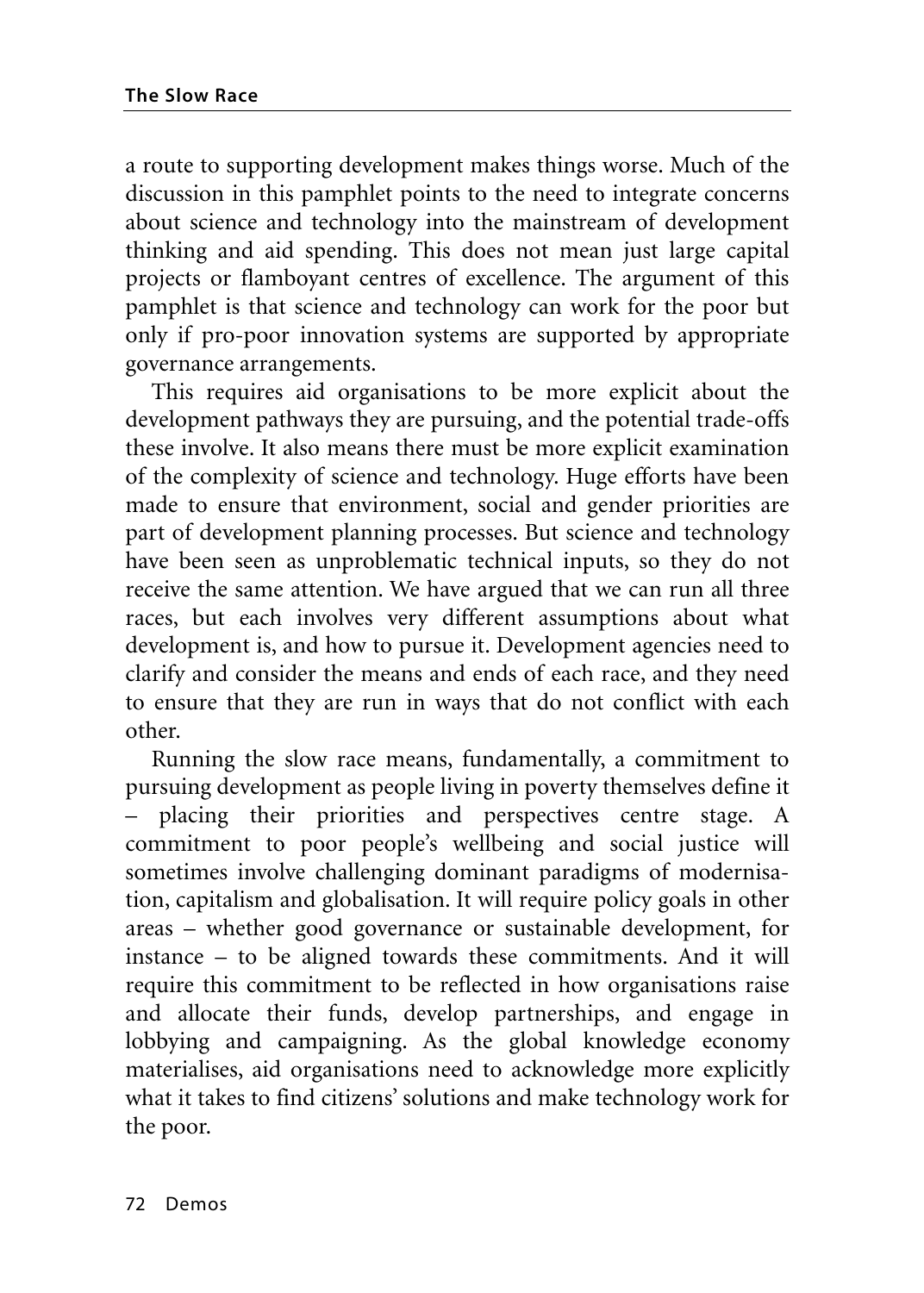# **Notes**

- 1 G Brown, speaking at the Trades Union Congress conference, 13 Sept 2005.<br>2 See www.un.org/millenniumgoals/ (accessed 29 May 2006).
- See www.un.org/millenniumgoals/ (accessed 29 May 2006).
- 3 See www.commissionforafrica.org/index.html (accessed 30 May 2006).
- 4 N Dia and D Dickson, 'Africa: ministers call for strong science collaboration', *SciDev.Net*, 30 Sept 2005, available at www.scidev.net/News/index.cfm? fuseaction=readnews&itemid=2388&language=1 (accessed 30 May 2006).
- 5 House of Commons, 'The use of science in UK international development policy', House of Commons report, Oct 2004.
- 6 'Making science and technology work for the poor' has been the theme of several recent conferences and reviews. See, for example, A Ahmed, 'Making technology work for the poor: strategies and policies for African sustainable development', *International Journal of Technology, Policy and Management* 4, no 1 (2004), available at: www.inderscience.com/search/index.php?action= record&rec\_id=4563&prevQuery=&ps=10&m=or (accessed 28 May 2006).
- 7 C Juma and L Yee-Cheong, *Innovation: Applying knowledge in development*, UN Millennium Project Task Force on Science, Technology and Innovation (London: Earthscan, 2005).
- 8 C Juma (ed), *Going for Growth: Science, technology and innovation in Africa* (London: The Smith Institute, 2005).
- 9 See www.gatesfoundation.org/GlobalHealth/BreakthroughScience/ GrandChallenges/Announcements/Announce-050627.htm (accessed 28 May 2006).
- 10 J Wilsdon and R Willis, *See-through Science: Why public engagement needs to move upstream* (London: Demos, 2004); and J Wilsdon, B Wynne and J Stilgoe, *The Public Value of Science: Or how to ensure that science really matters* (London: Demos, 2005), both available at www.demos.co.uk (accessed 28 May 2006).
- 11 See, for example, Institute of Development Studies, 'Science and citizens: global and local voices', *IDS Policy Briefing* 30, May 2006, see www.ids.ac.uk/ids/ bookshop/briefs (accessed 28 May 2006).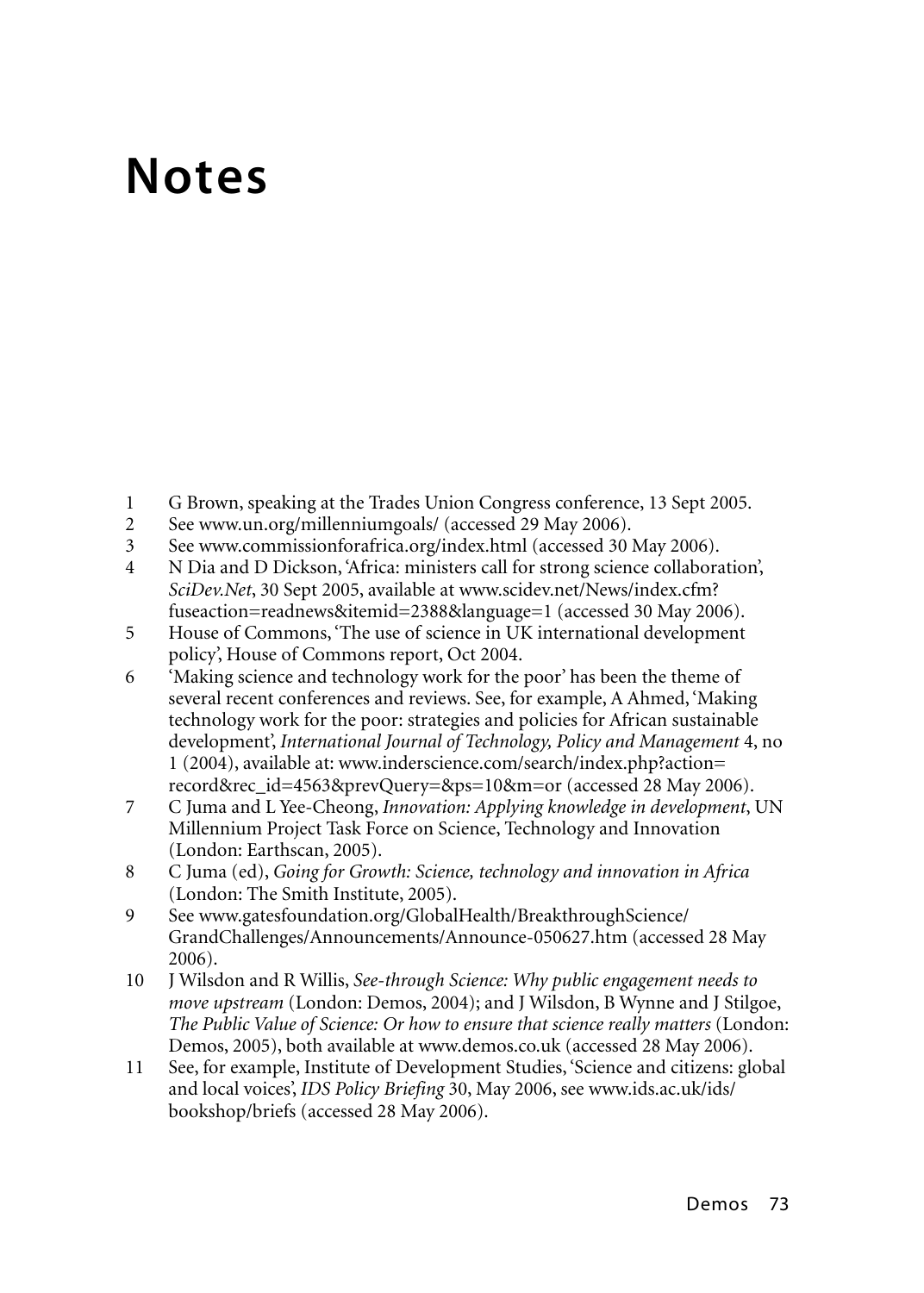- 12 For example, different white papers on development have been underlain by quite different views.
- 13 MM Kaplan, 'The United Nations Conference on Science and Technology for Development', *WHO Chronicles* 33, no 12 (1979).
- 14 EF Schumacher, *Small Is Beautiful: Economics as if people mattered* (New York: Harper and Row, 1973).
- 15 Millennium Project Task Force on Science, Technology and Innovation, *Innovation: Applying knowledge in development*, UN Millennium Project, see www.unmillenniumproject.org/reports/tf\_science.htm (accessed 30 May 2006).
- 16 T Blair in a speech to Goldman Sachs, London: 'Blair bowled over by city's biotech sharks', *Deccan Herald*, 24 Mar 2004. See also his Royal Society speech, May 2002 soon after his visit.
- 17 Numerous profiles have highlighted Bangalore as a 'hi-tech destination'. See, for example, 'Bangalore: Technopolis', *Business World*, 26 Feb 2001. But see also 'Booming computer sector seen as a mixed blessing', *Science*, 16 Dec 2005.
- 18 See TV Padma, 'Indian government says science needs rural focus', *SciDev.Net*, 4 Jan 2006, available at www.scidev.net/News/index.cfm?fuseaction= readNews&itemid=2566&language=1 (accessed 28 May 2006).
- 19 See Department for International Development, 'Evaluation of DFID's renewable natural resources research strategy (RNRRS) 1995–2005', June 2005, available at www.dfid.gov.uk/aboutdfid/performance/files/ev659s.pdf; see also www.dfid.gov.uk/research/srsa-consultation.pdf and www.dfid.gov.uk/research/srsa-response-final.pdf on the Strategy for Research on Sustainable Agriculture (all accessed 28 May 2006).
- 20 See 'DFID research funding framework, 2005–2007', available at www.dfid.gov.uk/pubs/files/researchframework/research-framework-2005.pdf (accessed 28 May 2006).
- 21 See www.grandchallengesgh.org/challenges.aspx?SecID=258 (accessed 28 May 2006).
- 22 See www.future-agricultures.org (accessed 28 May 2006); I Scoones (ed), *Dynamics and Diversity: Soil fertility management and farming livelihoods in Africa* (London: Earthscan, 2001).
- 23 L Mehta, *The Politics and Poetics of Water: Naturalising scarcity in western India* (Delhi: Orient Longman, 2006).
- 24 IDS, 'Making vaccine technologies work for the poor', *IDS Policy Briefing* 31, June 2006; JA Cassell et al, 'The social shaping of childhood vaccination practice in rural and urban Gambia: a quantitative survey of mothers based on ethnography', *Health Policy and Planning* (2006).
- 25 'African perspectives on science and technology for development: conversations with four African scholars', in *Building Science and Technology Capacity with African Partners: An Africa–Canada–United Kingdom exploration*, summary report (London: DFID, Office of Science and Technology, Canadian High Commission, Mar 2005).
- 26 See, for example, R Chambers, A Pacey and L-A Thrupp, *Farmer First: Farmer innovation and agricultural research* (London: IT Publications, 1989); and I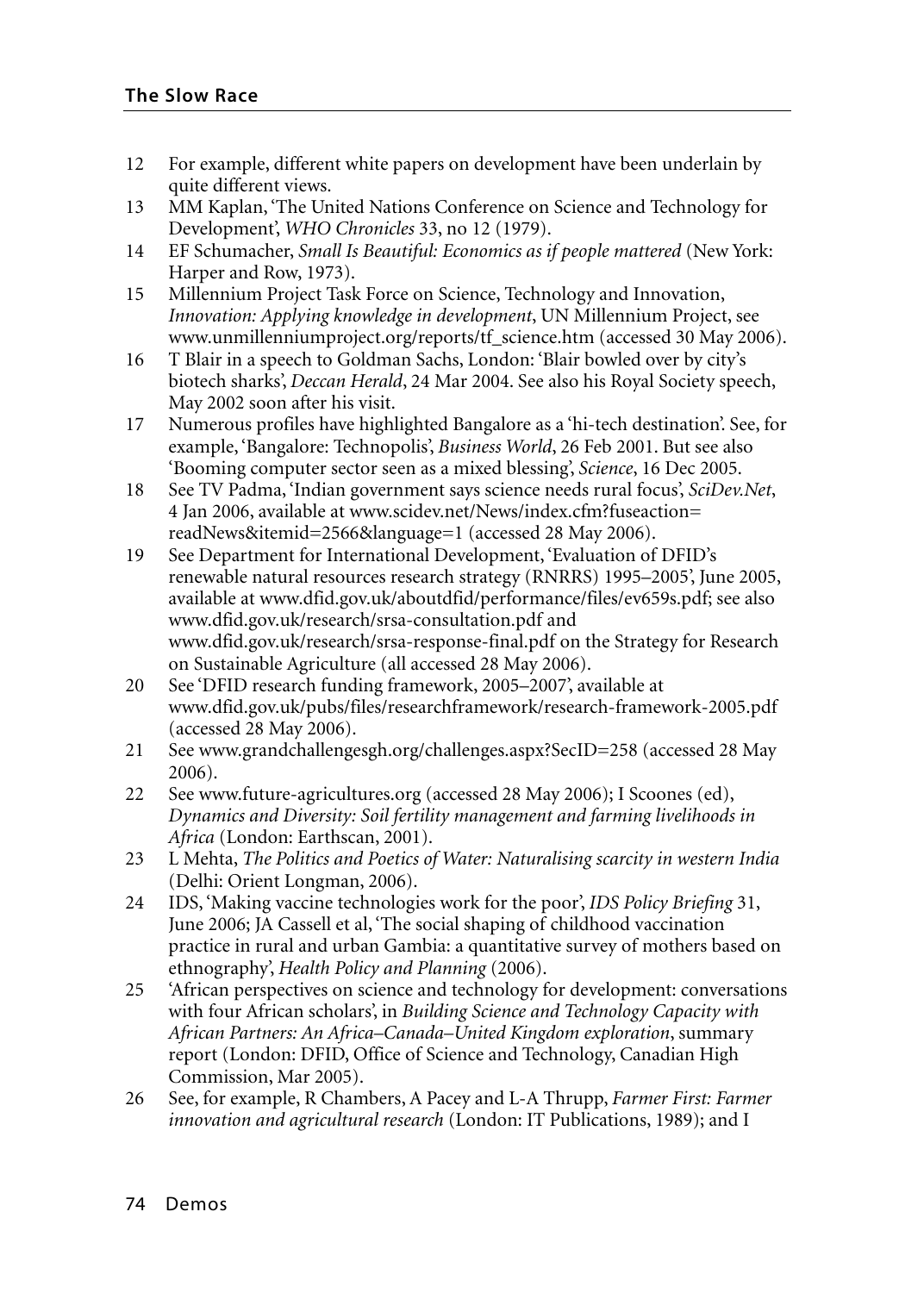Scoones and J Thompson, *Beyond Farmer First* (London: IT Publications, 1994). On soil and water conservation see C Reij, I Scoones and C Toulmin (eds), *Sustaining the Soil: Indigenous soil and water conservation in Africa* (London: Earthscan, 1996).

- 27 B Oyelaran-Oyeyinka, 'Partnerships for building science and technology capacity in Africa: African experience', 2005, paper presented at the meeting 'Building science and technology capacity with African partners: an Africa–Canada–UK exploration', Canada House, 30 Jan–1 Feb 2005.
- 28 See 'African perspectives on science and technology'.
- 29 See, for example, B Lundval, *National Systems of Innovation: Towards a theory of innovation and interactive learning* (London: Pinter, 1992); A Hall et al, 'Why research partnerships really matter: innovation theory, institutional arrangements and implications for developing new technology for the poor', *World Development* 29, no 5 (2001).
- 30 A Barnett, *From Research to Poverty-reducing Innovation: A policy brief* (Brighton: Sussex Research Associates Ltd, 2004).
- 31 See 'African perspectives on science and technology'.
- 32 K Kar and K Pasteur, 'The subsidy of self-respect? Community led total sanitation. An update on recent developments', *IDS Working Papers* 257 (Brighton: Institute of Development Studies, 2005).
- 33 D Dickson, 'The case for a "deficit model" of science communication', *SciDev.Net*, 27 June 2005, see www.scidev.net/content/editorials/eng/the-casefor-a-deficit-model-of-science-communication.cfm (accessed 30 May 2006).
- 34 See cphp.uk.com (accessed 28 May 2006) for overviews of projects, and the following publications (among many others) arising from the programme: AJ Hall et al, 'From measuring impact to learning institutional lessons: an innovation systems perspective on improving the management of international agricultural research', *Agricultural Systems* 78 (2003). V Rasheed Sulaiman and AJ Hall, 'An innovation systems perspective on the restructuring of agricultural extension: evidence from India', *Outlook on Agriculture* 30, no 4 (2002); AJ Hall (ed), 'Special Edition: Innovation systems: agenda for north–south research collaboration and capacity development', *International Journal of Technology Management and Sustainable Development* 1, no 3 (2002); S Biggs and H Matsaert, 'Strengthening poverty reduction programmes using an actor oriented approach: examples from natural resources innovation systems', *Agren Network Paper* 134 (Jan 2004).
- 35 See www.cgiar-ilac.org/ (accessed 28 May 2006). Also recent Institutional Learning and Change (ILAC) briefs, including B Douthwaite and J Ashby, 'Innovation histories: a method for learning from experience', www.cgiarilac.org/downloads/Brief5Proof2.pdf (accessed 28 May 2006); M Lundy, MV Gottret and J Ashby, 'Learning alliances: an approach for building multistakeholder innovation systems', www.cgiar-ilac.org/downloads/ Brief8Proof2.pdf (accessed 28 May 2006); and A Hall, L Mytelka and B Oyeyinka, 'Innovation systems: implications for agricultural policy and practice', www.cgiar-ilac.org/downloads/Brief2Proof2.pdf (accessed 28 May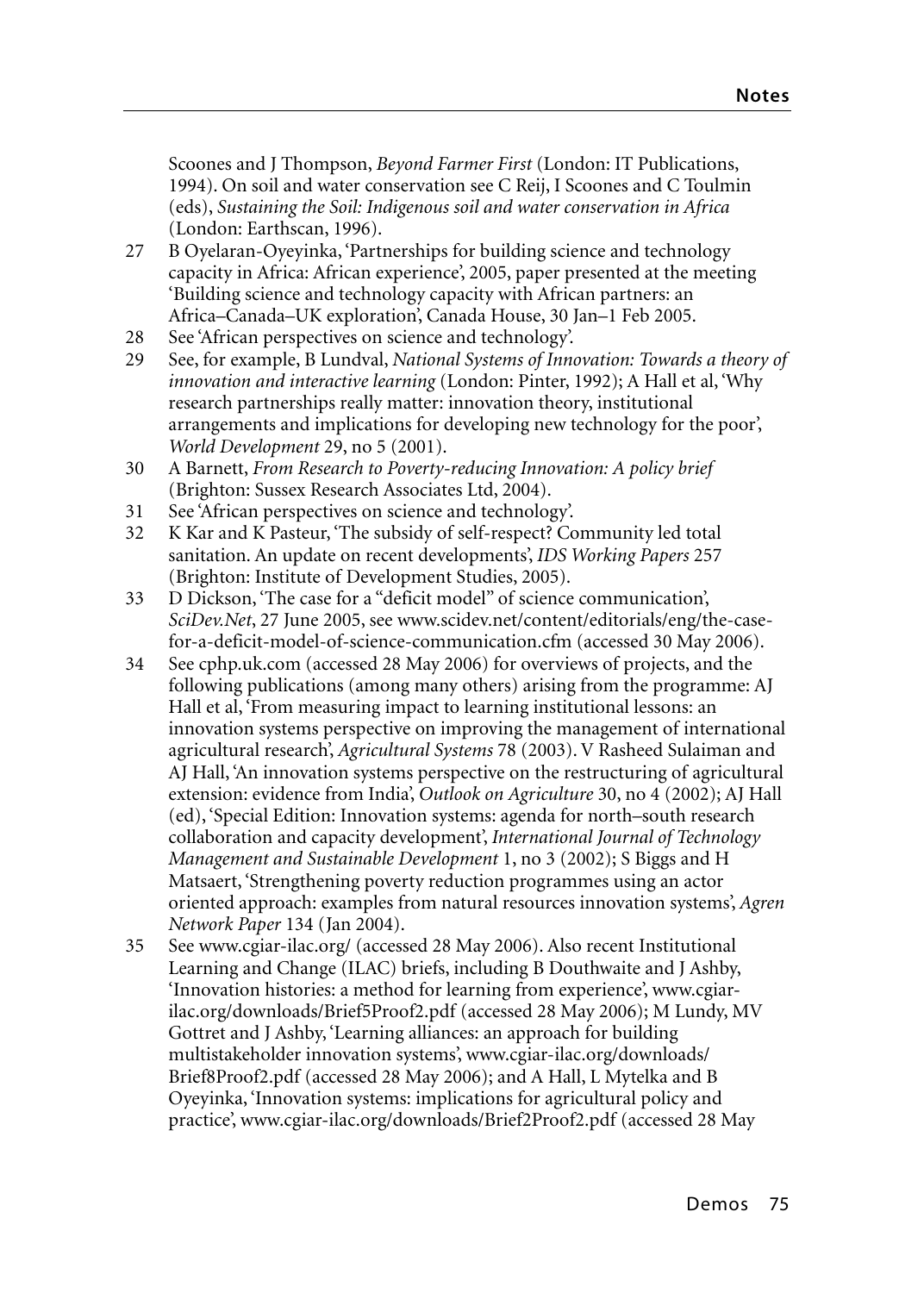2006). For an introduction see J Watts et al, 'Institutional learning and change: an introduction', ISNAR (International Service for National Agricultural Research) discussion paper no. 03-10 (2003).

- 36 See www.kist.ac.rw/ (accessed 29 May 2006).
- 37 See www.oecd.org/dataoecd/49/45/24236156.pdf (accessed 28 May 2006); 'UN body warns of growing innovation gap', *SciDev.Net*, 3 Oct 2005; www.uis.unesco.org/TEMPLATE/pdf/S&T/WdScienceRepTable1.pdf (accessed 28 May 2006); 'Asia "leads Europe" in science spending', *SciDev.Net*, 26 Jan 2006; CE Pray and D Umali-Deininger, 'The private sector in agricultural research systems: will it fill the gap?', *World Development* 26, no 6 (1998).
- 38 DFID, 'Research funding framework, 2005–7'.
- 39 'Support urged for US\$160m plan for African science', *SciDev.Net*, 23 Sept 2005, www.scidev.net (accessed 28 May 2006).
- 40 World Bank, *World Development Report (WDR) 2000/01: Attacking poverty* (Washington, DC: World Bank, nd), see http://web.worldbank.org/WBSITE/ EXTERNAL/TOPICS/EXTPOVERTY/0,,contentMDK:20194762~pagePK:1489 56~piPK:216618~theSitePK:336992,00.html (accessed 30 May 2006).
- 41 See discussion on page 10 in IDS, 'Rethinking health systems: a developmental and political economy perspective', report on a workshop, Institute of Development Studies, Brighton, UK, 21–22 Oct 2004.
- 42 J Chataway and J Smith, 'The International AIDS Vaccine Initiative (IAVI): is it getting new science and technology to the world's neglected majority?', *World Development* 34, no 1 (Jan 2006); www.iavi.org (accessed 28 May 2006).
- 43 J Chataway, J Smith and D Wield, 'Partnerships for building science and technology capacity in Africa: Canadian and UK experience', 2005, paper prepared for the meeting 'Building science and technology capacity with African partners'; www.ilri.cgiar.org (accessed 28 May 2006).
- 44 See www.aatf-africa.org/press-irlaunch.php (accessed 28 May 2006).
- 45 'We're running out of time', *Newsweek*, 30 Jan 2006; see news items at www.iavi.org/ (accessed 28 May 2006).
- 46 'Pro-poor public private partnerships for food and agriculture: an international dialogue', Washington, DC: International Food Policy Research Institute, 2005, see www.ifpri.org/events/conferences/2005/PPP/ppt/jeffries17.ppt#2 (accessed 28 May 2006). For a discussion of wider technology and animal health issues for Africa see I Scoones and W Wolmer, 'Livestock, disease, trade and markets: policy choices for the livestock sector in Africa', *IDS Working Papers* (Brighton: IDS, 2006).
- 47 For further information about the famous golden rice patent deal involving 70 patent holders across 32 different institutions see I Potrykus, 'Golden rice and beyond', *Plant Physiology* 125 (Mar 2001), available at
	- www.plantphysiol.org/cgi/reprint/125/3/1157 (accessed 28 May 2006).
- 48 'A market for ideas: a survey of patents and technology', *The Economist*, 22 Oct 2005.
- 49 Quoted in *The Economist*, 22 Oct 2005.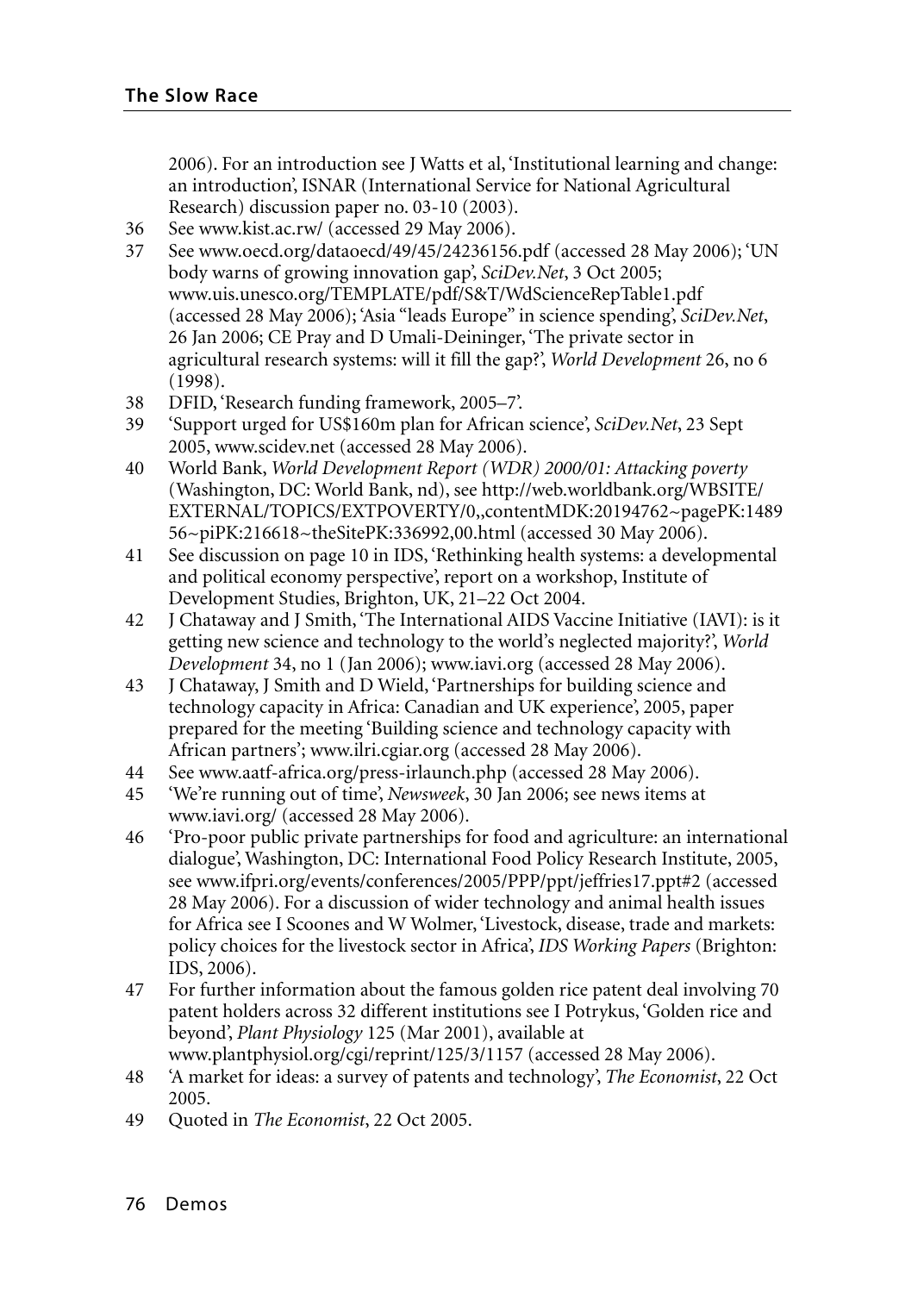- 50 See www.adelphicharter.org/ (accessed 28 May 2006) and www.iprcommission.org (accessed 28 May 2006).
- 51 See materials from Biological Innovation for Open Society at www.bios.net (accessed 28 May 2006); Bellagio meeting 'Open Source Models of Collaborative Innovation in the Life Sciences', Sept 2005; see www.merid.org (accessed 28 May 2006); and S Weber, *The Success of Open Source* (Cambridge, MA: Harvard University Press, 2004).
- 52 Z Thomas, 'Open source biotechnology', *Current Science* 88 (2005); N Steward, 'Open source agriculture', *Information Systems for Biotechnology* (Dec 2005); S Herrera, 'Richard Jefferson, profile', *Nature Biotechnology* 23 (2005).
- 53 CK Prahalad, *The Fortune at the Bottom of the Pyramid: Eradicating poverty through profits* (Pennsylvania: Wharton School Publishing, 2004).
- 54 See 'Africa: the impact of mobile phones. Moving the debate forward', available at www.vodafone.com/assets/files/en/AIMP\_17032005.pdf (accessed 3 June 2006).
- 55 For briefings and reports, see publications from the Communications and Development theme at Panos, www.panos.org.uk/global/reportsection.asp?ID =1002 (accessed 28 May 2006). For cases on Bangladesh, see: www.developments.org.uk/data/issue31/loose-talk.htm (accessed 28 May 2006); on Uganda www.panos.org.uk/global/featuredetails.asp?featureid= 1157&ID=1002 (accessed 28 May 2006).
- 56 See commentary: 'Patent cases against Dr Reddy's Ranbaxy Pfizer's victory not to impact Indian generica', *Business Line*, 13 Mar 2004. For company information see: www.ranbaxy.com (accessed 28 May 2006) and www.drreddys.com (accessed 28 May 2006). For a broader discussion see J Barton, 'TRIPS and the global pharmaceutical market', *Health Affairs* 23 (2004).
- 57 'Indian pharmaceuticals: good chemistry', *The Economist*, 4 Feb 2006.
- 58 R Ramesh, 'Cheap AIDS drugs under threat: body blow to developing states' fight against disease as Indian MPs ban copying of patented products', *Guardian*, 23 Mar 2005; 'Indian patent law will signal end of cheap HIV drugs', *SciDev.Net*, 23 Mar 2005; see also commentary at www.healthgap.org/ press\_releases/05/091905\_HGAP\_BP\_India\_patent\_baker.html (accessed 28 May 2006); and for commentary on the Indian pharmaceutical policy of 2002 see www.pharmabiz.com/article/detnews.asp?articleid=11395&sectionid=46 (accessed 28 May 2006).
- 59 U Beck, *Risk Society: Towards a new modernity* (London: Sage, 1992).
- 60 See, for example, J Fairhead and M Leach, *Science, Society and Power: Environmental knowledge and policy in West Africa and the Caribbean* (Cambridge: Cambridge University Press, 2003) and Mehta, *Politics and Poetics of Water*.
- 61 See for example, I Scoones, 'Contentious politics, contentious knowledges. Mobilisation against GM crops in Brazil, India and South Africa', *IDS Working Papers* 256 (Brighton, IDS, 2005).
- 62 M Yahya, 'Polio vaccines difficult to swallow? The story of a controversy in Northern Nigeria', *IDS Working Papers* (Brighton: IDS, forthcoming).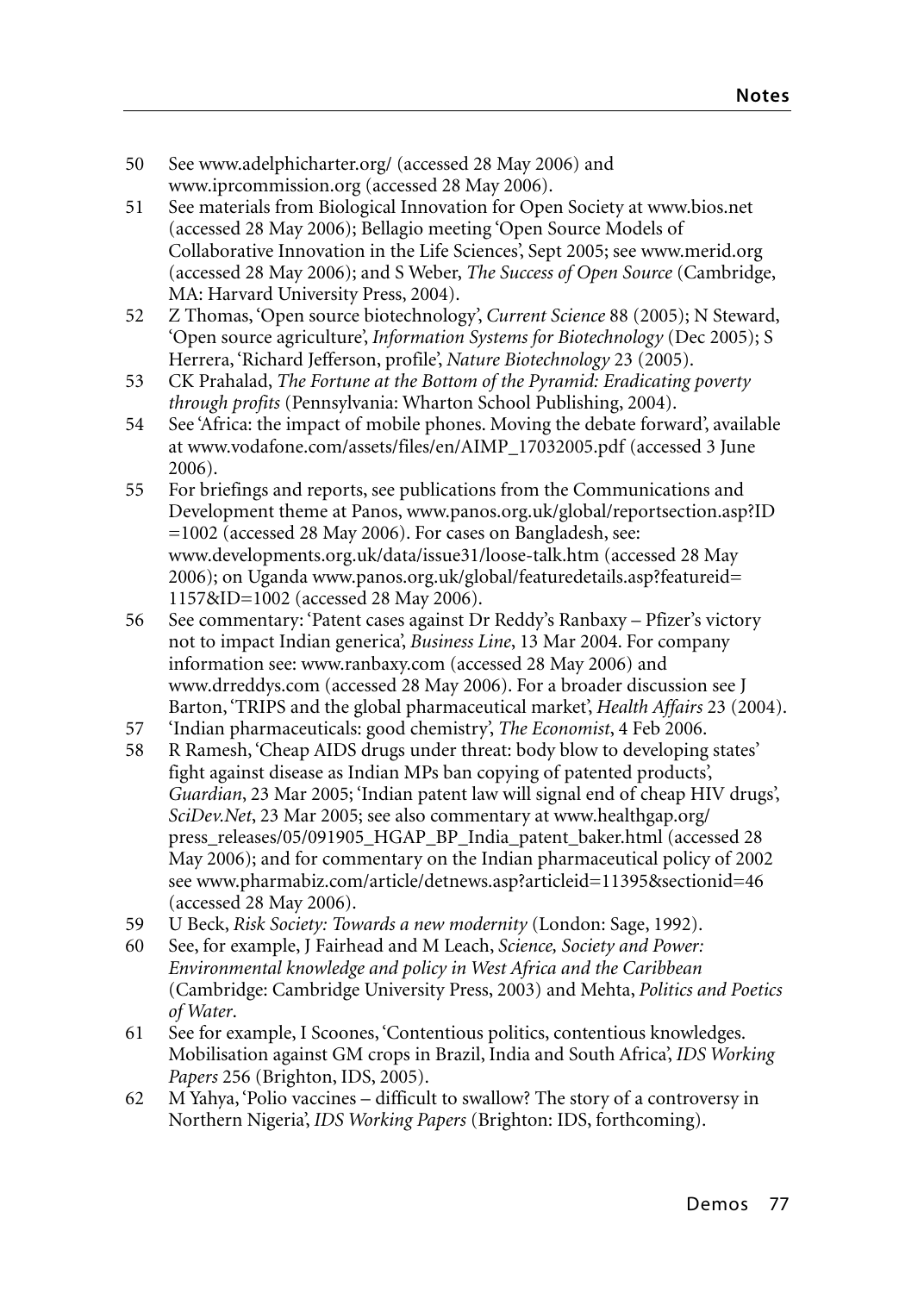- 63 A Stirling, 'Risk at a turning point?', *Journal of Environmental Medicine* 1  $(1999)$ .
- 64 E Millstone, E Brunner and S Mayer, 'Beyond "substantial equivalence"', *Nature* 401 (1999).
- 65 See Scoones and Wolmer, 'Livestock, disease, trade and markets'.
- 66 I Scoones, *Science, Agriculture and the Politics of Policy: The case of biotechnology in India* (Hyderabad: Orient Longman, 2006); E Shah, 'Local and global elites join hands: development and diffusion of Bt cotton technology in Gujarat', *Economic and Political Weekly*, 22 Oct 2005, available at www.epw.org.in/showArticles.php?root=2005&leaf=10&filename=9276&filety pe=html (accessed 30 May 2006).
- 67 See www.ipgri.cgiar.org/publications/pubfile.asp?ID\_PUB=1062 (accessed 30 May 2006).
- 68 See M Mackintosh and P Tibandebage, 'Inclusion by design? Rethinking health care market regulation in the Tanzanian context', *Journal of Development Studies* 39 (2002).
- 69 J Forrester and S Cinderby, 'Geographic information systems for participation' in M Leach, I Scoones and B Wynne (eds), *Science and Citizens: Globalization and the challenge of engagement* (London: Zed Press, 2005); S Cinderby, 'Geographic information systems (GIS) for participation: the future of environmental GIS?', *International Journal of Environment and Pollution* 11, no 3 (1999).
- 70 MP Pimbert and T Wakeford, *Prajateerpu: A citizens' jury/scenario workshop on food and farming futures for Andhra Pradesh, India* (London: International Institute for Environment and Development, 2002); I Scoones and J Thompson, 'Participatory processes for policy change: reflections on the Prajateerpu e-forum', *PLA Notes* 46 (2003).
- 71 E Rusike, 'Exploring food and farming futures in Zimbabwe: a citizens' jury and scenario workshop experiment' in Leach et al, *Science and Citizens*.
- 72 J Gaventa and A Cornwall, 'From users and choosers to makers and shapers: repositioning participation in social policy', *IDS Bulletin* 31, no 4 (2000).
- 73 A Stirling, 'Opening up or closing down? Analysis, participation and power in the social appraisal of technology' in Leach et al, *Science and Citizens*.
- 74 For further cases, see the Mobilization working paper series of the Citizens and Science Programme, Citizenship Development Research Centre, IDS; see www.drc-citizenship.org/ (accessed 29 May 2006).
- 75 S Robins, 'AIDS, science and citizenship after apartheid' in Leach et al, *Science and Citizens*.
- 76 Mehta, *Politics and Poetics of Water*.
- 77 J Scott, *Weapons of the Weak: Everyday strategies of peasant resistance* (New Haven: Yale University Press, 1985); J Scott, *Domination and the Arts of Resistance: Hidden transcripts* (New Haven: Yale University Press, 1990).
- 78 Wilsdon and Willis, *See-through Science*.
- 79 See S Visvanathan, 'Knowledge, justice and democracy' in Leach et al, *Science and Citizens*.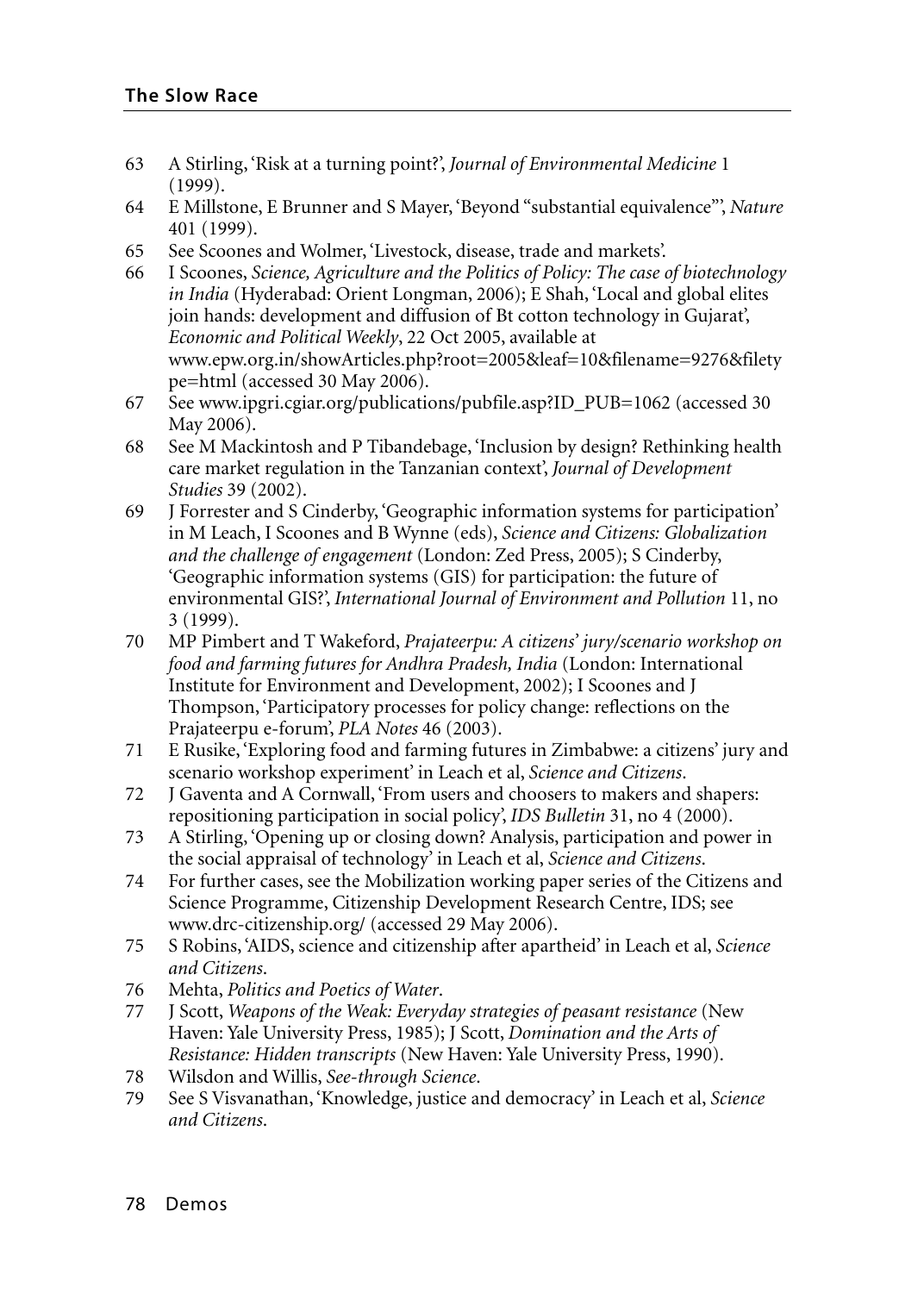- 80 IDS, 'Immersions for policy and personal change: reflection and learning for development professionals', *IDS Policy Briefing* 22, July 2004.
- 81 J Keeley and I Scoones, *Understanding Environmental Policy Processes: Cases from Africa* (London: Earthscan, 2003); I Scoones and W Wolmer, *Policy Processes for Veterinary Services in Africa: A workshop report and training guide* (Nairobi: African Union Inter-African Bureau for Animal Resources (AU-IBAR), Pastoralist Communication Initiative/UN Office for the Coordination of Humanitarian Affairs (UNOCHA), 2005); W Wolmer and I Scoones, *Policy Processes in the Livestock Sector: Experiences from the African Union* (Nairobi: AU-IBAR, 2005).
- 82 I Scoones et al, *Hazards and Opportunities. Farming Livelihoods in Dryland Africa. Cases from Zimbabwe* (London: Zed Press, 1996).
- 83 See www.uz.ac.zw/science/biology/trep/MTRE\_programme.html (accessed 30 May 2006).
- 84 A Kluth, 'Among the audience', *The Economist*, 20 Apr 2006.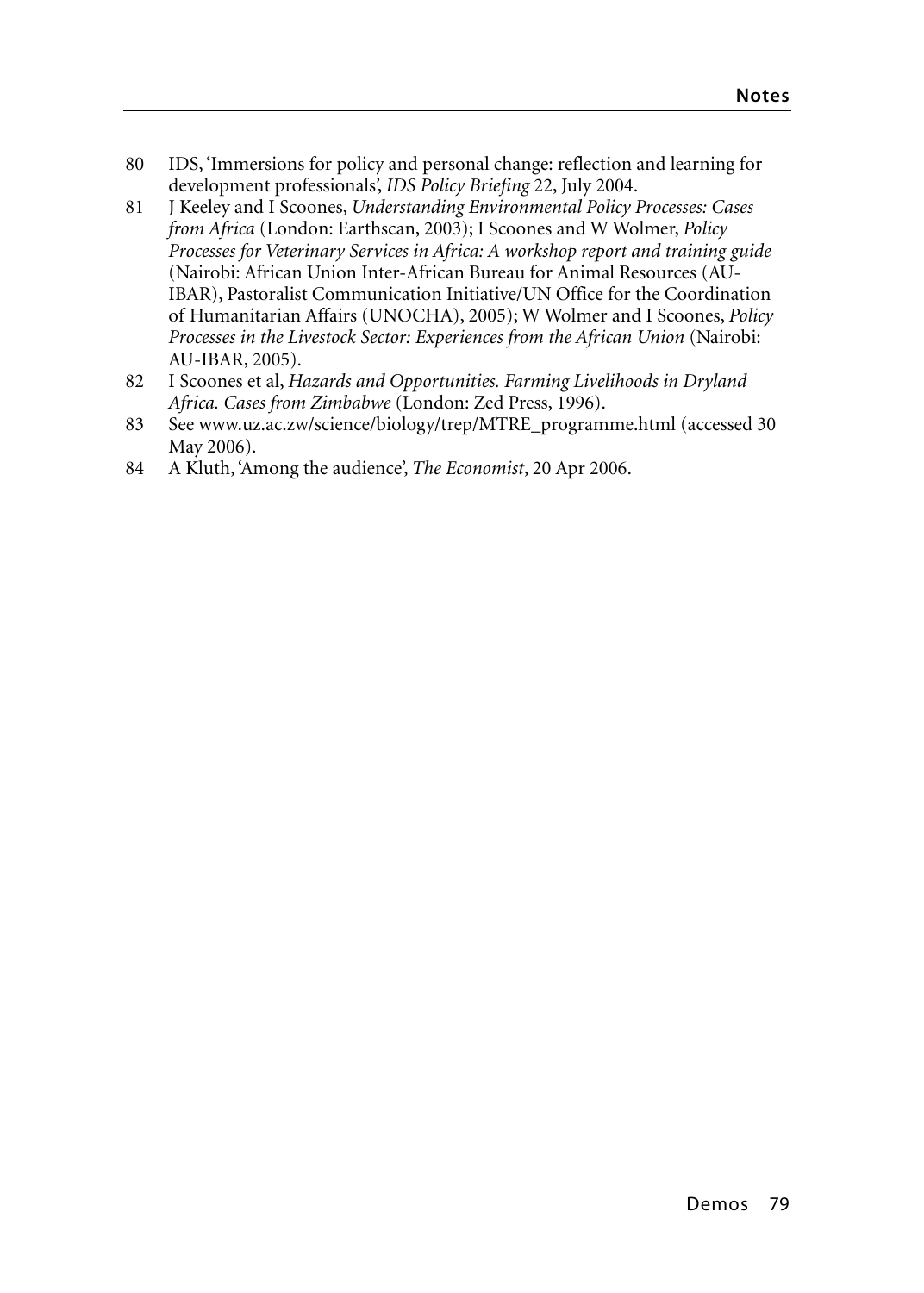# **DEMOS – Licence to Publish**

THE WORK (AS DEFINED BELOW) IS PROVIDED UNDER THE TERMS OF THIS LICENCE ("LICENCE").THE WORK IS PROTECTED BY COPYRIGHT AND/OR OTHER APPLICABLE LAW. ANY USE OF THE WORK OTHER THAN AS AUTHORIZED UNDER THIS LICENCE IS PROHIBITED. BY EXERCISING ANY RIGHTS TO THE WORK PROVIDED HERE,YOU ACCEPT AND AGREE TO BE BOUND BY THE TERMS OF THIS LICENCE. DEMOS GRANTS YOU THE RIGHTS CONTAINED HERE IN CONSIDERATION OF YOUR ACCEPTANCE OF SUCH TERMS AND CONDITIONS.

## **1. Definitions**

- **a** "Collective Work" means a work, such as a periodical issue, anthology or encyclopedia, in which the Work in its entirety in unmodified form, along with a number of other contributions, constituting separate and independent works in themselves, are assembled into a collective whole. A work that constitutes a Collective Work will not be considered a Derivative Work (as defined below) for the purposes of this Licence.
- **b "Derivative Work"** means a work based upon the Work or upon the Work and other pre-existing works, such as a musical arrangement, dramatization, fictionalization, motion picture version, sound recording, art reproduction, abridgment, condensation, or any other form in which the Work may be recast, transformed, or adapted, except that a work that constitutes a Collective Work or a translation from English into another language will not be considered a Derivative Work for the purpose of this Licence.
- **c "Licensor"** means the individual or entity that offers the Work under the terms of this Licence.
- **d "Original Author"** means the individual or entity who created the Work.
- **e "Work"** means the copyrightable work of authorship offered under the terms of this Licence.
- **f "You"** means an individual or entity exercising rights under this Licence who has not previously violated the terms of this Licence with respect to the Work, or who has received express permission from DEMOS to exercise rights under this Licence despite a previous violation.
- **2. Fair Use Rights.**Nothing in this licence is intended to reduce, limit, or restrict any rights arising from fair use, first sale or other limitations on the exclusive rights of the copyright owner under copyright law or other applicable laws.
- **3. Licence Grant.** Subject to the terms and conditions of this Licence, Licensor hereby grants You a worldwide, royalty-free, non-exclusive, perpetual (for the duration of the applicable copyright) licence to exercise the rights in the Work as stated below:
	- **a** to reproduce the Work, to incorporate the Work into one or more Collective Works, and to reproduce the Work as incorporated in the Collective Works;
	- **b** to distribute copies or phonorecords of, display publicly, perform publicly, and perform publicly by means of a digital audio transmission the Work including as incorporated in Collective Works; The above rights may be exercised in all media and formats whether now known or hereafter devised.The above rights include the right to make such modifications as are technically necessary to exercise the rights in other media and formats. All rights not expressly granted by Licensor are hereby
- reserved. **4. Restrictions.** The licence granted in Section 3 above is expressly made subject to and limited by the following restrictions:
	- **a** You may distribute, publicly display, publicly perform, or publicly digitally perform the Work only under the terms of this Licence, and You must include a copy of, or the Uniform Resource Identifier for, this Licence with every copy or phonorecord of the Work You distribute, publicly display, publicly perform, or publicly digitally perform.You may not offer or impose any terms on the Work that alter or restrict the terms of this Licence or the recipients' exercise of the rights granted hereunder.You may not sublicence the Work.You must keep intact all notices that refer to this Licence and to the disclaimer of warranties.You may not distribute, publicly display, publicly perform, or publicly digitally perform the Work with any technological measures that control access or use of the Work in a manner inconsistent with the terms of this Licence Agreement.The above applies to the Work as incorporated in a Collective Work, but this does not require the Collective Work apart from the Work itself to be made subject to the terms of this Licence. If You create a Collective Work, upon notice from any Licencor You must, to the extent practicable, remove from the Collective Work any reference to such Licensor or the Original Author, as requested.
	- **b** You may not exercise any of the rights granted to You in Section 3 above in any manner that is primarily intended for or directed toward commercial advantage or private monetary